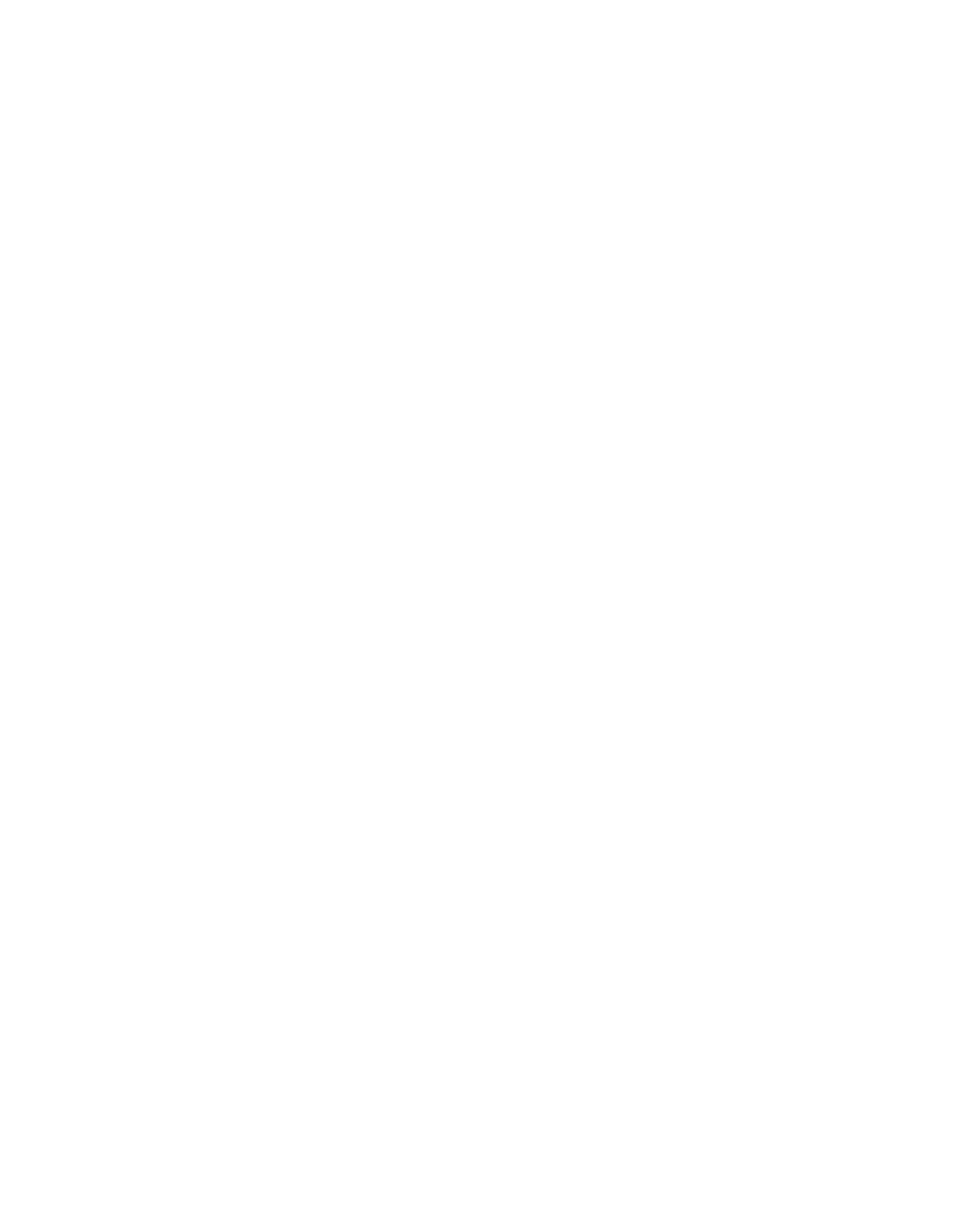### **ACKNOWLEDGMENTS**

The User Guide for the Hawaii BuiltGreen™ Home Builder Checklist was tailored for the Hawaii BuiltGreen™ Program of the Building Industry Association of Hawaii (BIA-Hawaii). It represents the combined effort of many BIA-Hawaii members, community representatives, and industry experts from the State of Hawaii.

Funding for the program and this User Guide were provided through a U.S. Department of Energy (USDOE) grant to the State of Hawaii Department of Business, Economic Development, and Tourism (DBEDT).

We wish to thank all those BIA-Hawaii members who participated in the original development of the Pilot Checklist, including:

Robert Armstrong - Armstrong Builders, Ltd.; Kenneth Choate – HASEKO Construction, Inc.; Warren Ho - Lani Properties Corp.; Randy Ouye - Gentry Homes, Ltd.; Brian Yahata - Castle & Cooke Homes Hawai'I, Inc.; Randy Lau – Designer Built Systems, Inc.; Craig Watase - Mark Development, Inc.; Ralph Valentino - Hunt Building Corporation/HPFA; Terry Inglet – Honsador Lumber Corp.; Gail Suzuki-Jones - DBEDT; Steve Meder - University of Hawaii at Manoa School of Architecture; Alan Ewell – Knox Hoversland Architects; Sharon Suzuki - Hawaii Electric Company (HECO); Sam Nichols - HECO; Dean Masai - DBEDT; John Valera - Department of Health; Wayne Kawano - Cement and Concrete Products Industry of Hawaii.

In addition, feedback interviews on Pilot Checklist were completed with the following:

Jim Bixbee – Homeworks Construction, Inc.; Jeff Brown – Brookfield Homes Hawaii Inc.; Kenneth Choate – HASEKO Construction, Inc.; Russ Lambing - Royal Clark Development, LLC; Craig Watase - Mark Development, Inc.

Local technical experts helped the BuiltGreen™ Program reflect the best practices available in Hawaii, and ensured the technical accuracy of Action Item descriptions. Special thanks to:

Alan Ewell - Knox Hoversland Architects; Steve Meder - University of Hawaii, School of Architecture; Jim Reinhardt - Architectural Diagnostics; Robyn Sweesy - Landscape Architect.

O'Brien & Company, Inc., of Bainbridge Island, Washington (www.obrienandco.com), led program development and produced this User Guide.

Finally, we would like to acknowledge the green building programs that have laid the foundation for our excellent program: to the Home Builders Association of Metropolitan Denver's BUILT GREEN™ Program, the first such program in the county, for leading the way and for permission to use the trademarked name, BUILT GREEN™.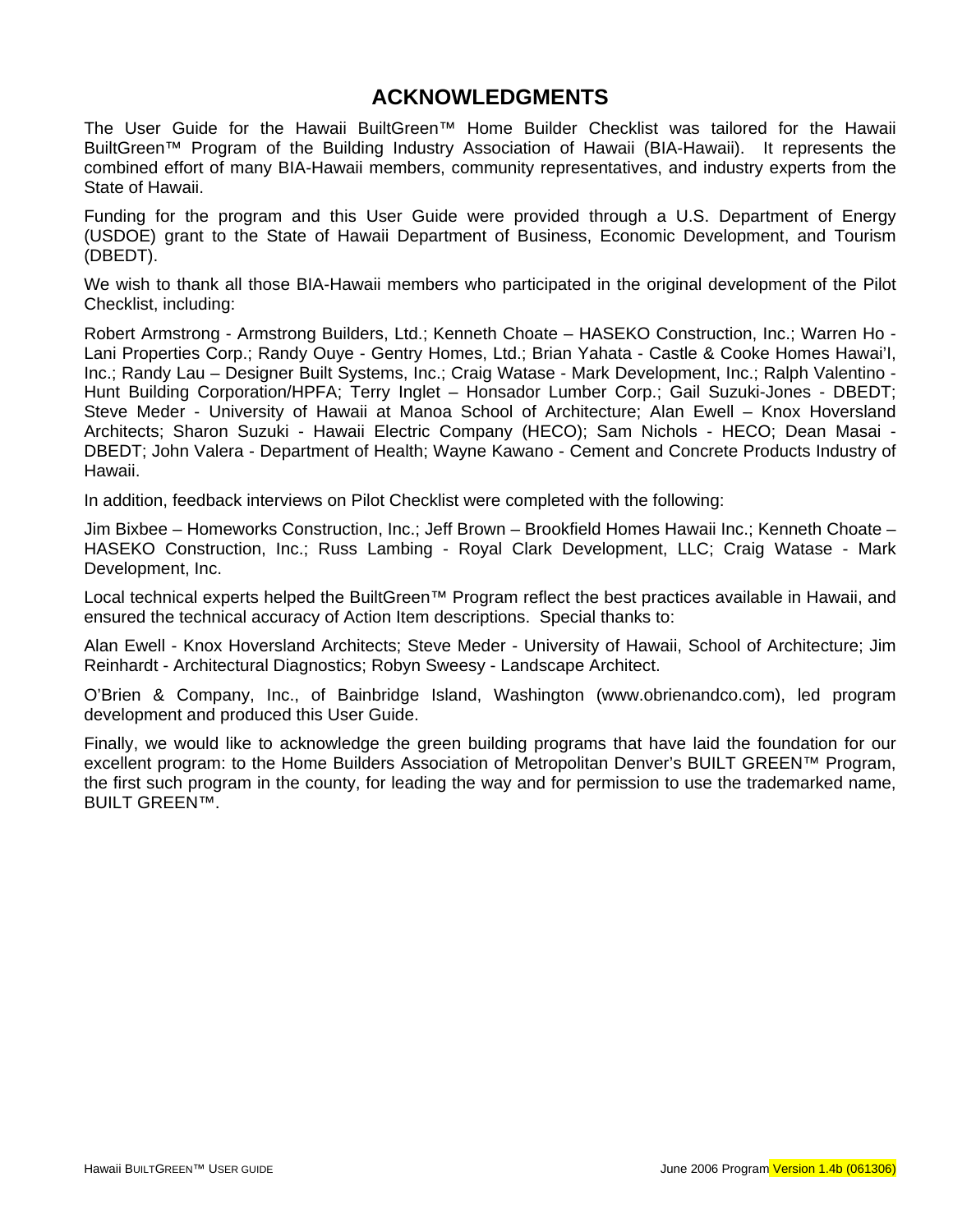### **DISCLAIMER**

The Building Industry Association of Hawaii (BIA-Hawaii) has provided this User Guide as part of the Hawaii BuiltGreen™ Program. It is intended for use by licensed building industry professionals as an aid to participating in the program. It assumes a certain level of experience and familiarity with building technology and should not be used by untrained builders, do-it-yourselfers, or consumers.

The User Guide is not intended to eliminate or substitute for the builder's own judgment or accepted engineering and construction practices. Each project may have characteristics that could make any one or more of the Action Items suggested in the User Guide inappropriate. It is the responsibility of the building professional to choose Action Items that are appropriate in each case. Furthermore, any product information provided in the User Guide is not intended to act as or imply a recommendation for using a particular product in a specific application. Where appropriate, products should be tested before installation. All products should be used according to the manufacturer's recommendations.

In addition, local, state, and federal regulations must be followed and are not to be superseded by any recommendations made in this User Guide. Every effort was made to ensure consistency with the standards of the State of Hawaii at the time of this writing.

Health and safety-related measures described in the Handbook are not intended to offer medical advice or to substitute for professional medical consultation.

At this time, the Hawaii BuiltGreen™ Program is a self-certification program. The BIA-Hawaii does not warrant whether or not a builder has taken a specific action. The builder warrants their actions by signing the appropriate Self-Certification Checklist, which is available separately from the BIA-Hawaii.

*The* User Guide for the Hawaii BuiltGreen™ Home Builder Checklist *was prepared with support of the U.S. Department of Energy, Grant No. DE-FG51-02R021337. However, any opinions, findings, conclusions, or recommendations expressed herein are those of the author(s) and do not necessarily reflect the views of, nor constitute an endorsement by, the USDOE, the State of Hawaii, the Building Industry Association of Hawaii, or any of their agents.*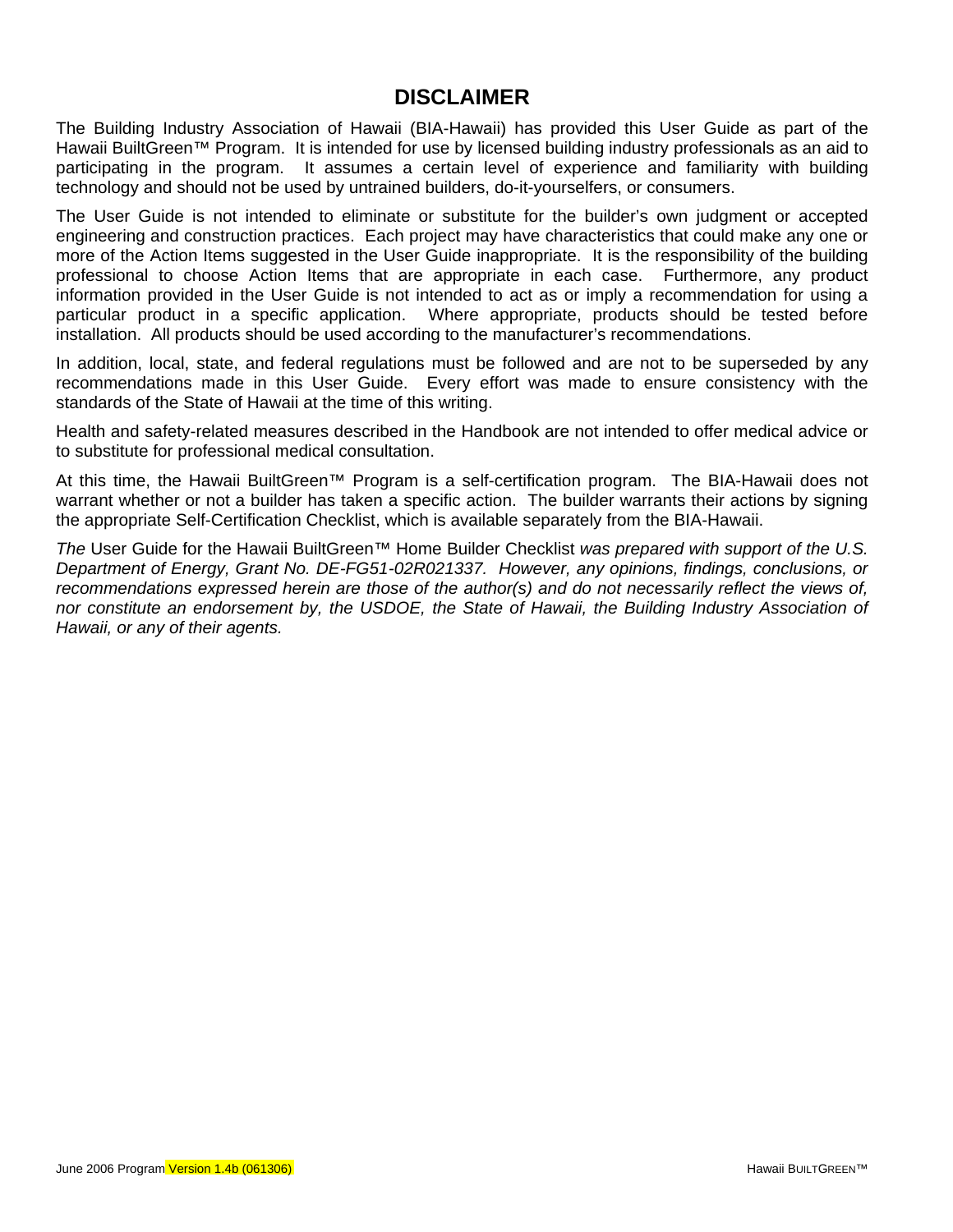# **Table Of Contents**

| Section 1: Protecting Your Site's Features and Functions 1                                                |  |
|-----------------------------------------------------------------------------------------------------------|--|
|                                                                                                           |  |
| <b>INTERIOR WALLS</b>                                                                                     |  |
| Section 4: Durability and Materials Conservation37<br>INTERIOR WALLS …………………………………………………………………………………………48 |  |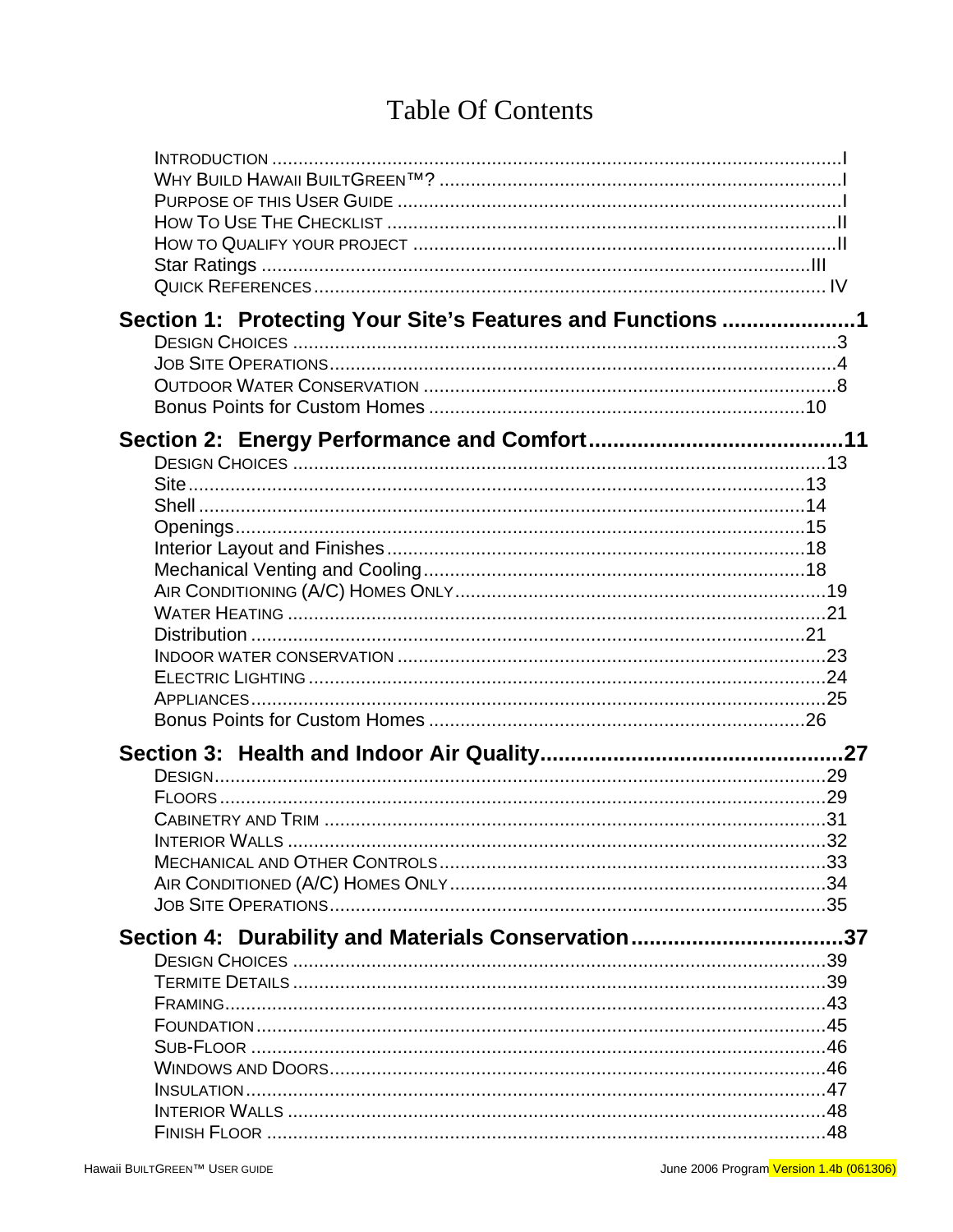# Section 5: Environmentally-Friendly Home Operations.........................59

| <b>Sidebars</b> |  |
|-----------------|--|
|                 |  |
|                 |  |
|                 |  |
|                 |  |
|                 |  |
|                 |  |
|                 |  |
|                 |  |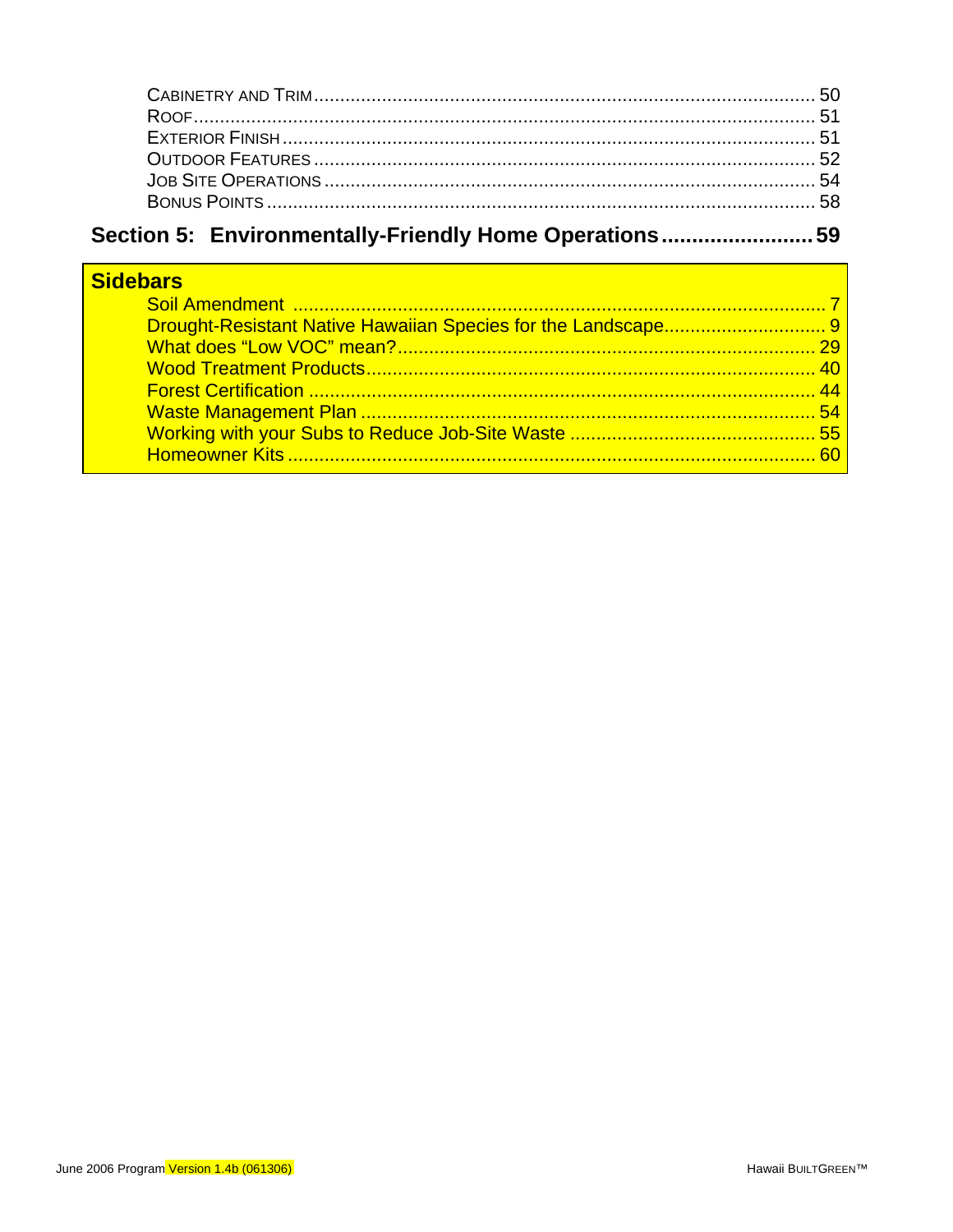### **INTRODUCTION**

<span id="page-6-0"></span>This User Guide is a reference for building industry professionals enrolled in the Hawaii BuiltGreen™ Program of the Building Industry Association of Hawaii. It is designed to support the Self-Certification Checklist used to certify Hawaii BuiltGreen™ Home Builder projects. The Checklist functions as a menu of environmentally friendly features and strategies to include in your residential construction project and has more than 250 Action Items to choose from.

BuiltGreen™ is a market-driven program. Consumer education and outreach is critical to using it successfully. Please contact the BIA-Hawaii office about marketing tools you can use to promote your BuiltGreen™ homes. The BIA-Hawaii will also provide support through marketing seminars and a public marketing campaign.

### **WHY BUILD HAWAII BUILTGREEN™?**

Your customers will get more home for their money. Homes built using the Hawaii BuiltGreen™ Program incorporate environmentally friendly features that can add value and reduce the lifecycle cost of the home. Often these features add little or nothing to the first cost of the home. At the highest level of the program, additional costs to achieve a 3-star rating are far outweighed by the added value that results.

**Hawaii BuiltGreen™ adds Quality** - Many environmentally friendly products provide multiple benefits that translate to improved performance of the home and increased customer satisfaction. For example, Hawaii Built Green™ promotes use of more durable building products. This not only saves resources, but also reduces maintenance and replacement costs and saves the owner valuable time.

**Hawaii BuiltGreen™ adds Affordability** - Buyers save money because energy efficient homes generate lower utility bills and maintenance costs. It may be possible to qualify for a higher loan amount and buy a better home for a lower monthly cost.

### **PURPOSE OF THIS USER GUIDE**

The User Guide describes what is required to score points for each Action Item in the Self Certification Checklist.

The Guide is divided into Sections, similar to the Checklist. At the beginning of each Section, there is a list of "Top Picks," recommended by local technical experts. These strategies offer a combination of environmental and economic benefits in the Hawaii housing market. Top Picks also lists the specific Action Items required to make up each strategy.

Also, throughout the User Guide you will find informative sidebars that provide additional information on technical topics, such as "Forest Certification" and "What does 'Low-VOC' mean?" to help you with your project.

Additional information about BuiltGreen™ HomeBuilder Action Items is provided through technical seminars and other resources. For further information about BuiltGreen™ resources, contact the BIA-Hawaii office:

Phone (808) 847-4666, ext 210; E-mail [RTC@bia-hawaii.com;](mailto:RTC@bia-hawaii.com) or visit [www.bia-hawaii.com](http://www.bia-hawaii.com/).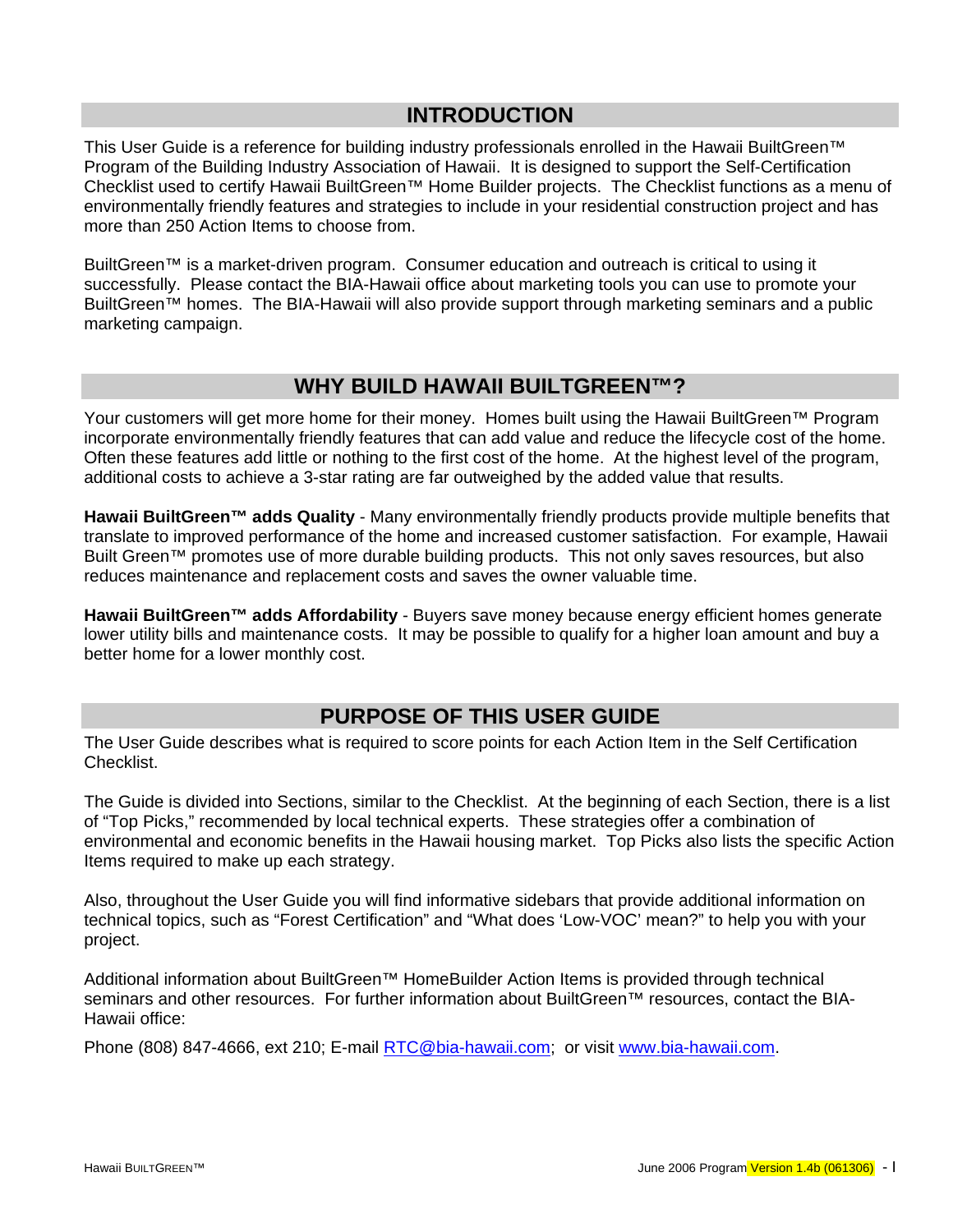### **HOW TO USE THE CHECKLIST**

<span id="page-7-0"></span>For ease of use, the User Guide coordinates directly with the Home Builder Self-Certification Checklist sections.

The checklist is "key-coded" to help you find information about each measure. The first number indicates what section to look in, and the following numbers indicate the order in which it appears. Here's how it works, using an example Action Item from the Checklist:

In this example, the action *Amend disturbed soil to a minimum depth of 8 inches to restore soil functions* is assigned 3 points and is described in Section **One (1)** (*Site & Water*), Action Item **22**.



### **HOW TO QUALIFY YOUR PROJECT**

Review the checklist prior to starting your project, and note Action Items you are interested in investigating. Refer to the information in the applicable section of the User Guide for discussion of these Action Items.

When your project is completed:

- Check the boxes for all the Action Items you have included and subtotal the points scored for each Section;
- Add the subtotals to come up with your total points and fill out the Rating Information box on the back of the checklist;
- Send a signed copy of the checklist to the BIA-Hawaii, certifying that the home identified in the checklist contains the identified features.

Based upon the information you provide in the checklist, and after reviewing the application, the BIA-Hawaii will award the appropriate Certificate of Merit indicating that the home has received a 1-, 2-, or 3-star rating.

This Certificate can be an important part of your marketing effort. It should be given to your client/homeowner as part of the handover package, along with the Homeowner Information Kit (see Section Five). You might refer to the Checklist when doing you final walkthrough.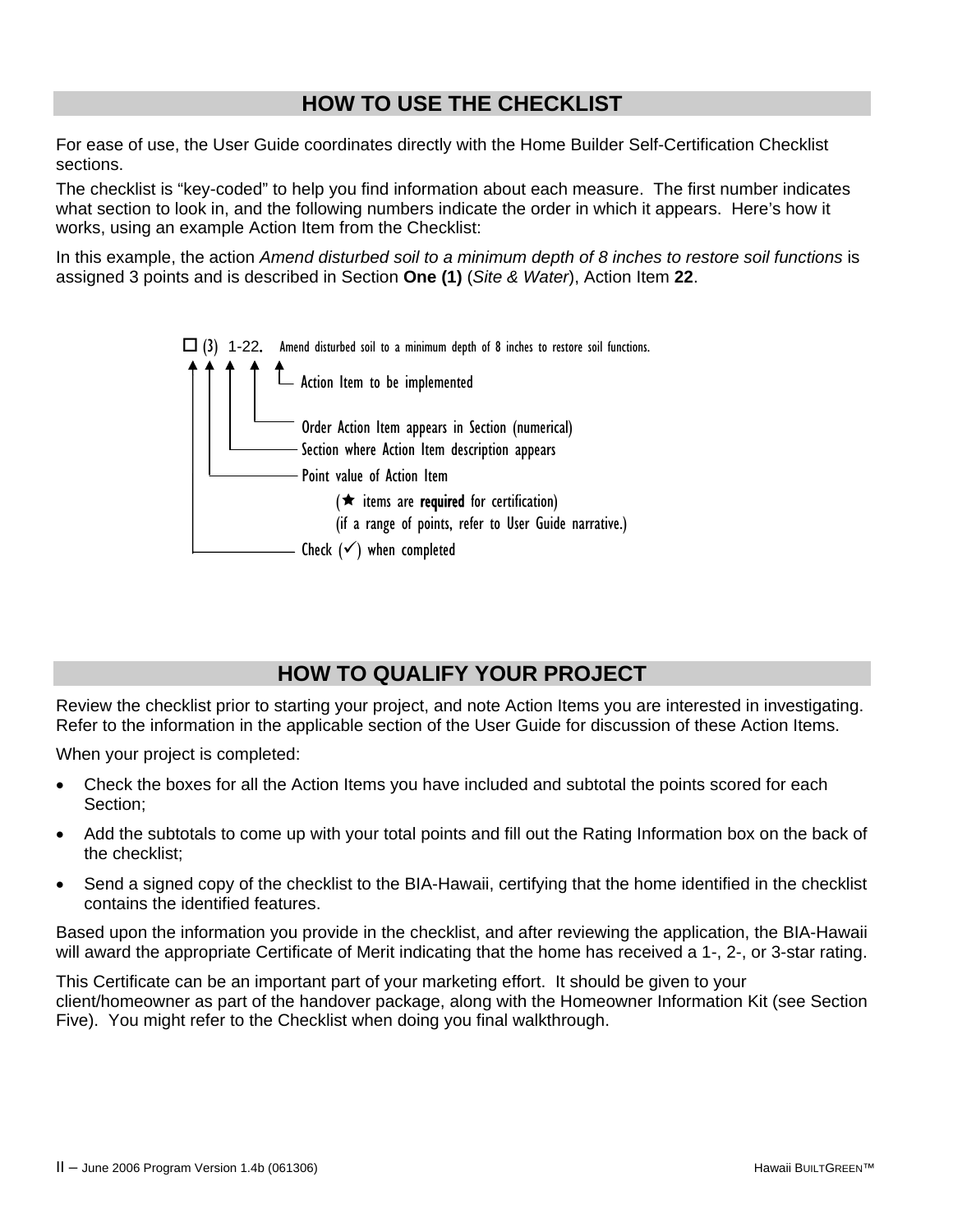### **STAR RATINGS**

### <span id="page-8-0"></span>**Requirements to Qualify at 1-Star Level**

- Program Orientation (one time only)
- Complete all  $\star$ 'd items
	- Earn minimum of points:
		- o For Naturally Ventilated (NV) homes, 35 pts.
		- o For Air-Conditioned (A/C) homes, 45 pts.
			- (Also see  $\star$ 'd requirements under "A/C homes only" sections.)

### **Requirements to Qualify at 2-Star Level (minimum 115 points NV; 125 points A/C)**

- Meet 1-Star requirements
- Earn 85 additional points; at least 5 points to come from each section.

### **Requirements to Qualify at 3-Star Level (minimum 210 points NV; 220 points A/C)**

- Meet 2-Star requirements plus 95 additional points.
- Attend a workshop on green building topic within past 12 months (e.g., Green Building Conference or construction waste management seminar)

*Air-Conditioned (A/C) homes require more energy to operate and add cost to the consumer's energy bill. Hawaii BUILTGREEN™ strongly encourages well-designed Naturally Ventilated (NV), energy-efficient homes. The Program recognizes, however, special circumstances where A/C may be warranted, such as areas where microclimates require greater heat or humidity control, when occupants have special needs, or existing conditions include environmental noise, dust, and pollution. To create equivalency between NV*  and A/C homes, there are some requirements that apply to A/C homes only. These are the ★<sup>'</sup>d items in *the A/C-only sections. In addition, because there are additional items that are applicable only to A/C homes there are more points available to those homes; hence the higher thresholds for A/C homes.*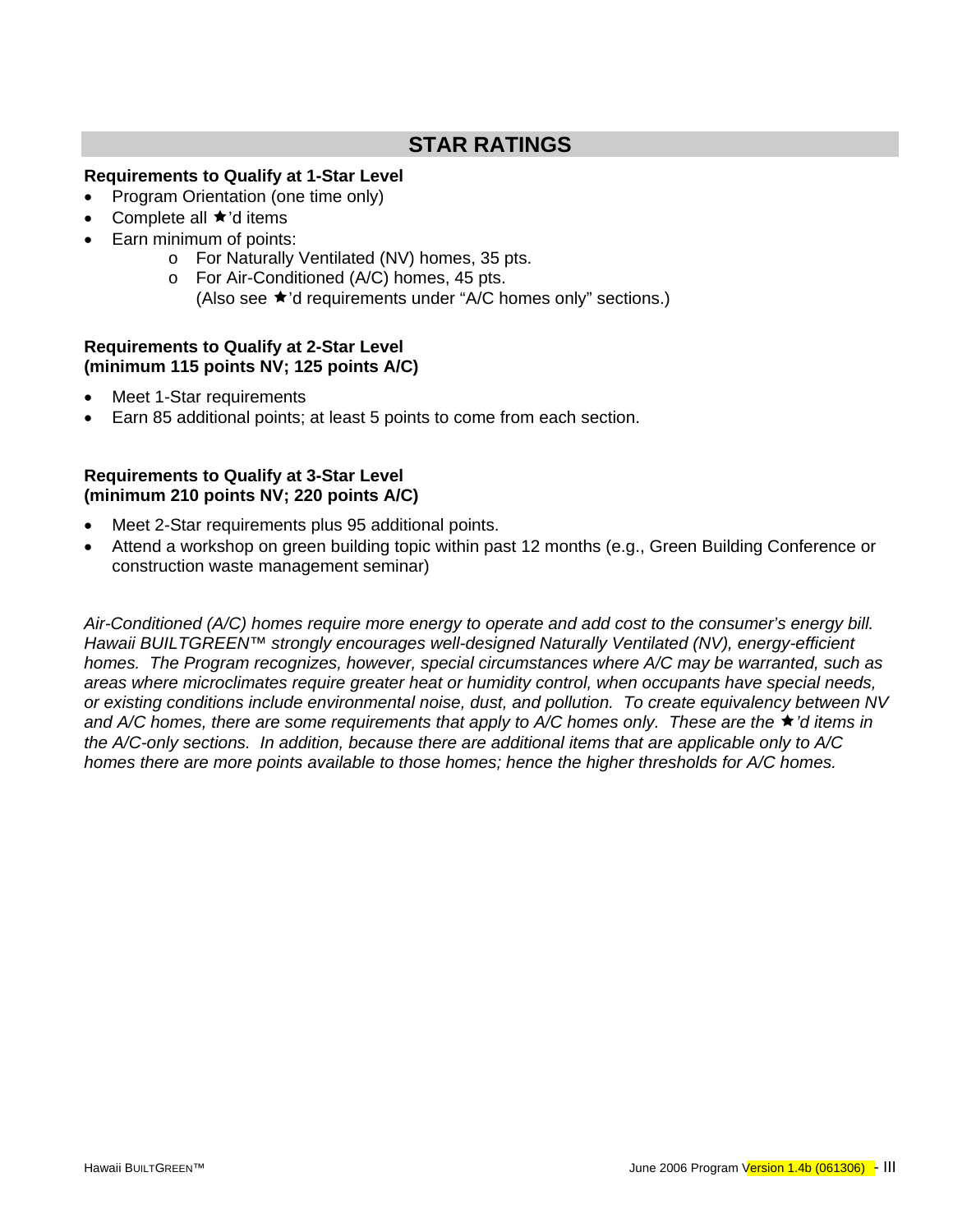### **QUICK REFERENCES**

### <span id="page-9-0"></span>**General**

• HABiT Guide to Resource Efficient Building in Hawaii (copies available at BIA-Hawaii and DBEDT)

### **Section 2: Energy Efficiency**

- Field Guide for Energy Performance, Comfort, and Value in Hawaii Homes: available at <http://www.hawaii.gov/dbedt/info/energy/efficiency/fieldguide> or contact Department of Business, Economic Development and Tourism, phone (808) 587-3807, E-mail [ertd@dbedt.hawaii.gov](mailto:ertd@dbedt.hawaii.gov)
- For information on Model Energy Code see <http://www.co.honolulu.hi.us/refs/roh/32a1\_3.htm>
- For information about Energy Star® Mortgage Program and other financial incentives call Hawaii Electric Company (Oahu) (808) 947-6937; Hawaii Electric Light Company (Big Island) (808) 969-0127; Kauai Electric Company (808) 246-8280; or Maui Electric Company 1-888-632-6786.

### **Section 4: Durability and Materials Conservation**

- Contractor's Waste Management Guide: Best Management Practices and Tools for Job Site Recycling and Waste Reduction in Hawaii (copies available at BIA-Hawaii and DBEDT), and <http://www.hawaii.gov/dbedt/info/energy/publications/cwmg.pdf>
- DBEDT Buy Recycled in Hawaii Directory, <http://www.hawaii.gov/dbedt/info/energy/publications/brg02.pdf>

### **Section 5: Environmentally-Friendly Home Operations**

• For information on Energy Star® products, see [http://www.energystar.gov/index.cfm?c=products.pr\\_index,](http://www.energystar.gov/index.cfm?c=products.pr_index) e-mail [labeling@energystar.gov](mailto:labeling@energystar.gov) or call the ENERGY STAR® hotline at 1-888-STAR-YES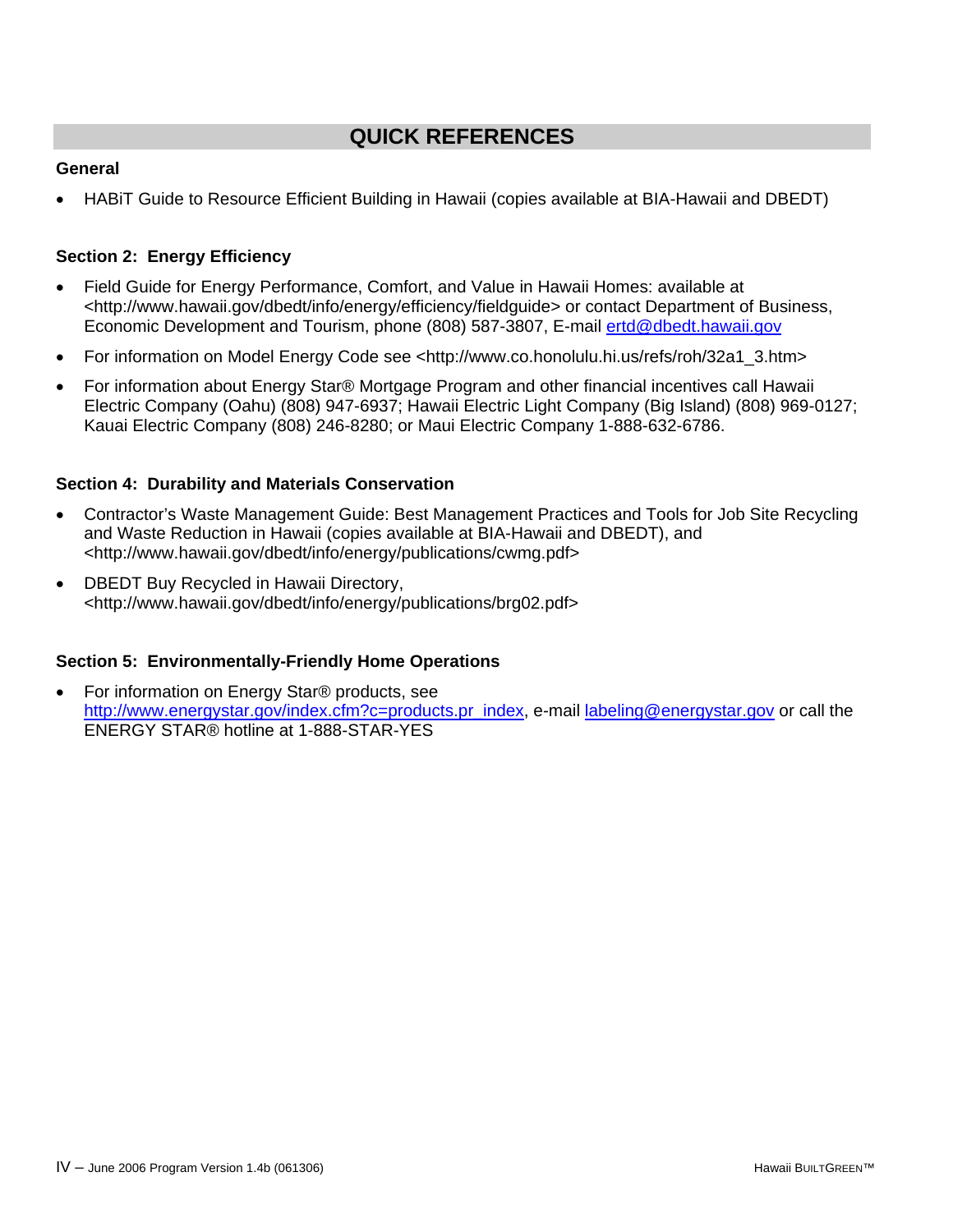# **Section 1:**

# **Protecting Your Site's Features and Functions**

### <span id="page-10-0"></span>*Top Picks*

| <b>Strategy</b>                                                                            | <b>Direct Benefits to Sell</b>                                                                   | <b>Action Item</b> |
|--------------------------------------------------------------------------------------------|--------------------------------------------------------------------------------------------------|--------------------|
| Maintain natural water drainage                                                            | Clean water for families and wildlife; healthy<br>soil for healthy plants; community stewardship | $1 - 2$            |
| Minimize impervious surfaces                                                               | Clean water for families and wildlife; healthy<br>soil for healthy plants; community stewardship | $1-5;1-6$          |
| Flag and protect sensitive areas during<br>construction                                    | Clean water for families and wildlife; healthy<br>soil for healthy plants; community stewardship | $1 - 9$            |
| Separate and properly dispose<br>hazardous wastes                                          | Clean water for families and wildlife;<br>community stewardship                                  | $1 - 11$           |
| Stockpile topsoil and protect with mulch<br>during excavation for post-construction<br>use | Healthy soil for healthy plants                                                                  | $1 - 18$           |
| No significant change to topography                                                        | Clean water for families and wildlife; healthy<br>soil for healthy plants                        | $1 - 19$           |
| Amend disturbed soils to depth of 4"/<br>8"                                                | Clean water for families and wildlife; more<br>water for potable uses                            | $1 - 21; 1 - 22$   |
| Use mulch for landscaping to minimize<br>evaporation                                       | More water for potable uses; healthy soil for<br>healthy plants                                  | $1 - 24$           |
| Install drought-resistant native plants<br>for 50% of landscaped area                      | More water for potable uses; water savings                                                       | $1-26; 5-2$        |
| Install irrigation system with water<br>saving features                                    | More water for potable uses; water savings                                                       | $1 - 27$           |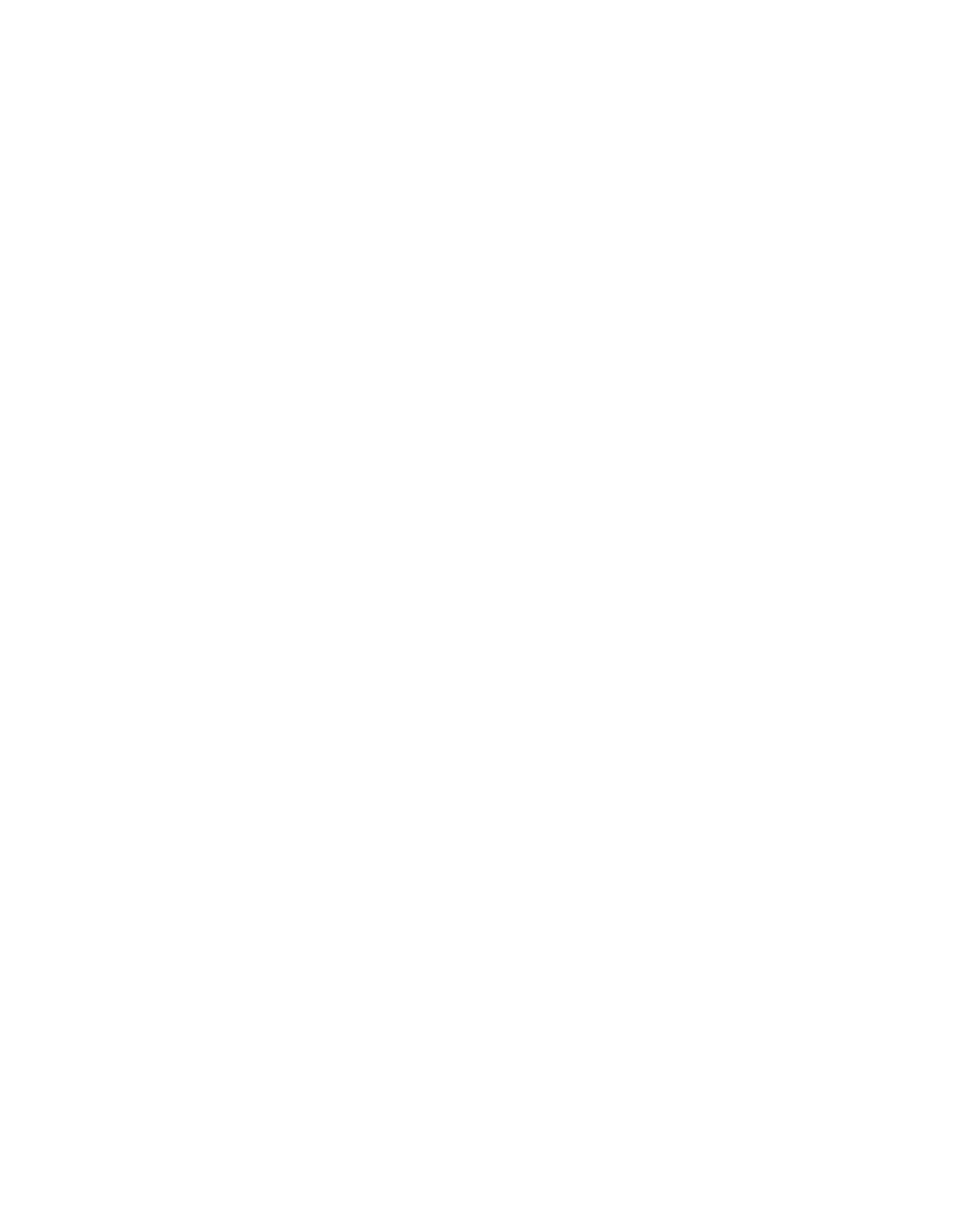### <span id="page-12-0"></span>1-1 Use plastic, low toxic wood preservatives (no CCA), or naturally rot-resistant wood for landscaping. The control of the control of the control of the control of the control of the control of the control of the control of the control of the control of the control of the control of the control of the contro

Use non- or low-toxic materials in the landscape to help preserve soil and water quality. Examples include low-toxic wood preservatives, naturally rot-resistant woods, and plastic lumber (preferably with recycled content).

Beginning in December 2003, CCA-treated wood will be phased out of production. By January 2004, the Environmental Protection Agency will no longer allow CCA products to be used in any residential applications. (See sidebar on CCA Phase Out in Section 4: Durability and Materials Conservation)

### 1-2 Natural water drainage maintained. **3 Points** 3 Points

Minimize scraping, grading and backfilling of site. Preserving the natural topography and water drainage patterns of the site will result in more effective management and infiltration of surface water, and minimize impact on areas "downstream."

### 1-3 Surface water managed with detention ponds, grassy swales and drywells. 3 Points

Where natural water drainage is not maintained, use a range of strategies to micro-manage surface water, improving the site's ability to catch, hold, and absorb water. In addition to those mentioned, other strategies include mulching, contour trenches, terraces, check dams, and sand traps. These strategies can be used alone or in combination to put runoff back in the ground through infiltration or dispersion through natural vegetation. Avoid directing runoff directly to a natural or constructed drainage system and keep your runoff and sediment on site.

### 1-4 Water management system allows groundwater to be recharged. 3 Points

Preserve and maintain groundwater recharge zones. There are a range of strategies to achieve this, including: Maintaining natural water drainages; managing surface water with infiltration ponds, grassy swales and drywells; and minimizing and disconnecting impervious surfaces. To implement these strategies effectively it is important to understand the hydrology of your site.

### 1-5 Minimum impervious surfaces on the site (no more than 15% of site, excluding house and garage). (See Porous Pavers in Energy Section.) 5 Points

Keep impervious area of driveways, paths and patios to a minimum. For example, install a "Hollywood" driveway, consisting of two long strips of pavement where the car wheels need support, with the area between vegetated (preferably with a low–grow turf, such as Zoysia, Bermuda, St. Augustine, or Seashore Paspalum) or filled with gravel. Other alternatives include using "no fines" porous concrete, porous pavers and cellular gravel containments (e.g. Gravelpave) to minimize gravel compaction.

15% impervious surface is a moderate improvement over standard practice. See also Action Item 1- 6 below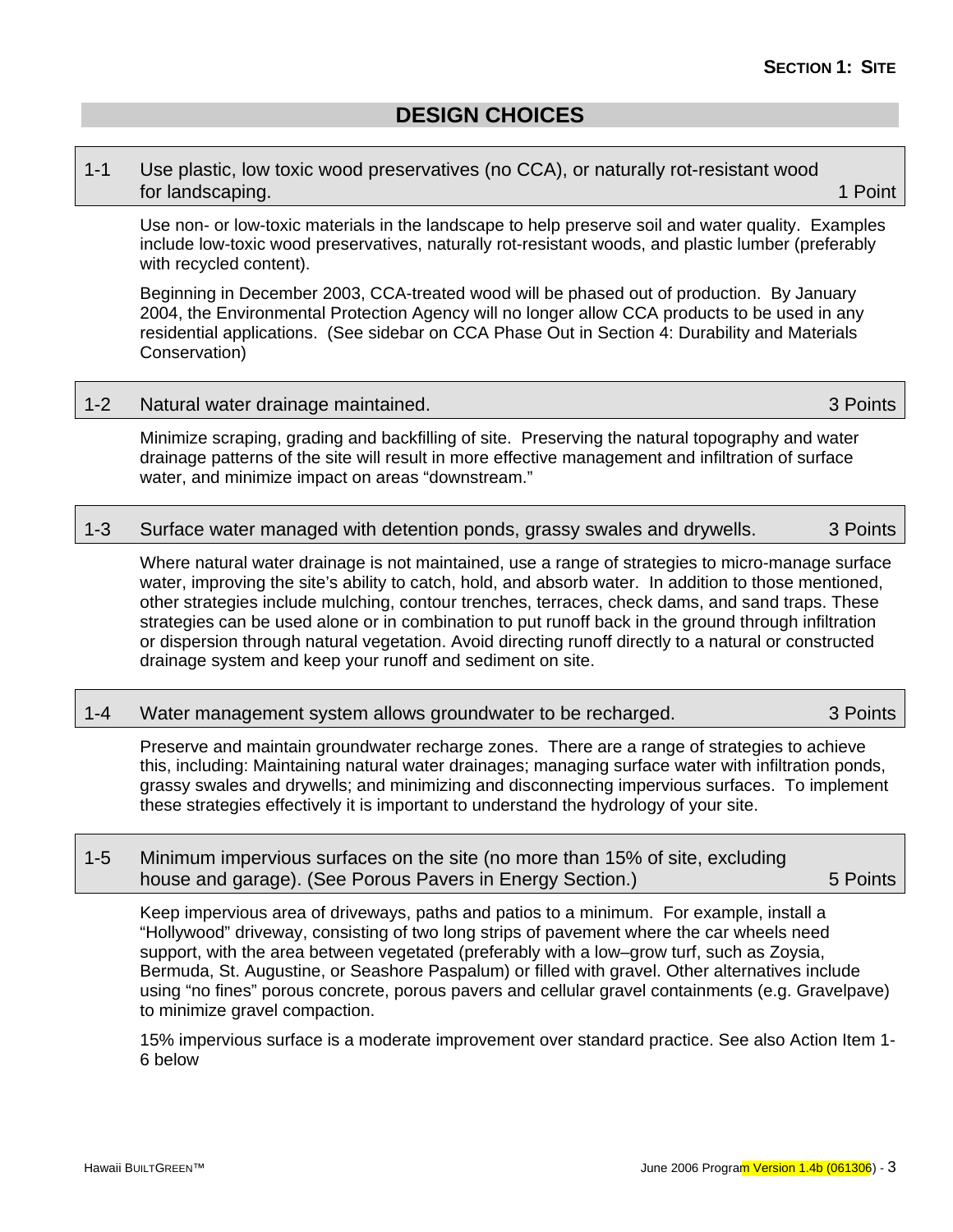<span id="page-13-0"></span>1-6 Minimum impervious surfaces on the site (no more than 10% of site excluding house and garage). (See Porous Pavers in Energy Section.) 10 Points

As with Action Item 1-5 above. 10% impervious surfaces is a significant improvement over standard practice.

### **JOB SITE OPERATIONS**

### 1-7 No soil exposed during job (protected with mulch).

Protect exposed or stockpiled topsoil from erosion by covering with mulch (preferred) or plastic (less preferred because it can cause rapid runoff and becomes waste after use) until ready for reuse. Surround all stockpiles with a compost berm or silt fence and inspect regularly for proper coverage or signs of erosion, especially after a large storm. Screen soil to remove debris before redistributing for final grading and landscaping.

Absolutely no topsoil should be disposed of in low areas or wetlands. See Action Item 1-8, *No fill in sensitive areas* and 1-9, *Sensitive areas flagged and protected during construction.* 

#### 1-8 No fill in sensitive areas.

Disposing of topsoil in lowlands or wetlands threatens water quality and quantity and endangers wildlife habitat. See Action Item 1-9, *Sensitive areas flagged and protected during construction.*

#### 1-9 Sensitive areas flagged and protected during construction.

Sensitive areas include wetlands, riparian zones bordering water bodies, areas of special natural interest and root zones of trees. These areas should be flagged and protected, using silt fences, compost berms and other best management practices to ensure they are not damaged by heavy vehicles, hazardous and other waste materials and sediment in stormwater runoff.

Numerous federal, state and local laws affect the use and protection of wetlands and other critical areas. Because of the considerable variation in local regulations, contact your local planning department.

#### 1-10 Post cleanup procedures for spills.  $\star$

Post procedures prominently in a central location and refer to them regularly during safety meetings. Requirements for cleaning spills or releases vary with the material. As part of your safety program, make sure your field crews and subs are familiar with cleanup procedures for the materials you use regularly.

#### 1-11 Hazardous wastes separated and properly disposed of.  $\qquad \qquad \star$

Most builders qualify as a Conditionally Exempt Small Quantity Generator (CESQG) under the State definitions. A small quantity generator produces less than 220 pounds of hazardous waste per month (about half of a 55-gallon drum), or less than 2.2 pounds of extremely hazardous waste, and never accumulates more than 2,200 pounds. CESQGs must send their wastes to a site permitted to manage hazardous wastes. There are fewer regulations and less paperwork required for CESQGs.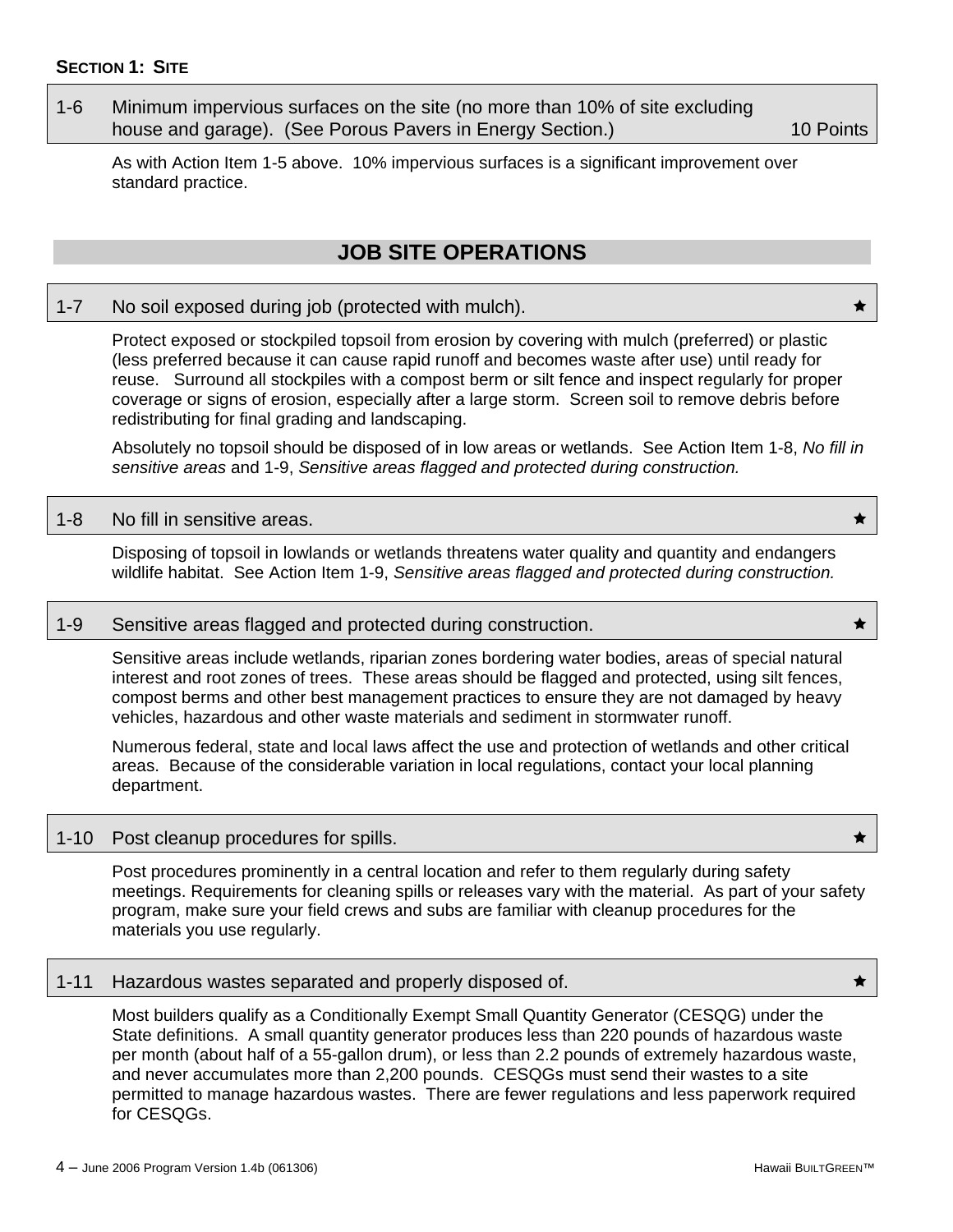If you generate more than 2,200 pounds, you are classified as a Small or Large Quantity Generator (SQG or LQG) and must contract to have your hazardous waste sent to a site permitted to manage hazardous waste. There are more regulations that SQGs and LQGs must follow, including obtaining an EPA ID number and tracking of waste from "cradle to grave."

### 1-12 Sediment traps installed for construction.

Sediment traps help prevent non point source pollution by allowing sediment to settle out of stormwater before the water leaves the site. Such traps usually consist of a small pond with overflow spilling over a washed gravel outlet. Additional measures, such as compost berms, strawbale check dams, or gravel bag barriers can also help trap sediment (although these are typically used in combination with a sediment trap or other sediment filtration measure). Locate traps anywhere stormwater runoff may leave the site. Consult an engineer to calculate pond size if higher level of protection is needed due to sensitive downstream conditions. Provide extra traps as backups.

### 1-13 No adverse impacts on adjoining properties or critical areas during construction.

Take steps to ensure activities and materials on your project site do not adversely impact adjoining properties. Control dust and stormwater movement, keep noise to acceptable levels and during normal working hours, do not allow equipment or materials to block access. If some impact is unavoidable (temporary location of a crane, load but temporary noise, etc.), contact the property owner in advance to discuss and get their approval.

### 1-14 Water quality monitored during construction. Ì

Establish water quality monitoring stations where natural surface drainage leaves the project site. Establish a monitoring schedule with qualified personnel or subcontractor to ensure that water leaving the site is within acceptable limits for sediment, etc.

### 1-15 Concrete trucks and pumps washed in designated areas (not in planned pervious areas).  $\star$

Wash out concrete trucks and pumps in slab or pavement subbase areas, such as driveways, where slurry can be contained and will be useful. Over the life of a project one to three yards of concrete slurry and lime can be generated from washing out concrete trucks. Cementitious runoff can contaminate the site, harm local waterways and fish, reduce conveyance capacity of surrounding stormwater systems, plug infiltration facilities, and contaminate treatment facilities.

### 1-16 Slopes stabilized with mulch. 1.1 Point 1.1 Point

Soil left exposed on slopes will erode. Use organic mulches (compost is recommended), organic textiles or hydroseeding to protect and stabilize slopes. Research has shown that use of compost as a mulch can often outperform conventional slope stabilization methods. While most of these materials will provide food for termites, it is unlikely that they will lead to an increase in the numbers of termites inhabiting a site. As long as adequate steps to protect structures from termite damage, the use of mulches and compost have a positive impact.

#### 1-17 Balance cut and fill. **1 Point 2 Point 2 Point 2 Point 2 Point** 2 Point 2 Point 2 Point 2 Point 2 Point 2 Point

Minimizing or balancing cut and fill avoids expensive exporting or importing of topsoil. If you need to import fill to the site, use only approved materials for filling and grading. Avoid radically altering the basic topography of the site, which will affect existing water functions.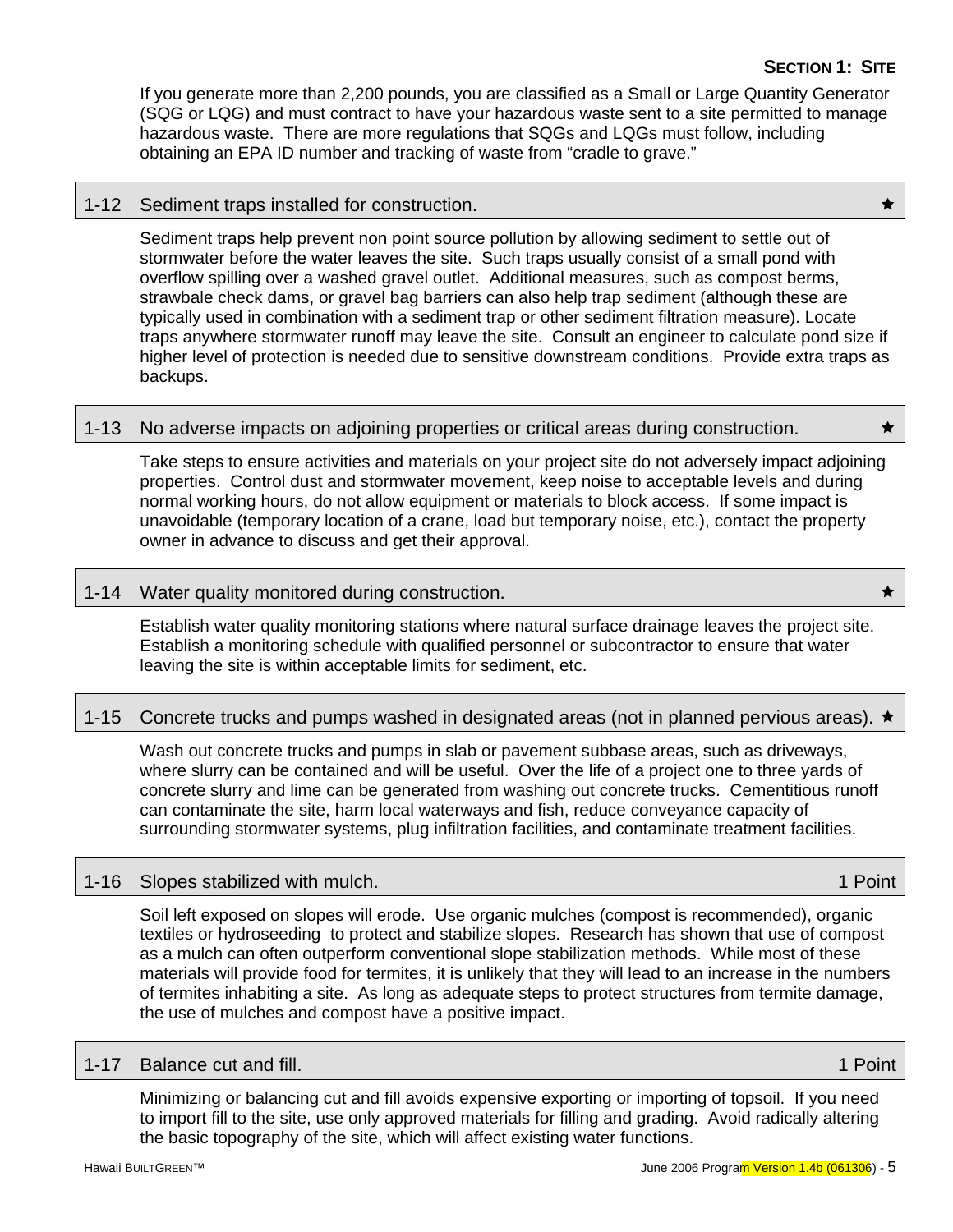### **SECTION 1: SITE**

### 1-18 Topsoil stockpiled and protected with mulch during excavation for post-construction use. **1 post-construction** use. 1 *post-construction* use. 1 *post-construction* use.

Stockpile topsoil removed during grading for use during final landscaping. The top layer of soil is the most valuable, and should be separated and used again on site as a top layer in grading planting areas. Protect stockpiled topsoil from erosion by covering with mulch (preferred) or plastic (less preferred because it can cause rapid runoff and becomes waste after use) until ready for reuse. Locate the pile out of the wind if possible and moisten regularly to preserve mulch cover. Surround all stockpiles with a compost berm or silt fence and inspect regularly for proper coverage or sign of erosion, especially after a large storm. Screen soil to remove debris before redistributing for final grading and landscaping.

Absolutely no topsoil should be disposed of in low areas or wetlands. See Action Item 1-8, *No fill in sensitive areas*.

### 1-19 No significant change to topography. 2 Points

To preserve the existing water functions, avoid radically altering the basic topography of the site.

### 1-20 Least-toxic form releases used. 2 Points

Forms are commonly coated with fuel oil to prevent the concrete from sticking to the form. Runoff, incidental drips, and spills contaminate soils and may enter storm drains thereby contaminating surface water. Use less toxic form releasers or strategies, such as vegetable oil spray, or waxing or painting the forms prior to use.

### 1-21 Amend disturbed soil to minimum depth of 4" to restore soil functions. (See 1-22 as alternate) 2 Points

Amend with compost to improve soil biology, nutrient availability and water-holding capacity. Use sand or gravel for improved drainage, and lime or other pH modifiers. Preferably, have the soil tested by a reputable soil lab to get data about the soil's chemical and physical condition, as well as its biological health. turf aesthetics

Amending soil to a depth of 4" will give moderate improvement in soil function. For best results, thoroughly mix 4 cubic yards per 1,000 sqft (approx 1  $\frac{1}{4}$ " layer application) of well-degraded compost into the top four inches of topsoil. If topsoil has been removed and stockpiled, scarify subsoil surface before replacing and amending topsoil. See Soil Amendment sidebar.

### 1-22 Amend disturbed soil to min. depth of 8" to restore soil functions. (See 1-21 as alternate) 3 Points

See 1-21 above.

Amending soil to a depth of 8" will give optimum improvement in soil function. For best results, thoroughly mix 8 cubic yards per 1,000 sq.ft. (approx 2 ½" layer application) of well-degraded compost into the top eight inches of topsoil. If topsoil has been removed and stockpiled, scarify sub-soil surface before replacing and amending topsoil. See Soil Amendment sidebar.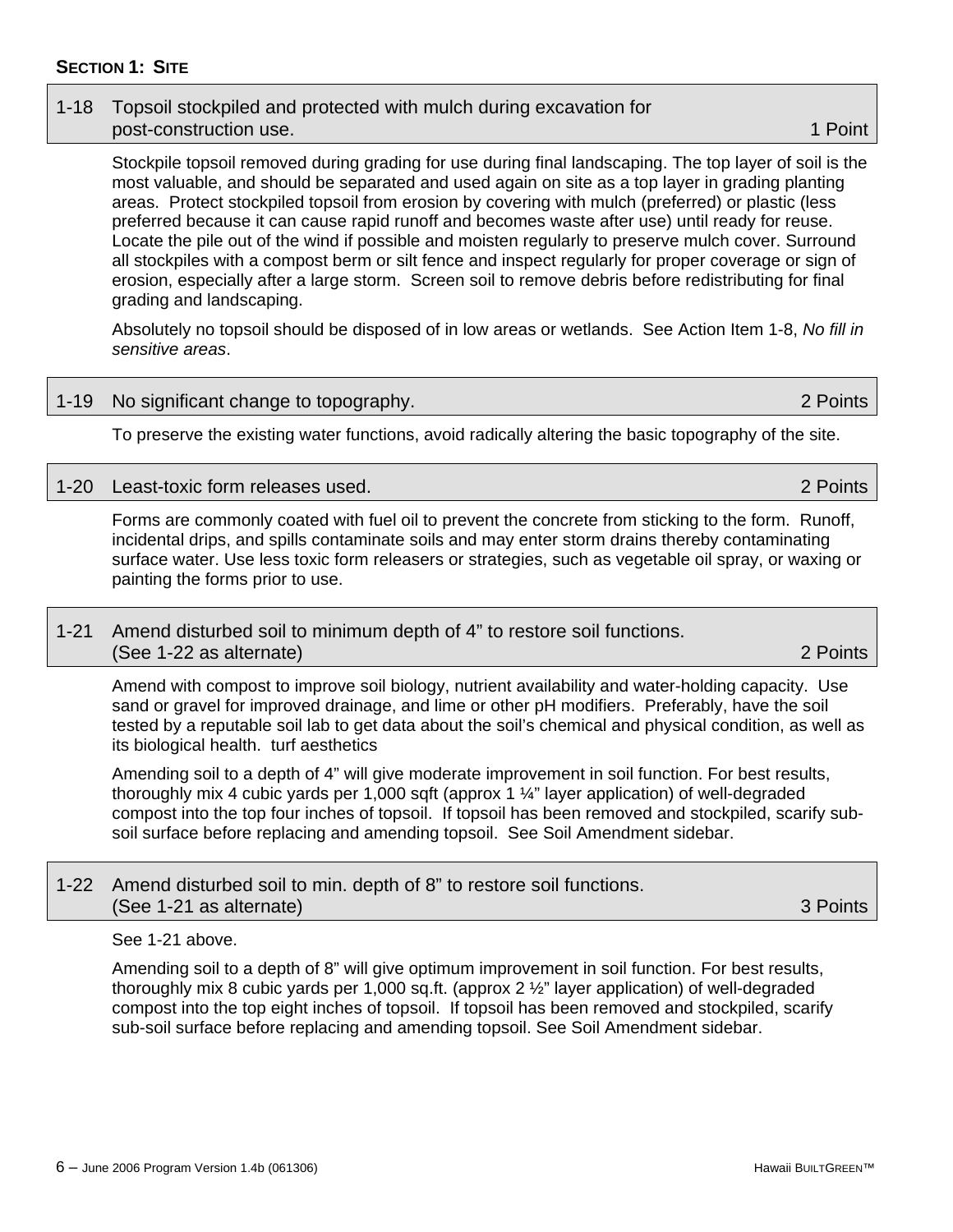### **Soil Amendment**

Compost as a soil amendment improves aeration of the soil, reduces the need for chemical fertilizers, moderates the temperature of the soil, and can lower the acidity. You should do a thorough soil analysis before adding amendments. A sample of each distinctively different soil type on site should be submitted to a reputable soil laboratory.

Special blends of compost are locally available to amend specific deficiencies of the disturbed soil. Locally-produced materials add microorganisms that are part of the local ecosystem and are beneficial to the native plants. Using locally produced compost also helps divert green waste from local landfills.

Other amendments may include pH modifiers to adjust the acidity (using calcium carbonate, calcium hydroxide, or dolomite) or the alkalinity (using soil sulfur or iron sulfate) of the soil, dune sand, volcanic cinders, silica sand, and blue rock to improve drainage (although dune sand and volcanic cinders will compact and break down over time), and gypsum (see Action Item 4-69).

Chemical fertilizers may also be used to amend soil nutrient deficiencies. This program *does not recommend them* because they are generally made from non-renewable resources, do not deliver as many benefits as organic amendments, and often leach out of the soil, resulting in surface and groundwater pollution.

**Specifications for Organic Soil Conditioning Compost:** Nitrogen (organic or ammonic: 0.5%; C:N ratio: 25:1 to 20:1; pH less than 6.8; salinity: 2.5; ash content not to exceed 10%; iron (expressed as metallic): 0.08%; organic matter: 35%; particle size: 95% passes through a screen of ½" or smaller.

**Execution of Soil Amendments:** Soil amendments should be applied only in areas that will be planted promptly after preparation.

Grade planting areas specification, then evenly apply soil amendments. Till soil to a homogenous, fine texture free of lumps, clods, and extraneous matter to the specified 4" or 8" depth. Make a minimum of two alternating passes.

Screen stockpiled topsoil to remove stones over  $1 \frac{1}{2}$  inches, sticks, roots, rubbish, etc. Rip subsoil of planting areas to a minimum 6 inches. Spread topsoil to minimum depth required (taking into consideration compaction from light rolling and settlement), add soil amendments and thoroughly mix them into the top 4 inches of topsoil. OR Spread half of the topsoil and work into the loosened subgrade; then spread the remaining topsoil. Apply the specified soil amendments and mix thoroughly into the top 4 inches of topsoil.

### 1-23 Native vegetation saved and reused or donated. 3 Points

Native vegetation is adapted to the local climate. Retaining native vegetation in a landscape (rather than removing them and then replanting) also provides excellent erosion, sediment, dust, and pollution control. Desirable native plants and trees to be removed due to construction can often be reused on site or elsewhere. Replant as soon as possible and make sure you follow appropriate procedures so plants survive. If you can't replant immediately, protect the root ball while waiting to replant.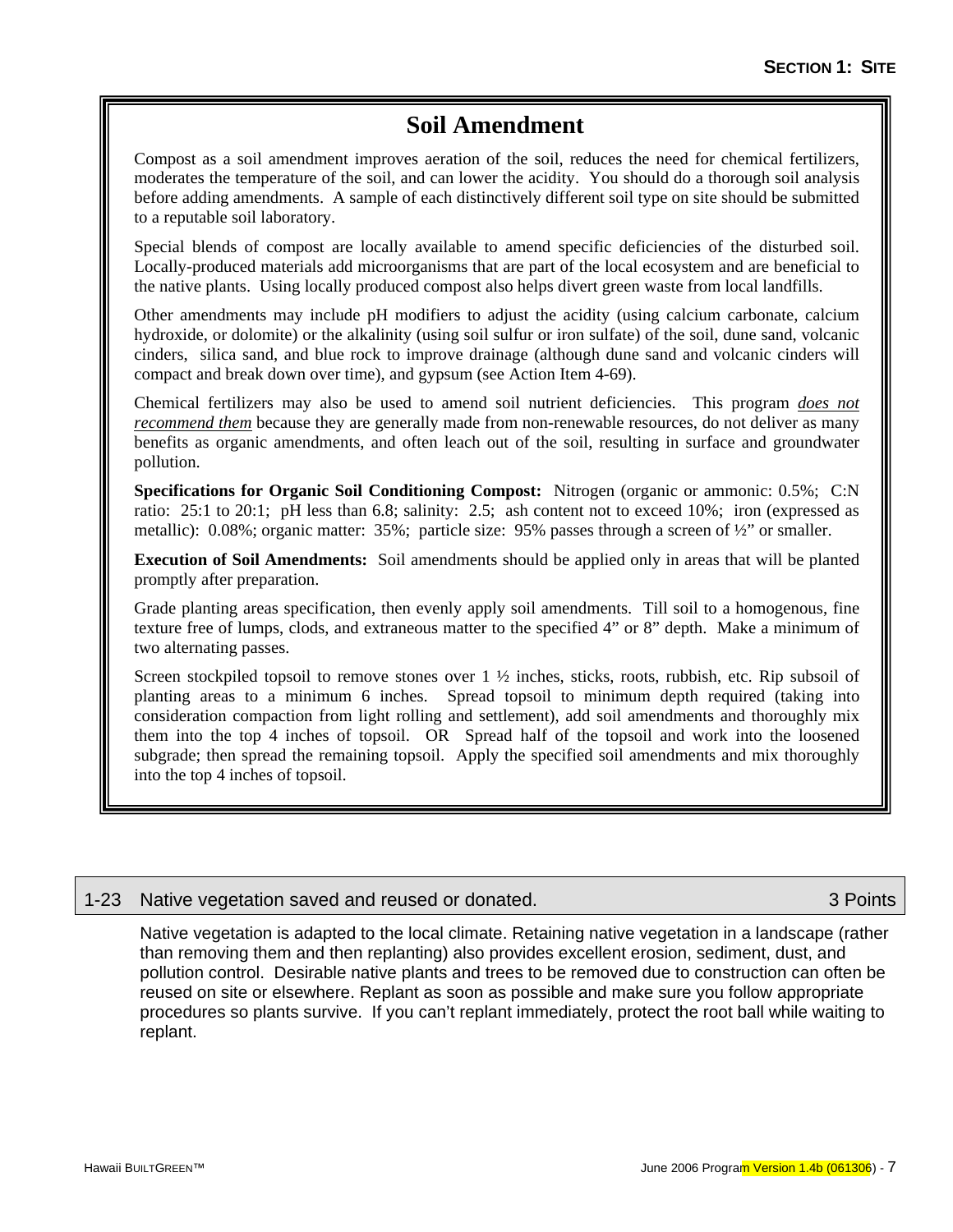### **OUTDOOR WATER CONSERVATION**

#### <span id="page-17-0"></span>1-24 Mulch used in landscaping to minimize evaporation. 1 **Point** 1 Point

Use a two inch layer of mulch wherever the landscape is not densely planted. Mulching provides additional soil nutrients and enhances structure, increasing the capacity of the soil to retain moisture and resist compaction, moderating soil temperature, and limiting soil erosion. It is the next best solution to dense groundcovers to reduce the number of weeds and make weed removal easier, which in turn, helps to minimize herbicide use.

Non-woody mulches, compost, cut grass clippings, or leaves, and woody mulches, wood chips or bark, can be used for different applications. However, limit the use of bark mulch as much as possible, and never use in areas that drain directly into storm sewers or open water. Bark produces a toxic leachate that can end up in water supplies.

Mulch should be placed at least 24 inches from building foundations and at least 6 inches below wood elements of buildings. Generally, mulch does not come with termites nor does it attract termites from other areas than directly adjacent to where it is installed. (See Action Item 4-68, *Compost or mulch used in landscaping*)

### 1-25 Rainwater recovery from roof for irrigation. 2 Points

Rainwater collected from the roof is a free source of landscape irrigation water. This Action Item covers only systems used for irrigation. A rooftop rainwater collection system consists of a suitable roof and guttering system, a storage tank(s), and a simple filtration system. The irrigation system can be supplied using the tank(s) and a small-scale pressurized pump system. Let the homeowner know that rainwater supply is not intended for drinking.

### 1-26 Drought-resistant, native plants (site-appropriate) used for 50% of landscaped area. 3 Points

Use drought-resistant, native vegetation over at least 50% of the landscaped area. These species are adapted to the local climate. Although most of the drought-tolerant species of native plants grow naturally in the coastal and lowland areas, they are adaptable to the inland and upland, cooler and wetter areas, where they can reduce water needs.

Do not remove native plants from the wild. There are many local growers that supply native plants. Retaining native vegetation in a landscape (rather than removing them and then replanting) also provides excellent erosion, sediment, dust, and pollution control. Finally, native plants are more resistant to naturally occurring disease, insects, and low levels of nutrients, thus reducing the need for fertilizer or pesticides.

### 1-27 Irrigation system has water-saving features, such as drip irrigation, electronic timer, valves with manual flow control, and rain shut-off device. 3 Points

Water is a vital and limited resource, particularly in Hawaii. Conventional sprinkler systems often waste large volumes of water through over spraying and evaporation.

Use low-trajectory nozzles on automatic sprinkler heads whenever possible, and use smaller-radii nozzles in windier areas, or install drip irrigation systems. Group plants with similar watering needs in each irrigation zone to reduce the demand on water. Use timers and soil moisture detectors or rain shut-off devices that ensure irrigation only when it is needed, at optimal times of day to minimize evaporation and in the ideal quantities for deep hydration of the soil profile.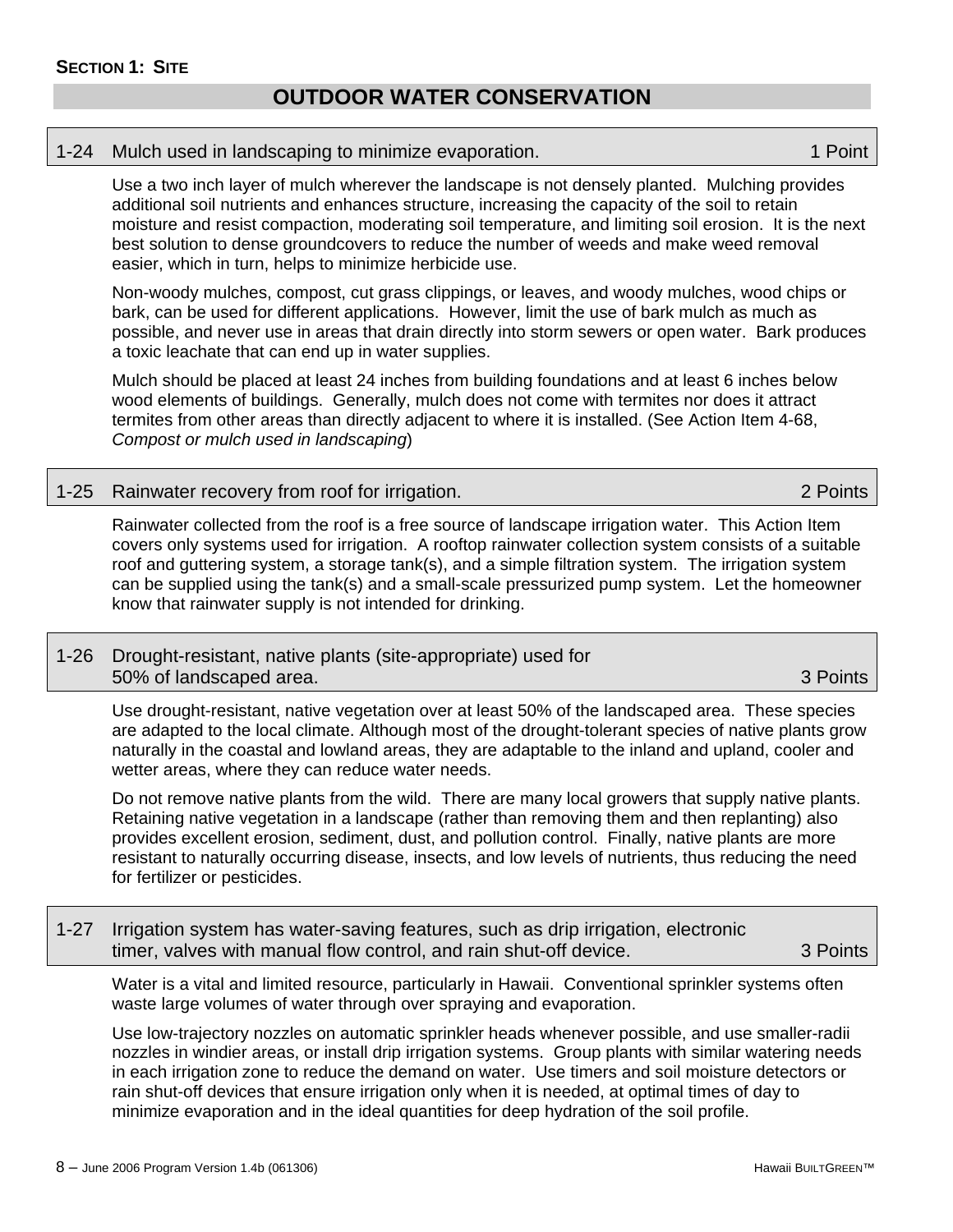### **Drought-Resistant Native Hawaiian Species for the Landscape**

# **Ground Covers**

Dianella sandwicensis 'Uki'uki (Lily Family) Heliotropium anomalum var. argenteum Hinahina (Borage Family) Jaquemontia ovalifolium subsp. sandwicensis Pa'uohi'iaka (Morning Glory Family) Lipochaeta integrifolia Nehe (Sunflower Family) Plumbago zeylanica Ilie'e (Plumbago Family) Sida fallax (creeping form) 'Ilima papa (Hibiscus Family) Vitex rotendifolia Pohinahina (Verbena Family)

#### **Small Shrubs**

Wikstroemia uva-ursa 'Akia ('Akia Family)

#### **Medium Shrubs**

Abutilon menziesii Ko'oloa 'ula (Hibiscus Family) Capparis sandwichiana Maiapilo, Pilo (Caper Family) Gossypium tomentosum Ma'o (Hibiscus Family) Hibiscus brackenridgei (state flower of Hawai'i) Ma'o hau hele (Hibiscus Family) Nototrichium sandwicense Kului (Amaranth Family) Osteomeles anthyllidifolia 'Ulei (Rose Family) Scaevola taccada Naupaka kahakai (Naupaka Family) Sida fallax 'Ilima (Hibiscus Family)

#### **Large Shrubs/Small Trees**

Psydrax odorata Alahe'e (Coffee Family)

#### **Medium Trees**

Erythrina sandwicensis Wiliwili (Bean Family) Reynoldsia sandwicensis 'Ohe (Ginseng Family)

#### **Vines**

### **BOTANICAL NAME HAWAIIAN NAME**

Achyranthea splendens 'Ewa Hinahina (Amaranth Family) Artemisia mauiensis 'Ahinahina (Sunflower Family)

Chenopodium oahuensis 'Aheahea, 'Ahea (Goosefoot Fam.) Dodonaea viscosa 'A'alii (Soapberry Family) Gardenia brighamii Nanu, Na'u (Coffee Family) Hibiscus waimaea Koki'o ke'oke'o (Hibiscus Family) Myoporum sandwicensis Naio, Bastard Sandalwood (Naio Family)

Sapindus saponaria Manele, A'e (Soapberry Family)

Canavalia galeata 'Awikiwiki, Puakauhi (Pea Family)

Sources: Fred D. Rauch and Paul R. Weissich, Plants for Tropical Landscapes: A Gardener's Guide (Honolulu, HI: University of Hawai'i Press, 2000); City and County of Honolulu, Board of Water Supply, "List of Plants at Halawa Xeriscape Garden" (www.hbws.org).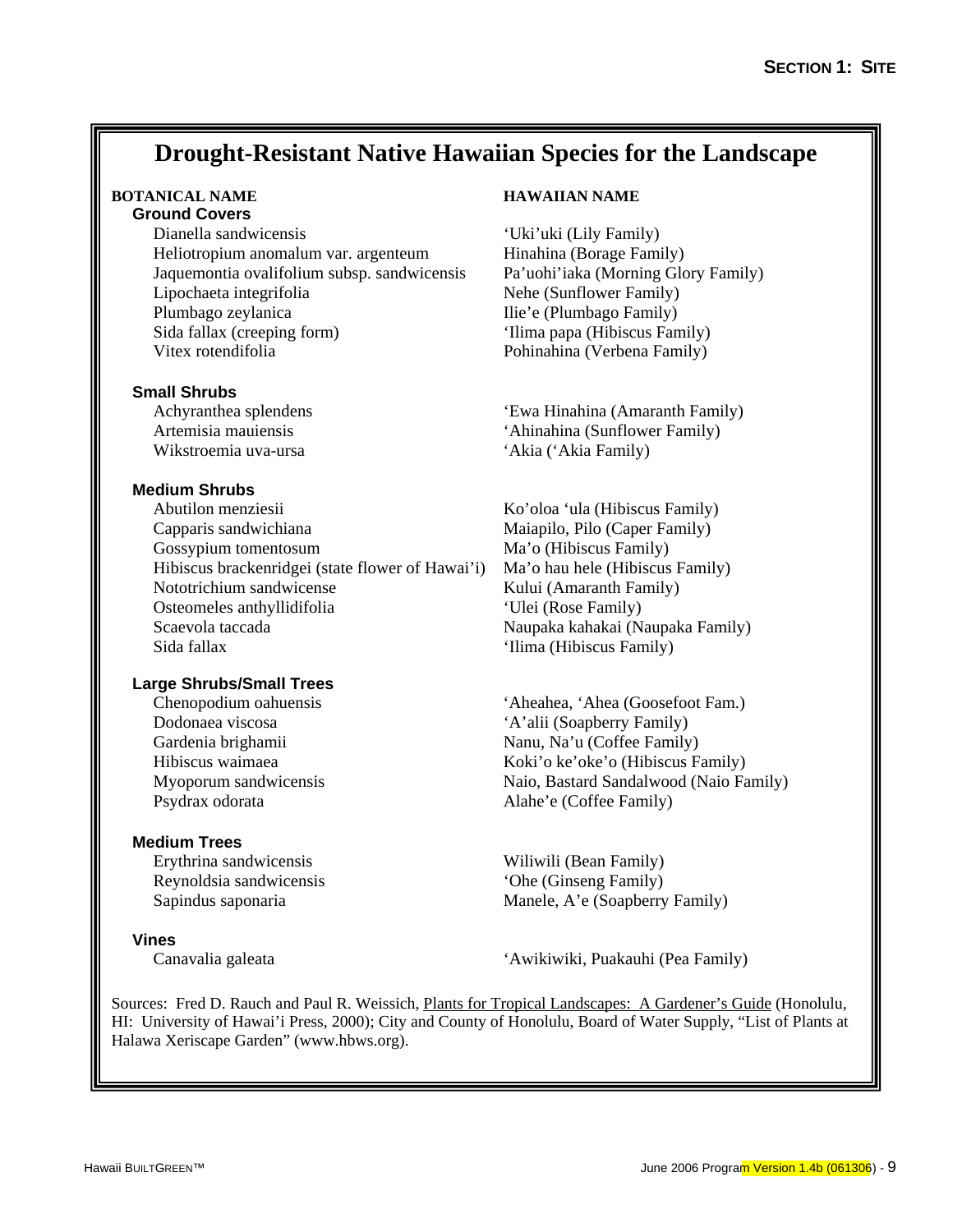### <span id="page-19-0"></span>**Bonus Points for Custom Homes**

#### 1-28 Set aside 20% of site to be left undisturbed. 5 Points

Set aside undisturbed areas to preserve soil, water, and vegetation. Coordinate with the grading designer and equipment operators to let them know about this goal and to help you come up with creative solutions. Review the set aside plans with subs, especially grading and excavation crews.

Undisturbed areas stabilize soils and filter sediments from stormwater runoff before they enter waterways. They also allow rainwater to stay on site and soak into the ground, recharging groundwater, instead of running off site.

|  | 1-29 Limit grading to 20 ft. outside building footprint. | 5 Points |
|--|----------------------------------------------------------|----------|
|--|----------------------------------------------------------|----------|

Soil that is compacted or contaminated by construction activity may become lifeless. Design for minimal grading to help retain healthy soil and natural water infiltration. Where grading is unavoidable, carefully remove and stockpile existing topsoil, replacing it after rough grading.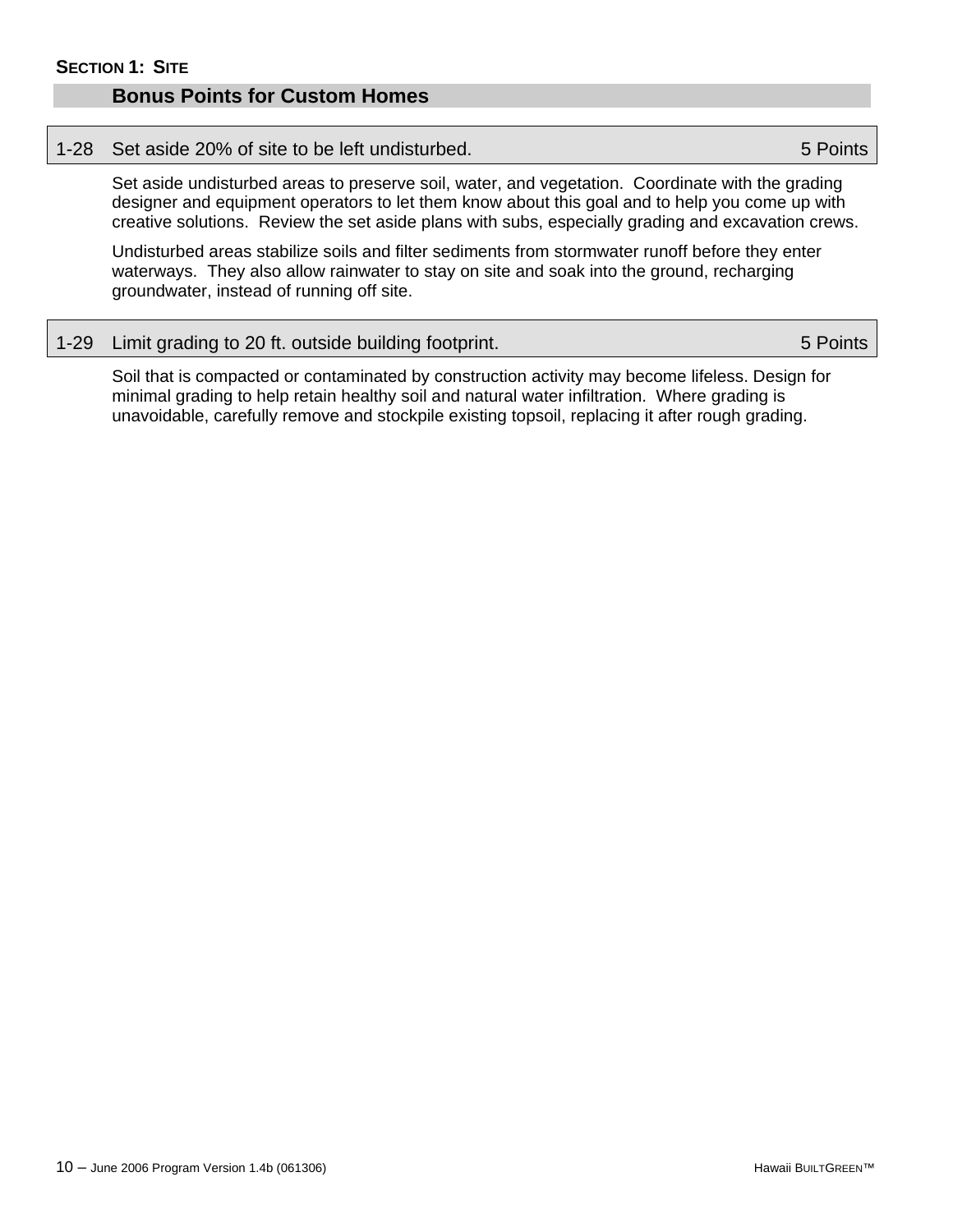# **Section 2:**

# **Energy Performance and Comfort**

## <span id="page-20-0"></span>*Top Picks*

| <b>Strategy</b>                                                                                                                                          | <b>Benefits to Sell</b>                                                                                     | <b>Action Item</b>                                                         |
|----------------------------------------------------------------------------------------------------------------------------------------------------------|-------------------------------------------------------------------------------------------------------------|----------------------------------------------------------------------------|
| Minimize energy required for<br>water heating                                                                                                            | Energy and water savings; community<br>stewardship                                                          | 2-56 to 2-65                                                               |
| Minimize A/C where possible                                                                                                                              | Energy savings; healthier indoor<br>environment; community stewardship                                      | 2-46 to 2-55; 5-1                                                          |
| Control heat gain with:<br>building orientation<br>insulation/radiant barrier<br>high performance<br>windows<br>light-colored roofing<br>shading devices | Energy savings; greater thermal comfort;<br>healthier indoor environment; community<br>stewardship          | $2-3; 2-6$<br>$2-15; 2-16$<br>$2 - 21$<br>$2 - 9$<br>2-4; 2-14; 2-31; 2-32 |
| Naturally ventilate with<br>ample fresh air                                                                                                              | Energy savings; connection to outdoors;<br>greater range of comfort; healthier indoor<br>environment        | 2-1; 2-17 to 2-25; 2-<br>35/2-36; 2-41; 2-44                               |
| Use energy efficient<br>appliances                                                                                                                       | Energy and water savings; community<br>stewardship                                                          | 2-78 to 2-83; 5-3                                                          |
| Minimize electrical lighting<br>energy                                                                                                                   | Energy savings; a cooler, more<br>comfortable house; better indoor visual<br>quality; community stewardship | 2-71 to 2-77; 5-7                                                          |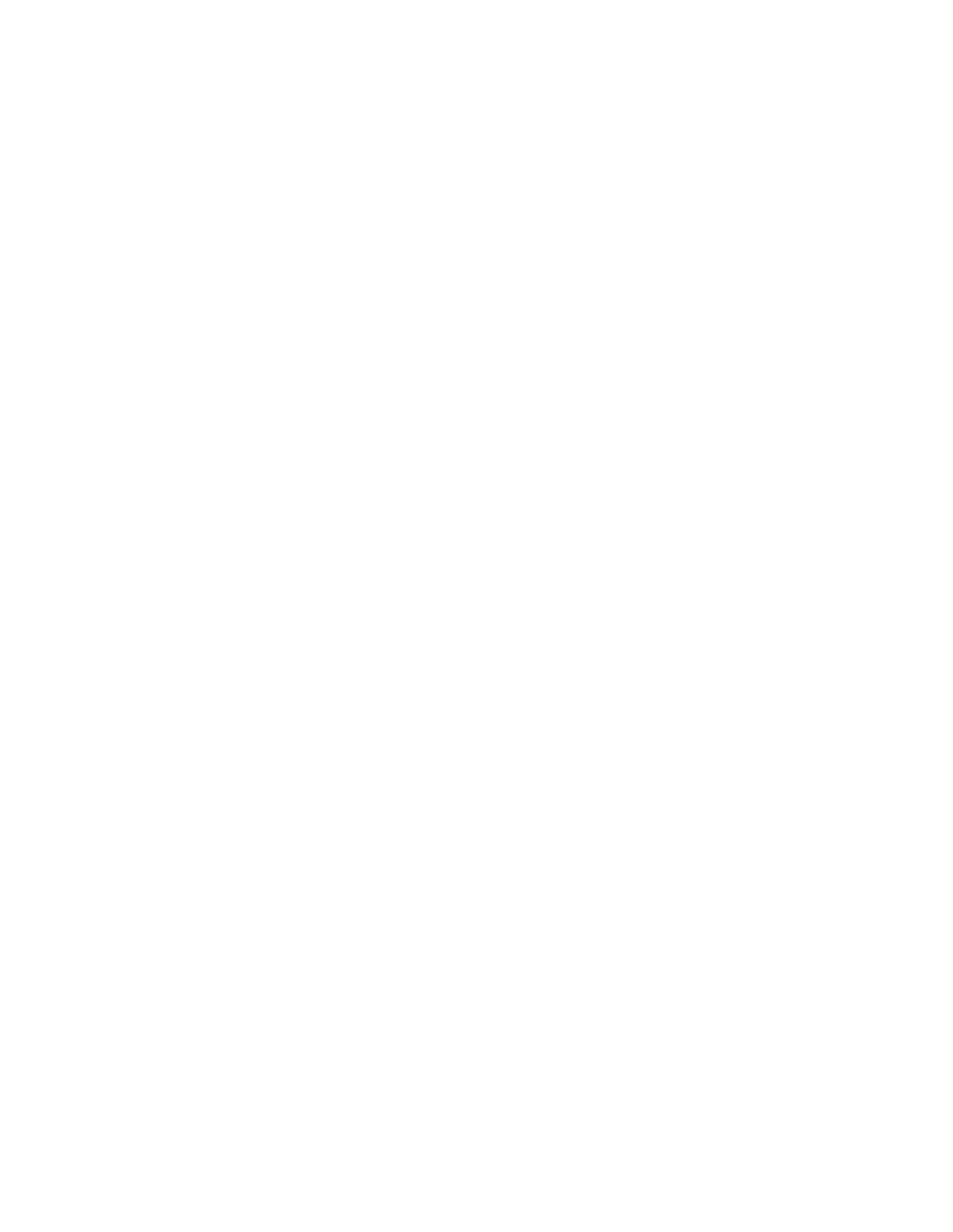### **DESIGN CHOICES**

### <span id="page-22-0"></span>**Site**

#### 2-1 Space and arrange (stagger) buildings so all structures have good air flow. 1 Point

Energy-conscious layout of a development can reduce energy costs for the homeowner, and offer enhanced comfort and aesthetics.

Stagger and space buildings so that they all present windowed, exterior walls to prevailing air flow.

### 2-2 Porous paving materials installed to reduce thermal mass, heat gain, and glare. 1 Point

Solid paved areas (poured concrete, stone or concrete pavers, etc.) can reflect solar radiation (glare) towards the house and absorb and hold thermal energy. This energy is released at night, reducing the potential for night-time cooling of the structure and the air surrounding it.

Use porous/no fines concrete – poured in place or pre-poured pavers for exterior paving areas. Paving that can handle foot and auto traffic while allowing grass to grow through it (such as GrassPave) is a better alternative.

### 2-3 Longer sides of home oriented to face north and south to reduce heat build-up. 2 Points

The long walls of a home absorb the most heat from solar radiation. Orient buildings so that longer walls face north and south, so that they can be protected from the high angle sun using roof overhangs. The east and west walls are exposed to lower angle sun, which can be blocked with vertical shading, fences and plantings.

### 2-4 Existing or new landscape elements (trees) shade buildings and paved areas. 2 Points

Preserve existing trees and/or add new plantings that will effectively shade east and west sides of buildings and paved areas to reduce solar heating. They block the heat before it gets to the window or pavements.

| $2 - 5$ | Built elements (e.g., trellises, carports) shade paved areas. |  | 2 Points |
|---------|---------------------------------------------------------------|--|----------|
|         |                                                               |  |          |

Shade paved areas from direct sunlight using built elements such as trellises and carports. Solid paved areas (poured concrete, stone or concrete pavers, etc.) can reflect solar radiation (glare) towards the house and absorb and hold solar energy. This energy is released at night, reducing the potential for night-time cooling of the structure and the surrounding air.

#### 2-6 Buildings oriented to maximize cooling potential of prevailing winds. 2 Points

Orient buildings at about 45° to the prevailing wind and stagger them so that buildings all present windowed, exterior walls to prevailing air flow.

### 2-7 Landscaping elements used to improve air flow around structure. 2 Points

Use appropriate plantings to channel breezes towards homes for cooling effect. For example, if a home is sheltered from the prevailing wind by another structure, a "hedge" line of dense trees or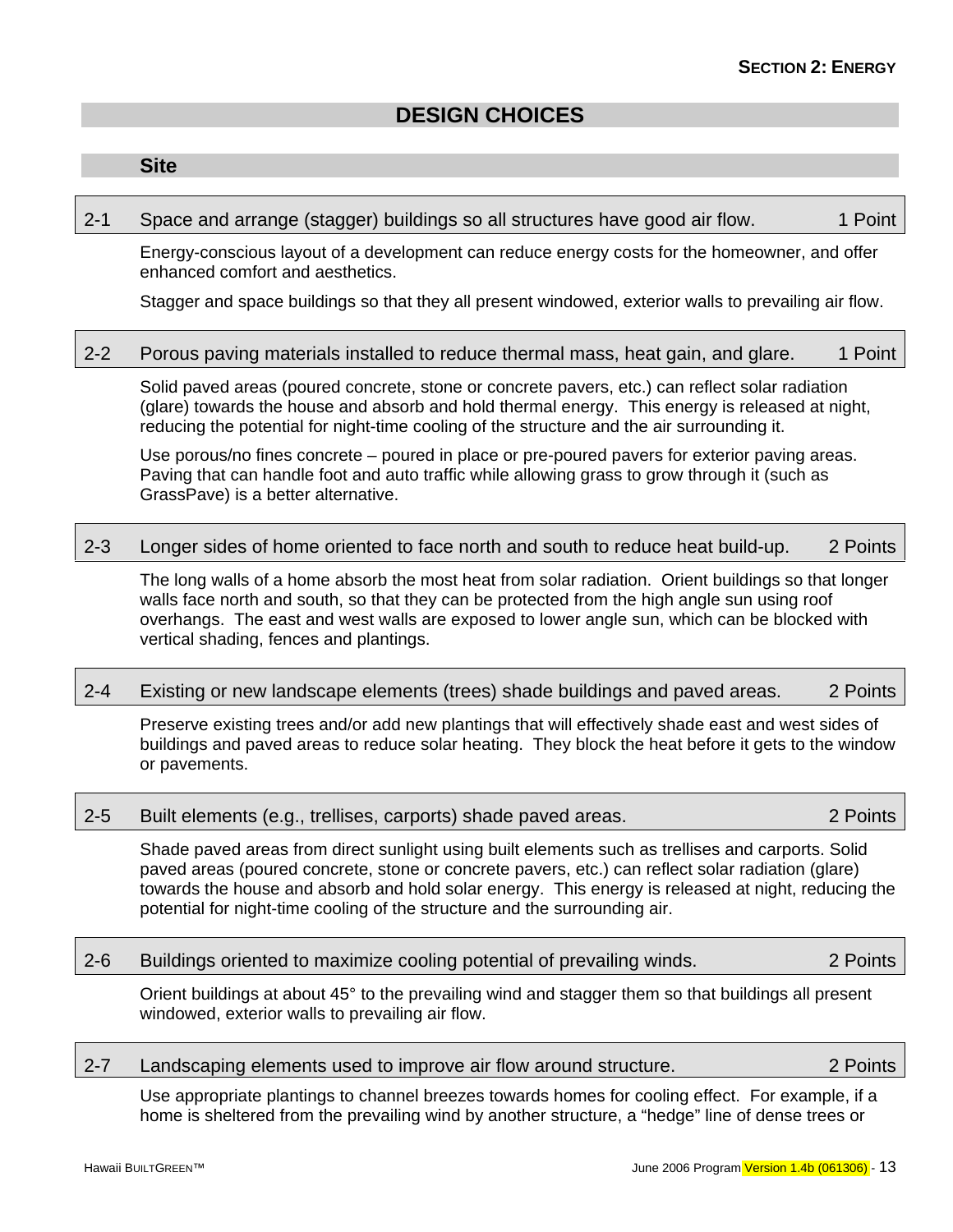### <span id="page-23-0"></span>**SECTION 2: ENERGY**

shrubs, extended out beyond the shelter can be used to redirect airflow towards windows or doors in the home.

| $2 - 8$ | Generous areas of planting and ground cover (less hardscape) |          |
|---------|--------------------------------------------------------------|----------|
|         | included to reduce site temperature.                         | 3 Points |

Minimize hardscape around the home by using plantings and groundcovers rather than large paved areas. Unfinished or gravel pathways are preferable to concrete. Vegetated areas reflect less solar radiation than hardscape surfaces, and have little thermal mass for storage and subsequent release of heat. In addition, natural living processes actively cool the air around plants.

### **Shell**

### 2-9 Light colored roofing installed. 1 Point 1 Point 1 Point

Light colored roofing materials absorb less solar radiation than dark colors, keeping the roof space cooler and reducing radiant heating of the surroundings.

### 2-10 Light colored exterior wall surfaces included. 2 Points

Light colored exterior wall surfaces absorb less solar radiation than dark colors. Not only will this keep the house cooler, it will also result in less heat radiating from your walls, which would otherwise heat the surroundings.

### 2-11 Attic or roof cavity vented with continuous ridge and eave vents. 2 Points

Install baffled continuous ridge vents to exhaust hot air from the roof, and eave or soffit vents to allow cooler outside air to be drawn in to replace the hot air.

Keeping the attic or roof cavity well ventilated will make it easier to maintain comfortable temperatures in the living space, while also increasing the lifespan of roofing materials.

2-12 Attic or roof cavity vented with gable end vents. 2 Points

Gable end vents can be effective if located on both windward and leeward sides of the house. Total vent area should be at least 1 square inch per 1 square foot of attic space.

| 2-13 Sill vents, floor vents, and venting skylights used to allow hot |          |
|-----------------------------------------------------------------------|----------|
| air to escape the building by thermal convection.                     | 2 Points |

Install floor vents and trickle vents at ground floor window sill level, and venting skylights high up in the open core of the house. This setup employs thermal convection or stack effect to draw cool air into the lower levels of the house while exhausting warm air at roof level, even when windows are closed.

|  | 2-14 Shading on at least 50% of east and west wall surfaces. | 5 Points |
|--|--------------------------------------------------------------|----------|
|--|--------------------------------------------------------------|----------|

Use trees and other natural landscaping to effectively shade at least 50% of east and west sides of buildings from low elevation solar radiation in the mornings and afternoons. This will make it significantly easier to maintain a comfortable temperature inside the home.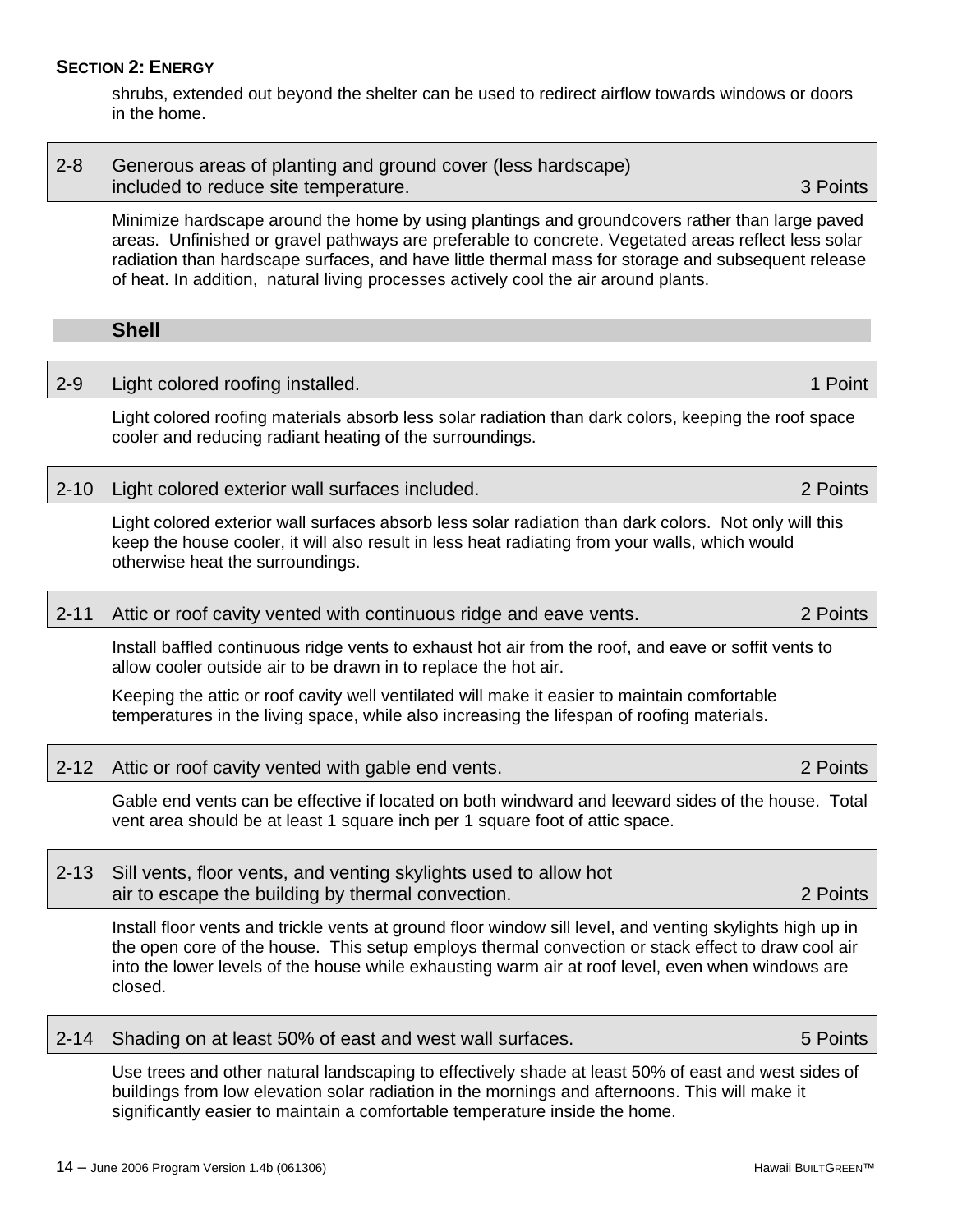### <span id="page-24-0"></span>2-15 Radiant barriers and/or insulation installed in walls exposed to the sun, beyond any applicable local codes and ordinances. 5 Points

Where exterior walls cannot be shaded from direct solar radiation, install radiant barriers and/or extra insulation to reduce the rate of heat transfer from the exterior of the envelope to the interior of the home. Radiant barriers should be attached to the exterior face of framing if possible, although the interior face is also acceptable. The shiny face should face the air gap in either case, i.e., shiny face to the studs.

If local jurisdiction requires insulation and/or radiant barriers (example: City & County of Honolulu's R-19 roof insulation or equivalent ordinance), points are awarded ONLY IF the installation EXCEEDS the local requirement.

| 2-16 Radiant barriers and/or insulation installed in ceilings and attic |          |
|-------------------------------------------------------------------------|----------|
| spaces, beyond any applicable local codes and ordinances.               | 5 Points |

Even well ventilated attic spaces will gain some heat from direct solar radiation. Install radiant barriers and extra insulation in ceilings and attic spaces to reduce the rate of heat transfer from these spaces to the interior of the home. Radiant barrier should be attached to the exterior face of framing if possible, although the interior face is also acceptable. The shiny face should face the studs and a ¾" gap should be maintained between the radiant barrier and other insulating materials if possible.

If local jurisdiction requires insulation and/or radiant barriers (example: City & County of Honolulu's R-19 roof insulation or equivalent ordinance), points are awarded ONLY IF the installation EXCEEDS the local requirement.

### **Openings**

2-17 Orient to minimize heat build-up through openings. 1 April 1 Point

Locate largest windows on north and south walls so they can be more easily shaded from direct sun penetration using overhangs.

| 2-18 Inlet openings (air comes in) slightly larger than outlet |          |
|----------------------------------------------------------------|----------|
| openings (air goes out) to enhance air flow.                   | 2 Points |

Ensure that the operable area of windows on the sides of the house that face the prevailing wind direction is slightly larger than on the leeward side. Effective operable area depends on window type: Casement – 90% of operable area, Awning & Jalousie – 75%, Sliding – 45% to 50%, Single hung & Hopper – 45%

### 2-19 Windows located at body level. 2 Points

Natural ventilation provides the greatest cooling effect when occupants feel direct air movement. Place windows at body height for maximum effectiveness.

### 2-20 Generous screened openings protected from rain. 2 2 Points

Living areas contained by screened openings (screened porches, sleeping porches and lanais) provide comfortable living space with good ventilation and no insect problems. Screened areas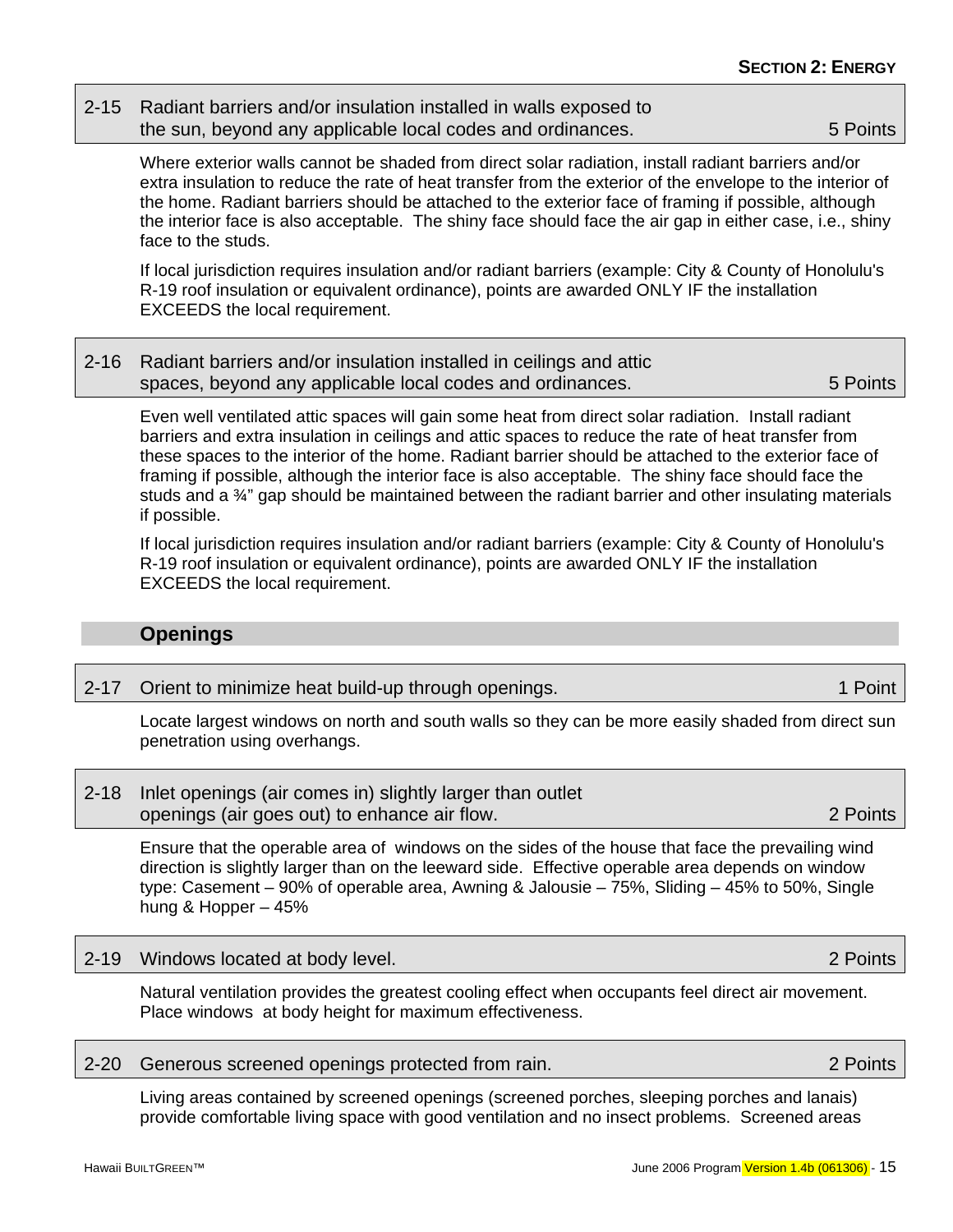#### 2-27 All skylights used have SHGC of 0.5 or less. 3 Points 3 Points

Skylights with low SHGC ratings will help prevent solar gain inside the house.

16 – June 2006 Program Version 1.4b (061306) Hawaii BUILTGREEN™

### **SECTION 2: ENERGY**

should be protected from rain penetration by adequate roof overhangs, guttering, etc., particularly on the windward side of the house.

| 2-21 High performance glazing used on windows exposed to the sun  |          |
|-------------------------------------------------------------------|----------|
| $(SHGC = .65$ or less; U-value - .45 or less; VLTC of .7 or more; |          |
| designed to keep heat out but let light in).                      | 2 Points |

Where window openings cannot be shaded from direct sunlight, install windows that minimize both solar heat gain (SGHC) and heat transmittance (U-value). The higher visible light transfer (VLTC) ensures sufficient light passes through the window to provide natural light, rather than making supplemental electric light necessary.

| 2-22 For spaces with openings on adjacent walls, windows located |          |
|------------------------------------------------------------------|----------|
| far apart and at diagonal.                                       | 2 Points |
|                                                                  |          |

Orient openings to ensure airflow across the greatest part of the space. Windows placed close together will tend to "short-circuit," leaving most of the room without effective air movement.

2-23 For spaces with openings on same wall, appropriately spaced casement windows or wing walls used. 2 Points

Casement windows can be used to effectively catch airflow. For windows on same wall, select opening direction so that upwind windows open to scoop air in, and downwind windows open so that they shelter the opening from wind, creating low pressure that will help draw air out of the window. This generally means placing hinged edges towards each other rather than away from each other.

Wing walls are vertical exterior wall partitions placed perpendicular to adjoining windows to enhance ventilation through non-casement windows. Located to leeward of upwind windows and to windward of downwind windows, they will promote air flow into and out of those windows.

2-24 Operable openings equal to at least 12% of floor area. 2 2 Points

Calculate using effective area of openings, not total window area. (See Action Item 2-18 for Effective Openings)

### 2-25 At least two operable windows to the outside included in each space. 2 Points

Enhance natural ventilation by locating separate inlet and exhaust openings in each space. There is relatively little movement of air in and out of a single opening in a space.

2-26 Diffuse glare from skylights through baffles, splaying, or use of translucent glazing. 2 Points

Avoid direct sunlight through skylights, which can result in increased inside temperatures. Glare creates light "hotspots" which can make nearby areas of a house seem dark and gloomy.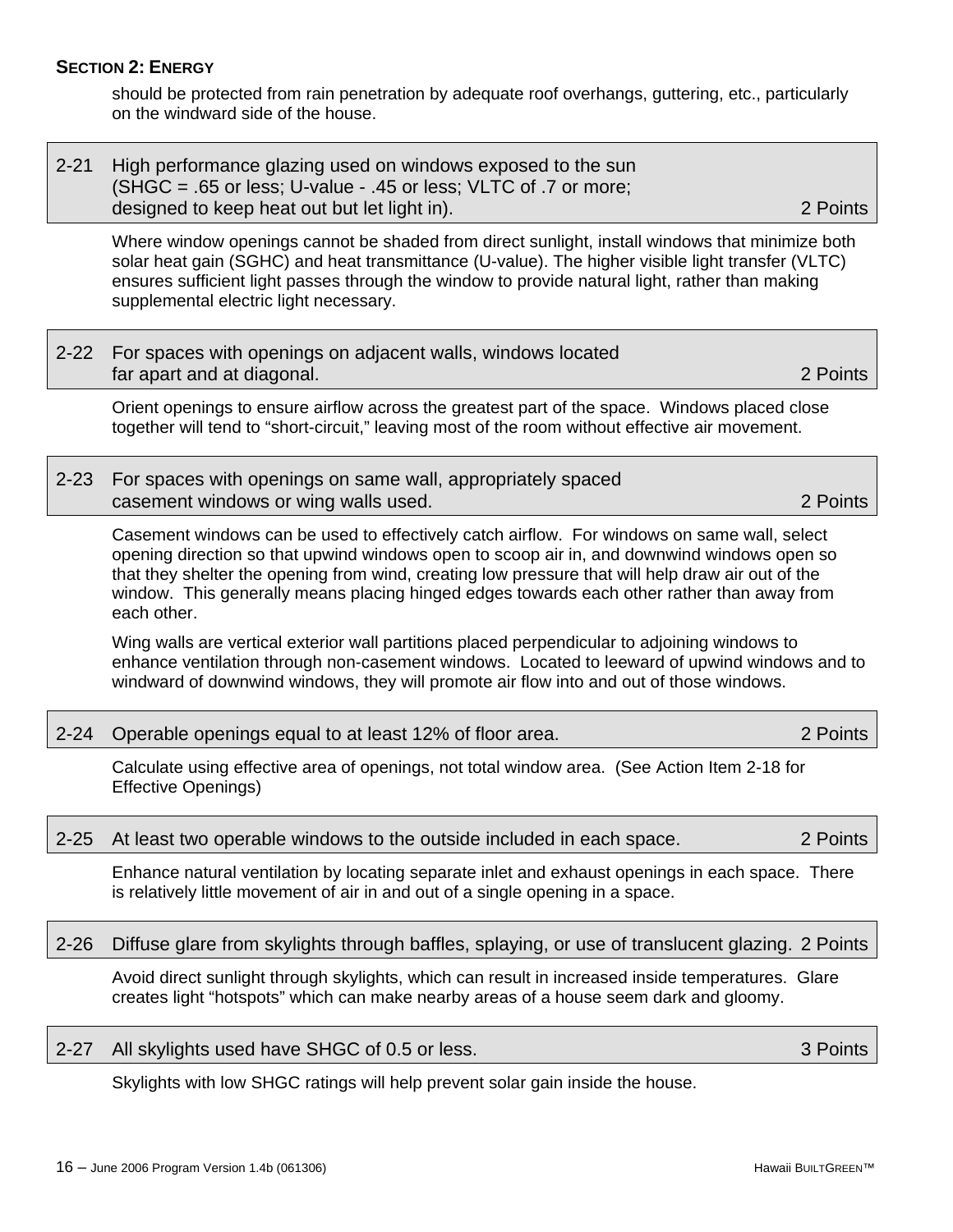### 2-28 Operable skylights or skylights with built-in vents (on leeward side of skylight) installed. **3** Points

Install operable or vented skylights to vent warm air from living spaces. Vented skylights allow venting even during rainfall, when an operable skylight might have to be closed.

### 2-29 Casement or jalousie windows used for best air flow. 3 Points

Use windows that offer the greatest opening area as a percentage of total window area - casement (90%) and jalousie (75%). They offer the best trade off of ventilation versus solar heat gain. By comparison, sliding and single-hung windows offer only about 50% operable area.

Jalousie windows are best on walls that are near perpendicular to the prevailing wind direction. Casement windows are preferred on walls that are angled or near parallel to the prevailing wind direction.

#### 2-30 No more than 25% of total glass area is located on east and west walls combined. 3 Points

Minimize windows on the east and west walls. They are the hardest to protect from the lower elevations of direct sunlight during the mornings and afternoons.

| $2 - 31$ | <b>Exterior horizontal shading installed for north and south</b> |  |  |          |  |
|----------|------------------------------------------------------------------|--|--|----------|--|
|          | windows (sufficient to protect completely from direct sun).      |  |  | 3 Points |  |

Use a 45° angle for overhangs on south side, 70° angle for overhangs on north side. Angle is measured between horizontal, and a line connecting bottom of window and outer edge of overhang.

### 2-32 Exterior vertical shading installed for east and west windows (sufficient to protect completely from direct sun). 3 Points

Exterior shades can be permanent (landscape features, fences, screens, etc.) or retractable blinds or shutters. Exterior shading on east and west walls intercepts sunlight before it enters the envelope, and is therefore more effective at reducing heat gain than interior blinds or curtains.

#### 2-33 Light shelves used for sidelighting. 3 Points

A light shelf is a horizontal surface installed on the outside of a window. It is used to bounce daylight deeper into an interior space for lighting purposes. The shelf is installed about 20% down from the top of the glass. The shelf blocks sunlight from the lower area of glass, but bounces light into the room through the upper area. Direct sunlight is blocked from the upper area of glass by an overhang.

|  |  | 2-34 For toplighting, roof monitors or clerestories used. (No skylights.) |  | 3 Points |
|--|--|---------------------------------------------------------------------------|--|----------|
|--|--|---------------------------------------------------------------------------|--|----------|

Install clerestories and roof monitors to bring daylight deeper into the home. Clerestories are vertical openings located high in the wall. Roof monitors are vertical glazed openings located in the roof or in the roof plane. Because they are vertical, they are much easier to shade and much less likely than skylights to produce excessive heat gain.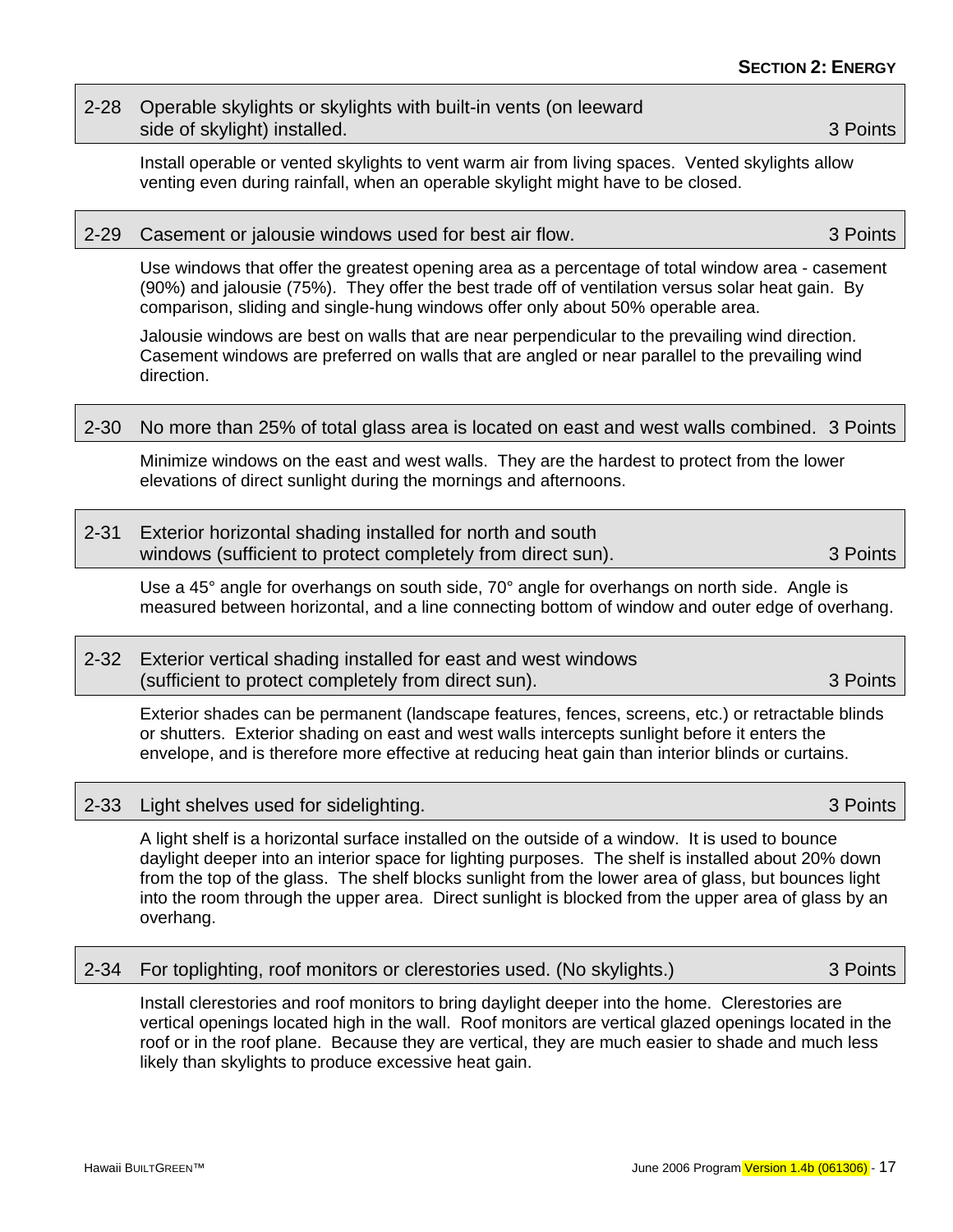### <span id="page-27-0"></span>**Interior Layout and Finishes**

### 2-35 For spaces with openings on opposite walls, orient rooms at approximately 45 degrees from wind direction. 1 Approximately 45 degrees from wind direction.

Locate window openings to avoid a direct cross-ventilation path from one opening of the space to the other (wind flow perpendicular to the openings and parallel to the path between them. This Action Item will provide 20% better internal airflow than if the window walls are perpendicular to the wind.

### 2-36 Design floor plans to provide effective cross ventilation and air flow at body level. 2 Points

Create spaces that have body-level windows on opposite or adjacent walls, oriented 45° to the prevailing wind. Use partial height partition walls in the interior to facilitate air flow.

### 2-37 Layout designed so activities with highest illumination needs are daylighted. 2 Points

Provide adequate windows and skylights for kitchen, home office and other rooms requiring good lighting. Consider light shelves, clerestories or light tubes to bring daylight deeper into these spaces.

### 2-38 Floor plan allows deep daylight penetration. 2 Points

Narrow floor plans with high ceilings and few internal walls on the long axis of the building allow deeper penetration of daylight. Rooms should be no more than 2.5 times deeper than the height of the window wall. Also consider clerestories, light shelves and roof monitors to bring daylight further into core of building.

### 2-39 Use light colored interior finishes to enhance daylight (but avoid glare). 3 Points

Light colored walls optimize daylight in an interior. Pastel colors and satin or flat finishes produce less glare than bright whites and gloss finishes.

### **Mechanical Venting and Cooling**

### 2-40 Timers installed on bathroom fans. 1 Point 1 Point 1 Point

Install crank or electronic timers to ensure effective use of bathroom fans without wasting energy. Alternately, wire a humidistat into the fan circuit. The fan will automatically shut off when the desired humidity is reached.

### 2-41 All bedrooms and family room wired for ceiling fans. 2 Points

Provide wiring and switching needed for a ceiling fan in the original electrical plan. A ceiling fan can be used as a low-energy option to provide cooling on hot summer days.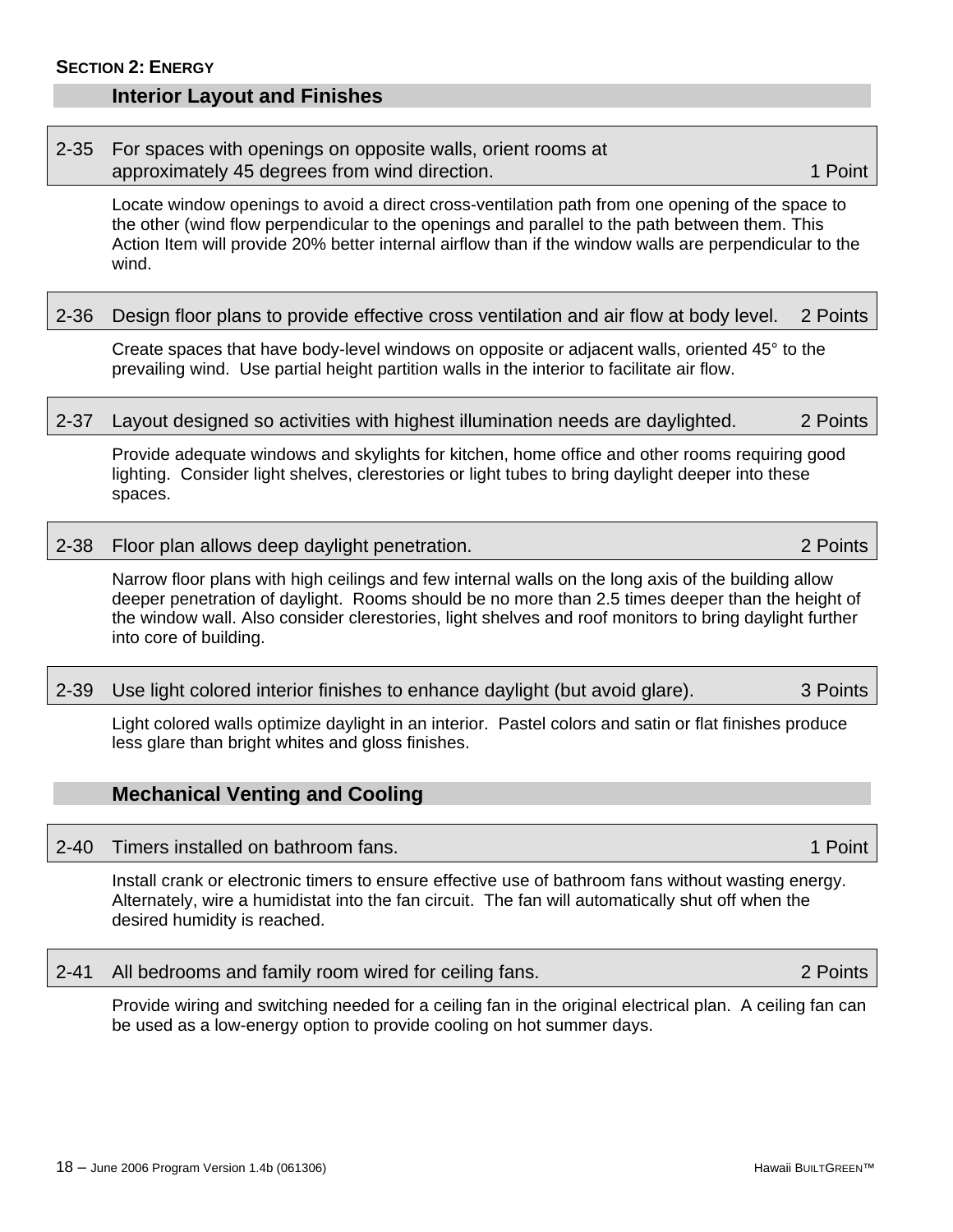#### <span id="page-28-0"></span>2-42 Solar powered attic vent installed. 2 Points

Install a solar powered attic vent that uses a small photovoltaic array to power the fan motor. The fan will operate whenever there is adequate sunlight ensuring good attic ventilation whenever there is a significant heating load, without using grid electricity.

### 2-43 Whole house fan installed. 3 Points

Install a whole house fan system that exhausts interior air from the house, drawing fresh air in from the outside. Such a system should have a control with the capability of continuous, manual or automatic, timed operation. For best results, the fan should be run for at least 8 hours per day, preferably on a 10 minutes on, 20 minutes off cycle.

|  |  | 2-44 Ceiling fans installed in all bedrooms and family room. | 3 Points |
|--|--|--------------------------------------------------------------|----------|
|--|--|--------------------------------------------------------------|----------|

Install ceiling fans in rooms that have the most frequent occupancy. They should be installed and wired so that they can be switched off when a room is unoccupied. Fans must be sized correctly for the room size and installed with adequate clearance from the walls, roof and floor to ensure effective operation.

Ceiling fans create gentle breezes that can greatly enhance comfort in a naturally ventilated house on still days. They may also be a preferable source of air movement where external conditions (noise, dust, etc.) make keeping windows open impractical.

### 2-45 No air conditioning. 2-45 No air conditioning.

By employing a combination of strategies to reduce heat transmission through the roof, walls and windows, to maximize natural ventilation, and to reduce ambient and radiant heat on the exterior of the house, it is quite possible to keep a home comfortable without air conditioning.

This can free up to \$18,000 in construction costs to be applied to other detail features of the home, while reducing the operating costs of the home by up to \$400 per year.

### **AIR CONDITIONING (A/C) HOMES ONLY**

| 2-46 House meets Hawaii Model Energy Code standards for A/C |  |
|-------------------------------------------------------------|--|
| buildings. (See Quick References for further details.)      |  |

The requirements include:

- SEER must be greater than 10 for split systems and 9.7 for packaged systems;
- Ducts in unconditioned space must be insulated;
- Windows must be shaded or tinted;
- Doors and windows must be tight fitting;
- Walls must be insulated or shaded;
- Skylight size limited

For more information, see the Quick References.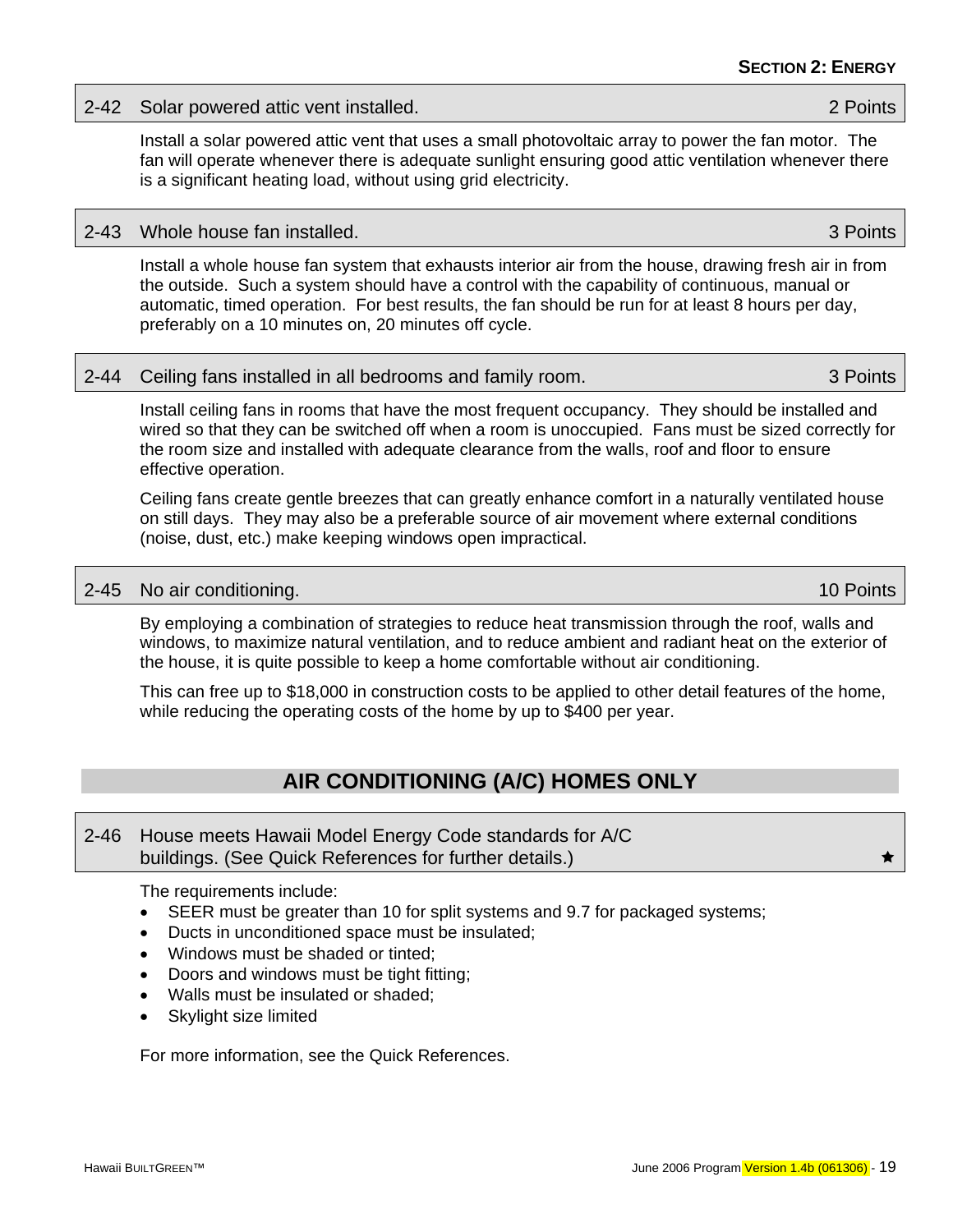### **SECTION 2: ENERGY**

#### 2-47 A/C system sized for efficient operation (not oversized).

Perform detailed load calculations to ensure that the installed system is appropriately sized for the home. Oversized systems are more expensive to install and are less energy efficient in operation, since they tend to cycle on and off more frequently that a correctly sized system. Short run cycles prevent the system from effectively removing humidity from the air, leaving the air feeling damp and possibly leading to mold and mildew problems.

### 2-48 Programmable thermostats provided.  $\star$

Install programmable thermostats to control the air conditioning system. These allow the homeowner to establish different set-points for different times of the day, depending on occupancy and activity (e.g., less conditioning at night and during day if the house is unoccupied).

#### 2-49 Provide alternate means to balance air flow (e.g., undercut doors, return air ducts). 2 Points

Forced air systems require free flow of air from outlet ducts to returns to ensure optimum operating efficiency. Rooms should either have both outlet and return ducts, suitably positioned for maximum flow across the room, or else ample provision should be made to ensure free airflow to central returns, even when the room is closed. This is typically done by undercutting doors or installing passive registers in partition walls.

### 2-50 Duct unions and joints sealed with low-toxic mastic and fibrous tape. 2 Points

Efficiency of the cooling distribution system can be improved by 15% if the ducts located in the crawlspace or attic are sealed better than standard practice. Use mastic and fibrous tape to seal commonly-used fittings or use improved duct fittings with gaskets.

#### 2-51 Ducts in conditioned space OR insulated to R-11. 3 Points

Locate the air conditioning system and ducts within the conditioned space to significantly increase the system's energy efficiency. Ducts that must be located outside the conditioned space should be insulated to R-11. In many cases this will be a no-cost measure. For forced air systems, moving the ducts inside usually increases the cost of framing and drywall. But the HVAC bid will be lower, off-setting these costs. Even if the total cost increases some, the energy savings will more than pay for the change in construction details.

|  |  |  | 2-52 Insure easy access to A/C system for maintenance and repair. | 3 Points |
|--|--|--|-------------------------------------------------------------------|----------|
|--|--|--|-------------------------------------------------------------------|----------|

Ensure easy and convenient access to major components of the A/C system for maintenance and repair. From regular replacement or cleaning of filters to proper maintenance and repair, an easily accessible system is much more likely to continue to operate at its design efficiency than a system that is difficult and inconvenient to get to and work on.

#### 2-53 Minimum SEER 12 A/C system. 3 Points

Specify an A/C system with a seasonal energy efficiency rating (SEER) that goes beyond code. This will reduce the overall energy consumption of the home. A SEER of 12 is a moderate improvement (Code is currently 10 for split systems, 9.7 for packaged units). Units with a SEER of 14, 16 or more are available.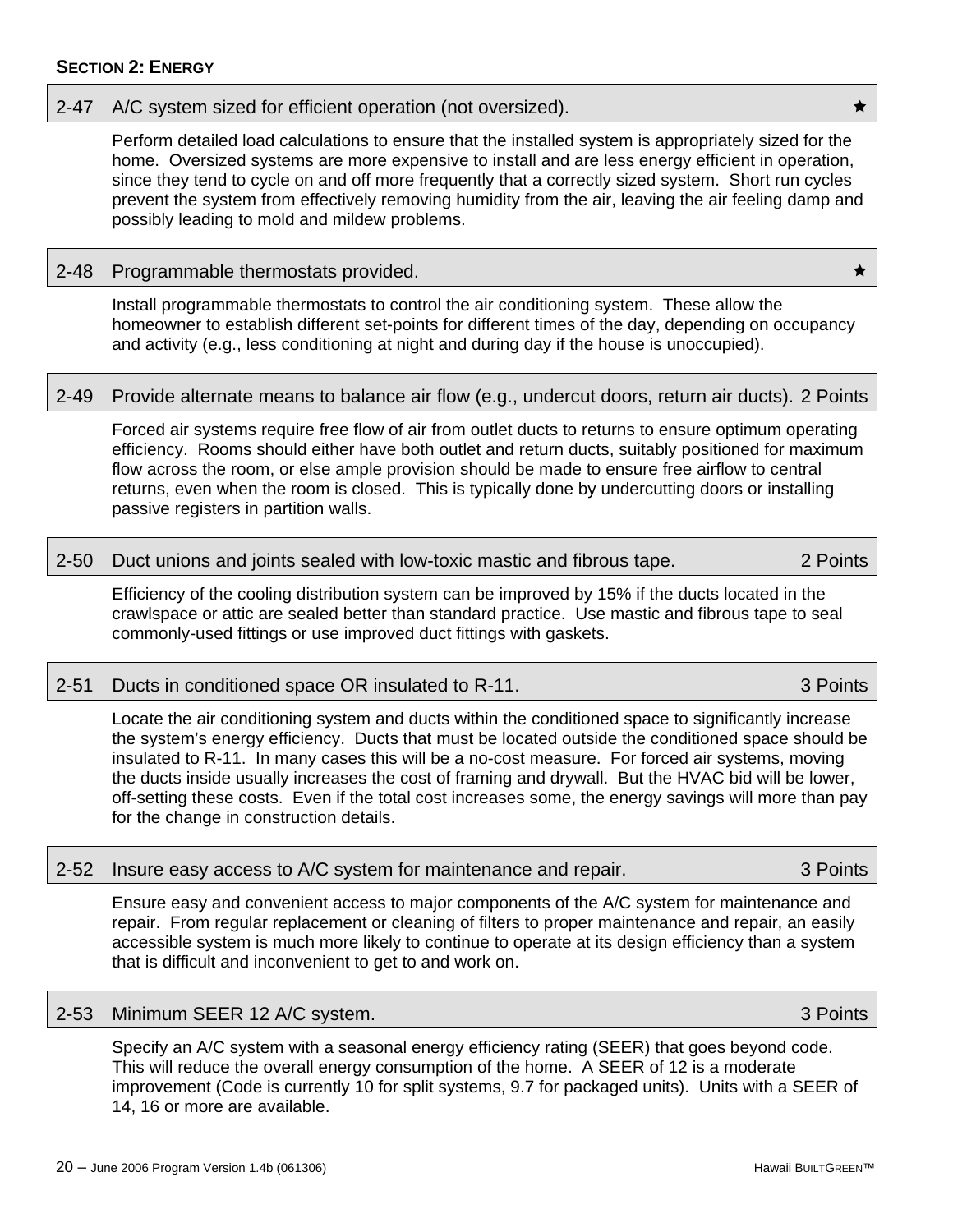<span id="page-30-0"></span>

| 2-54 Duct Blaster Test conducted. | 5 Points |
|-----------------------------------|----------|
|                                   |          |

Duct performance tests prove the airtight integrity of the ducting and provide third-party certification that you can show your customers. Performance tests for ducting can be accomplished by the same contractor who performs blower door tests. Contact your local energy utility for further information.

2-55 House is Energy Star® compliant (Hawaii MEC for A/C, PLUS options defined by EPA; see Quick References for further details). **EPA**; see Quick References for further details).

In addition to the requirements of the Hawaii MEC, Energy Star® compliance for Hawaii requires specific performance levels, depending on window configuration and duct placement:

| Homes with:                                                                     | 1) Std Windows, ducts in<br>unconditioned space | 2) Std Windows, ducts in<br>conditioned space | 3) High Performance<br>windows, ducts in<br>unconditioned space |
|---------------------------------------------------------------------------------|-------------------------------------------------|-----------------------------------------------|-----------------------------------------------------------------|
| Window Spec (SHGC)                                                              | 0.55                                            | 0.55                                          | 0.40                                                            |
| Window Area (% of floor area)                                                   | 18%                                             | 22%                                           | 25%                                                             |
| Window Location (Max % on<br>south & west walls)                                | 62.5%                                           | 62.5%                                         | 62.5%                                                           |
| Programmable Thermostat                                                         | Yes                                             | Yes                                           | Yes                                                             |
| $\triangle$ A/C SEER $\ge$ = 12                                                 | Yes                                             | Yes                                           | Yes                                                             |
| Ducts and Unions sealed with<br>mastic or fibrous tape and<br>visually verified | Yes                                             | No.                                           | Yes                                                             |

For further information, see Quick References: DBEDT Field Guide for Energy Performance, Comfort, and Value in Hawaii Homes, Appendix F: Equivalencies for Energy Star® Homes in Hawaii

### **WATER HEATING**

### **Distribution**

### 2-56 Electric water heater upgrade w/min .93 EF (energy factor). 1 Point

Current code requires domestic hot water systems meet the requirements of the 1987 National Appliance Energy Conservation Act (NAECA). Upgrading electric water heater efficiency from an Energy Factor (EF) of .88 to .93 will save 225 kWh per year. Household operational savings will support an additional cost of about \$50. Be careful to avoid heat loss (through heat traps) when you have a hot water tank on lower floors feeding upper stories.

### 2-57 Water heater timer installed. 1 Point 1 Point 1 Point 1 Point 1 Point

Install a timer that can be set to heat the tank only during times of high demand, usually in the early morning and evening, perhaps longer during the weekend. Without a timer, a conventional tank water heater operates to maintain the set-point temperature in the water tank at all times, whether the water is being used or not. This can result in wasted energy even in a well insulated tank.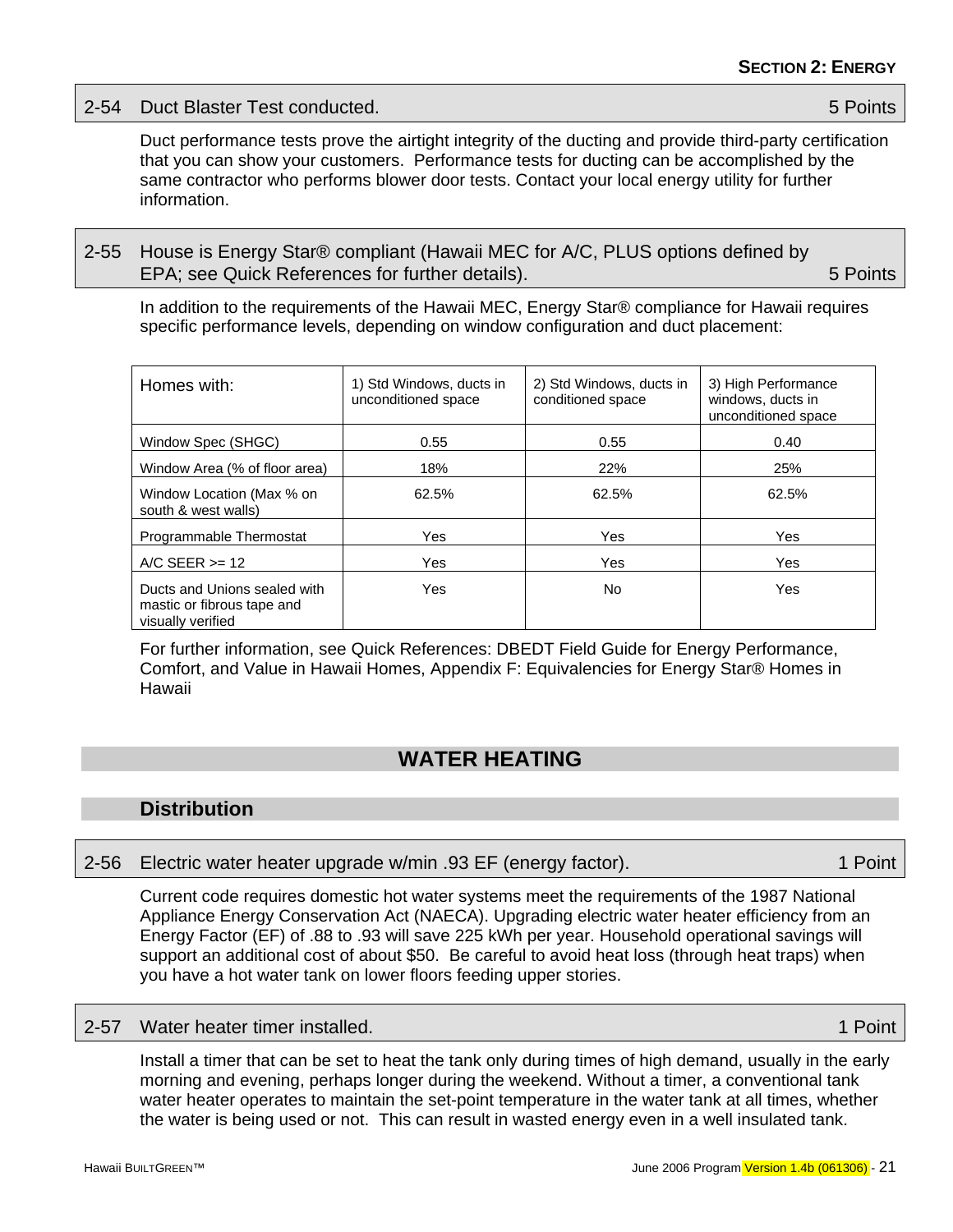### **SECTION 2: ENERGY**

### $22 -$  June 2006 Program Version 1.4b (061306) Hawaii BUILTGREEN™

Current code requires domestic hot water systems meet the requirements of the 1987 National Appliance Energy Conservation Act (NAECA). Upgrading a propane water heater from an EF of .55 to .60 will save 16 gallons of propane per year. Be careful to avoid heat loss (through heat traps) when you have a hot water tank on lower floors feeding upper stories. EF is a combined measure of thermal efficiency and standby loss.

2-59 Heat trap installed or 1-inch pipe insulation on at least first 8' of outlet pipe from water heater (Required  $(\star)$  for A/C homes as part of meeting MEC). 1 Point

This measure reduces standby heat loss from the water tank. The piping and the water in it are continuously heated by the tank even when no water is being used. It acts as a "cooling rod." Insulating it reduces the rate of heat loss.

2-60 Solar water heater or heat pump for swimming pool heaters. (Required  $(\star)$  for A/C homes as part of meeting MEC) 1 Point

Water heating for a swimming pool requires a significant amount of energy. In Hawaii, because of the large thermal mass of the pool and the reliable frequency of direct sunlight available, a relatively small, solar heater installation is adequate to maintain suitable pool temperatures year round. Flat, poolside matt-type or roof mounted models are available.

2-61 Water heater located within 20' pipe length of bathroom fixtures. 1 1 Point

Locating the hot water heater near the point of highest use minimizes pipeline energy loss. Typically, the point of highest demand is the shower.

2-62 Heat pump water heater w/min. 1.9 EF. 2 Points

An exhaust air heat pump is a good option for large families requiring lots of hot water. A unit with an EF of 1.9 will yield 50% savings in energy use compared to a conventional system.

|  | 2-63 Hot water lines insulated to min. R-3 throughout house. |  | 2 Points |
|--|--------------------------------------------------------------|--|----------|
|--|--------------------------------------------------------------|--|----------|

A significant amount of heat is lost from hot water standing in uninsulated pipes, particularly on long runs. Once that water has cooled somewhat, it tends to be run out down the drain, waiting for hotter water. The result of this is wasted energy and wasted water. R-3 insulation will maintain temperature of water standing in the lines for significant time

2-64 South-facing roof area designed for future solar collector (min. 80 sq. ft within 30<sup>o</sup> of south) and plumbing necessary for solar water heating system roughed in. 5 Points

Solar energy can meet part or all of a home's domestic hot water needs in Hawaii. Geographic location, system design, collector orientation, size and storage capacity will determine how much energy can be provided for domestic water heating.

Include an appropriate location (within  $30^{\circ}$  of true – not magnetic – south) for solar water panels, rough in the plumbing, and perform other services required for installation. By doing this during construction, you greatly reduce the cost of post-completion installation of a system when market conditions or owner finances facilitate it. (See also Action Item 2-65, *Solar water heater installed)* 

2-58 Gas water heater upgrade w/min .60 EF. 1 Point 1 Point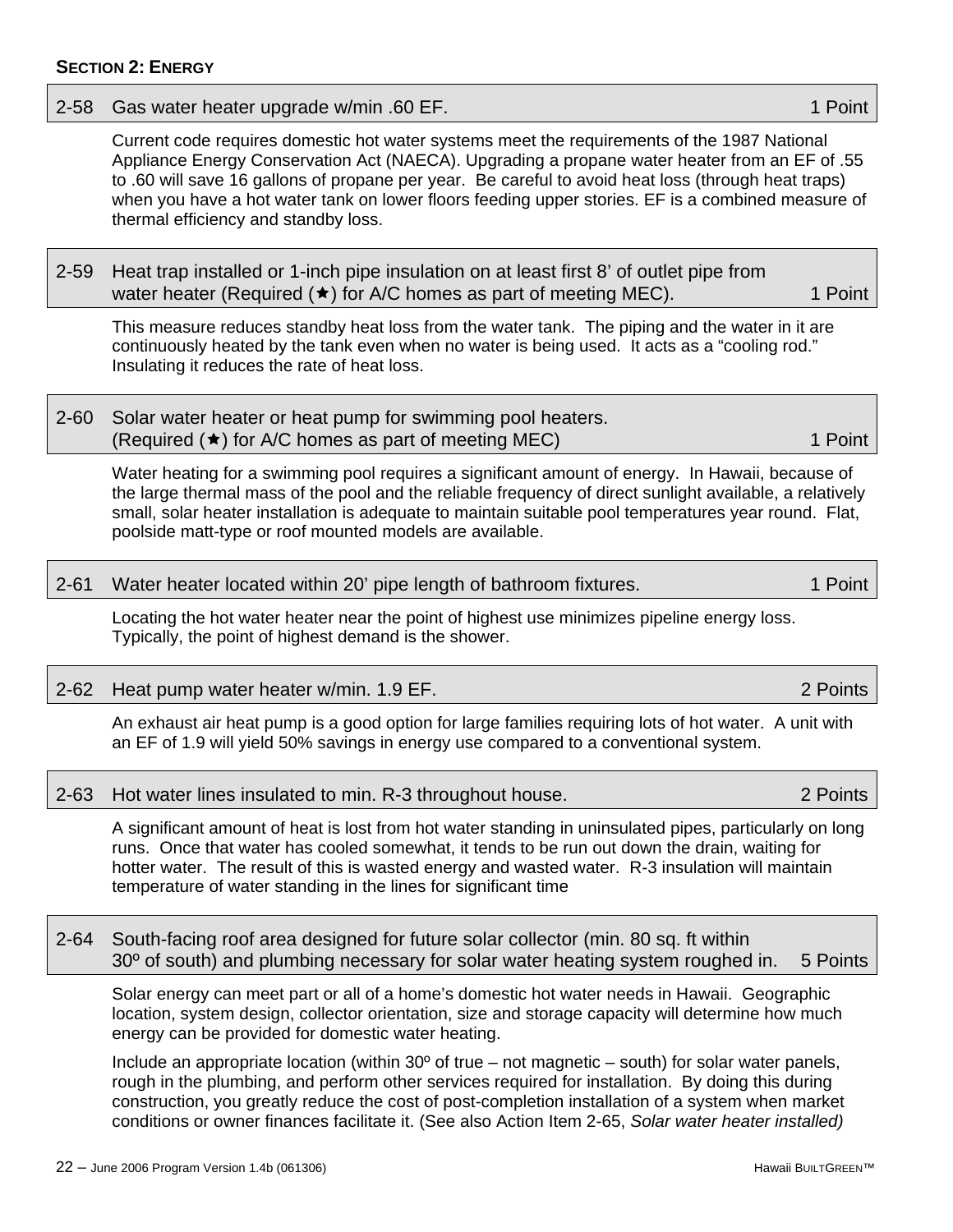<span id="page-32-0"></span>2-65 Solar water heater installed. 10 Points

Solar energy can meet part or all of a home's domestic hot water needs in Hawaii. Geographic location, system design, collector orientation, and collector size will determine how much energy can be provided for domestic water heating. A solar water heating system may result in immediate positive cash flow if the monthly cost of financing the system is less than the net savings. The State of Hawaii and local electrical utilities offer financial incentives.

Check local building codes to determine requirements for the installation of solar water heaters. The Solar Ratings and Certification Corporation certifies solar water heating systems. Hawaiian Electric Company (HECO) has a list of approved solar water heating contractors available on their website, [www.heco.com,](http://www.heco.com/) in the Residential Services menu under Energy Solutions. Neighbor Island resources are also listed.

### **INDOOR WATER CONSERVATION**

### 2-66 Low flow shower heads & sink faucets used (2.5 gpm).  $\qquad \qquad \star$

Federal law requires that faucets and shower heads have flow rates no greater than 2.5 gpm. Faucets typically use 11.4 gallons per person per day.

### 2-67 Low flow bath faucets used (2.0 gpm).  $\star$

Selecting low flow faucets (less than 2.5 gpm) can help reduce overall water usage. Faucets with flow rates of 2.0 or 1.5 gpm are available. Faucets with flow rates less than 2.5 gpm that have the "feel" of higher flow and that are guaranteed against clogging are now available. Ask your supplier.

#### 2-68 Front-loading, horizontal axis, or equal clothes washer provided. 2 Points

Horizontal-axis (H-axis) clothes washers offer significant water and energy efficiencies (up to 30% less) compared to vertical-axis machines. Additionally, clothes coming out of the H-axis washer at the end of the wash cycle contain less water compared to conventional washers. This reduces *dryer* energy use as well. Finally, H-axis wasters are gentler on clothes so they last longer. All these benefits are features you can "sell" to your clients.

### 2-69 Rainwater collection for potable use (with filtration as required). \*Double points in locations that have municipal supply. 5 Points

Install a rainwater collection system, taking steps to ensure water quality that is adequate for potable use. This includes careful selection of inert materials for collector system, screens to keep guttering clear, first flush diverters to exclude initial, pollutant-loaded catchment runoff from collection, and effective filtration systems.

Information about the operations and maintenance of a rainwater catchment system, whether for potable or irrigation use, should be included in the Homeowners kit at move in.

Refer to the University of Hawaii, College of Tropical Agriculture's "Guidelines on Rainwater Catchment Systems for Hawaii," by Patricia Macomber of the Department of Natural Resources and Environmental Management.

<http://www.ctahr.hawaii.edu/ctahr2001/PIO/FreePubs/FreePubs09.asp#Water>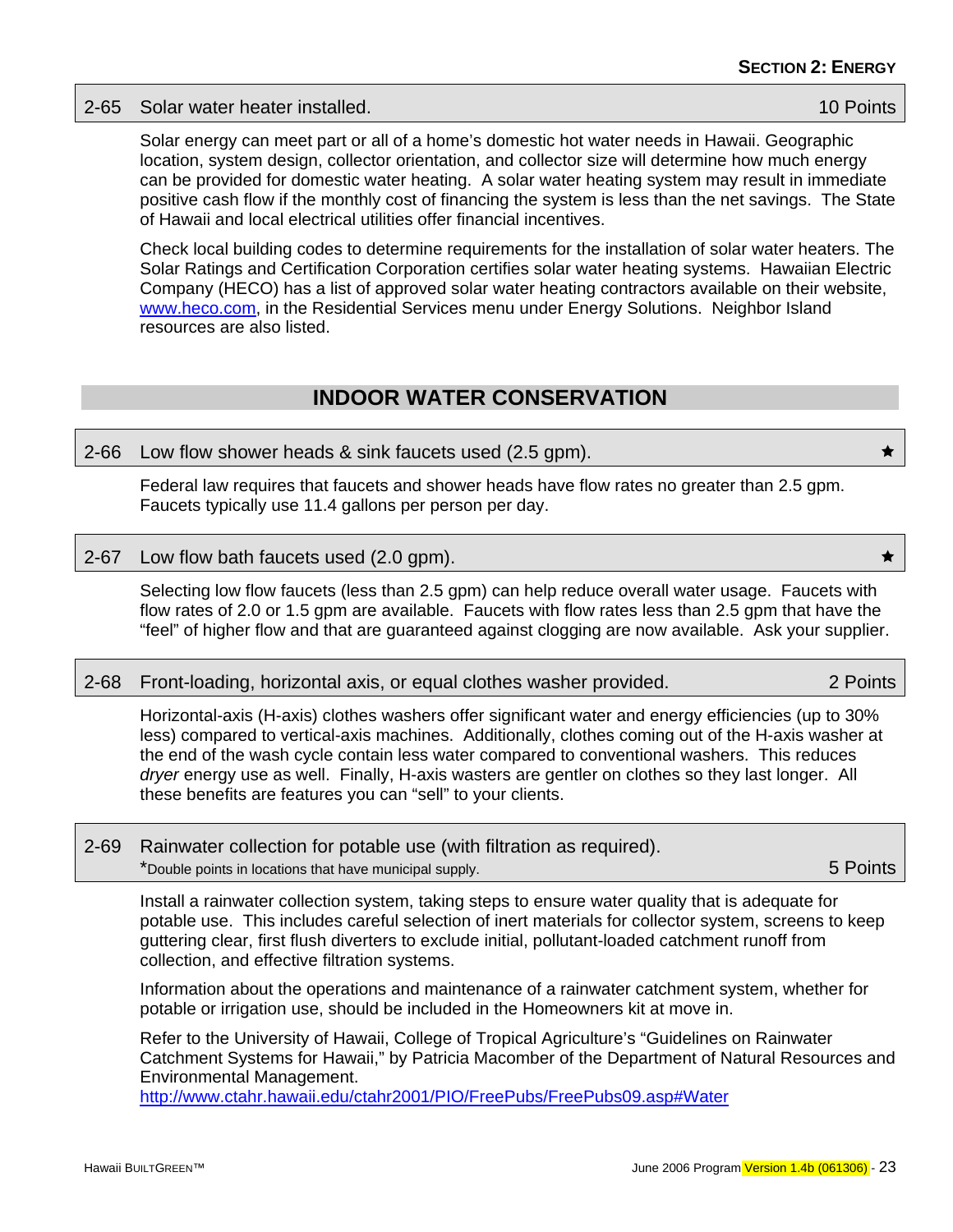### **ELECTRIC LIGHTING**

#### <span id="page-33-0"></span>2-70 Reflectors in can fixtures to maximize available light. 1 Point 1 Point

Install parabolic reflectors in recessed can fixtures, behind the bulb, to significantly increase the available light from a fixture. This can result in installing fewer fixtures and/or using lower energy consumption bulbs.

| 2-71 Dimmers for spaces where low-level lighting is appropriate. | 1 Point |
|------------------------------------------------------------------|---------|
|------------------------------------------------------------------|---------|

Where incandescent lamps are used, dimmers can reduce energy consumption by tailoring the amount of light used to the task at hand. Dimmable compact fluorescent bulbs are also available.

2-72 Light tubes installed to reduce need for electric lighting. 2 Points

Install light tubes as an alternative to skylights for delivering daylight to spaces that do not get adequate light from windows. These devices are tested to be effective at transmitting light, generally do not suffer condensation problems, and when compared to conventional skylights, allow less heat loss during winter and less solar heat gain in summer. They also provide significant location flexibility and are fairly easy to install. Basic components include a clear plastic dome on the roof that admits sunlight; a reflective tube that carries light down into the home; and a ceilingmounted light diffuser that distributes light into the target room. Also available are light tube options with a vent (for bath) or recessed can (for supplemental illumination at night).

### 2-73 Compact fluorescent lamps (CFLs) used in three high-use locations (including kitchen and entry light). 3 Points

Install CFLs in the kitchen, porch and living room. Fluorescent lighting uses about 75% less electrical energy, produces less heat than incandescent lighting, and bulbs can last up to ten times longer. Because they are more expensive, fluorescent fixtures should be installed in the locations that get the greatest use to be cost-effective.

Dedicated CFL fixtures with built-in ballasts are more cost effective in the long-term than using screw-in CFLs in conventional fixtures, where you replace the ballast with every new bulb.

| 2-74 Fluorescent lamps (T-8 or T-5) used in service areas of the |          |
|------------------------------------------------------------------|----------|
| home. (Bulbs with CRI $>$ than 80 and CCT of 3000K)              | 3 Points |

T-8 and T-5 fluorescent tubes (smaller diameter than old T-12 standard tubes) optimize the performance of light fixtures and give better quality light with sharper focus and less flicker. T-8 tubes are a direct retrofit into T-12 fixtures, offer better color quality and are about 30% more energy efficient. T-5 tubes usually require dedicated fixtures, which are smaller, and are significantly more energy efficient. The quoted Color Rendering Index (CRI) and Color Temperature (CCT) suggested for this Action Item offer light and color quality similar to incandescent.

### 2-75 Electronic ballasts for all fluorescents installed. 3 Points

Specify electronic ballasts when selecting fluorescent lighting fixtures. Electronic ballasts eliminate the hum, flicker, heat and delayed illumination time often associated with older models, while offering better energy efficiency than magnetic ballasts.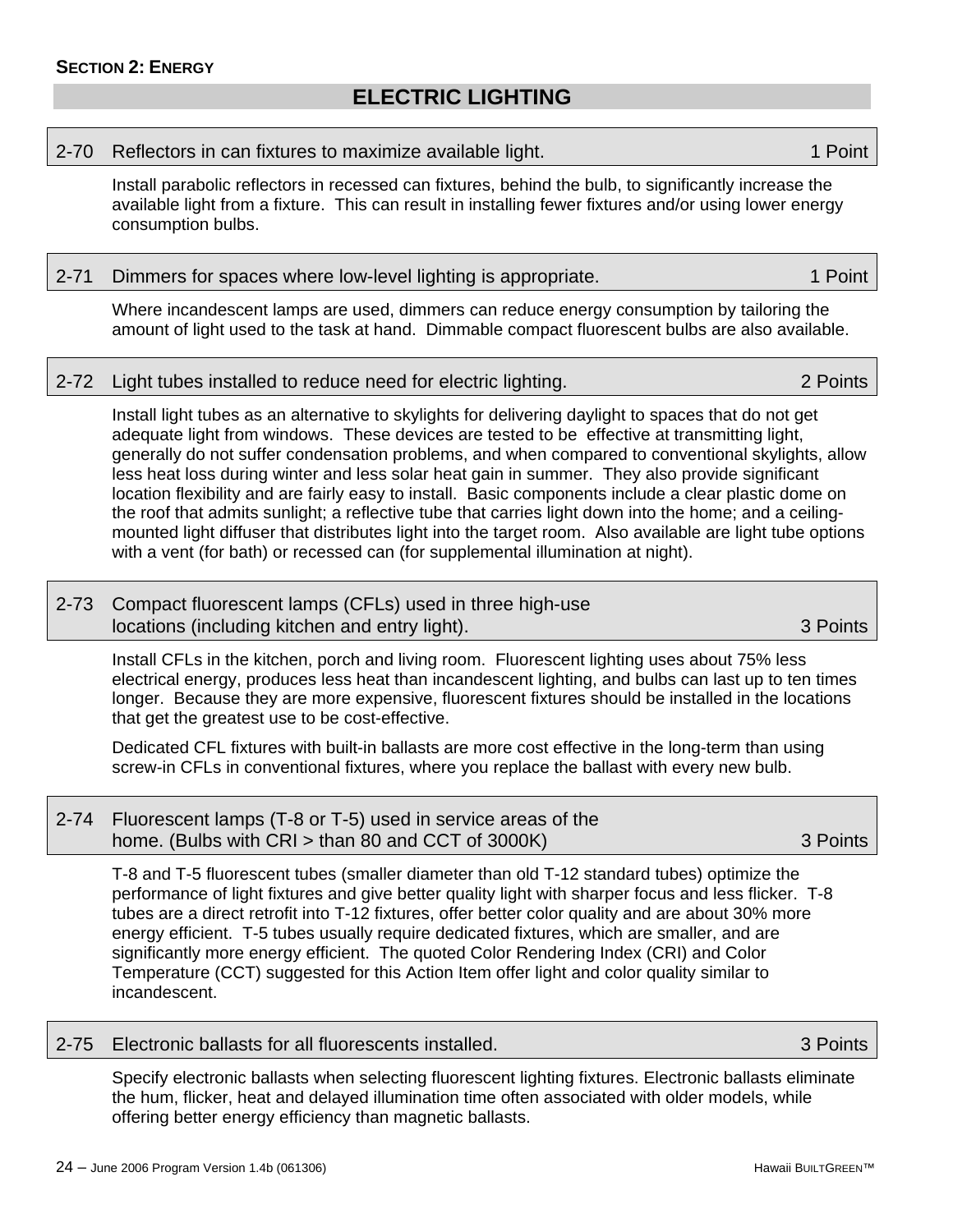### <span id="page-34-0"></span>2-76 CFLs substituted for incandescent down lights. 3 Points 3 Points

Install CFL bulbs in incandescent downlights or select dedicated CFL fixtures. New styles of compact fluorescent are specifically designed for use in down light fixtures originally designed for incandescents. CFLs use about 75% less energy than incandescent for similar light output, producing much less heat in the process. In addition to the energy saving from the light fixture, the reduced heat output can have a significant impact on comfort in a naturally ventilated home.

### **APPLIANCES**

### 2-77 Provide a microwave oven to reduce reliance on range. 2 Points

Microwave cooking consumes a fraction of the amount of energy used by a conventional range/oven using radiant elements or gas combustion. In addition to the direct energy savings, the reduced heat output can have a significant impact on comfort in a naturally ventilated home.

### 2-78 Energy efficient range provided. 2 Points

Install an energy efficient range. Although Energy Star® does not currently certify ovens and ranges, there are plenty of choices in the marketplace. The U.S. Department of Energy offers guidance on purchasing energy efficient ovens and ranges at [http://www.eere.energy.gov/buildings/consumer\\_information/ovens/.](http://www.eere.energy.gov/buildings/consumer_information/ovens/)

### 2-79 Energy Star® clothes dryer provided. 2 Points 2 Points

Install an Energy Star® clothes dryer. The EPA lists online products that currently qualify for the ENERGY STAR® label and a store locator, see Quick References. The ENERGY STAR® database provides a calculation of the annual energy use based on the number of loads dried per week. Savings to the homeowner depend on the cost of energy and the number of loads dried per week. (See Action Item 5-4 *Provide a laundry line*).

### 2-80 Energy Star® clothes washer provided. 3 Points and the state of the state of the state of the 3 Points

Install an ENERGY STAR® clothes washer. The EPA lists online products that currently qualify for the ENERGY STAR® label and a store locator, see Quick References. The ENERGY STAR® database provides a calculation of the annual energy use based on the number of loads washed per week. Savings to the homeowner depend on the cost of heating hot water and the number of loads washed per week.

### 2-81 Energy Star® dishwasher provided. 3 Points

Install an ENERGY STAR® dishwasher. Dishwashers with increased efficiency are most easily identified by the ENERGY STAR® label. The EPA lists online products that currently qualify for the ENERGY STAR® label and a store locator, see Quick References.

### 2-82 Energy Star® refrigerator provided. 5 Points

Install an ENERGY STAR® refrigerator. The EPA lists online products that currently qualify for the ENERGY STAR® label and a store locator; see Quick References. The refrigerator is typically the second biggest energy user in Hawaii homes.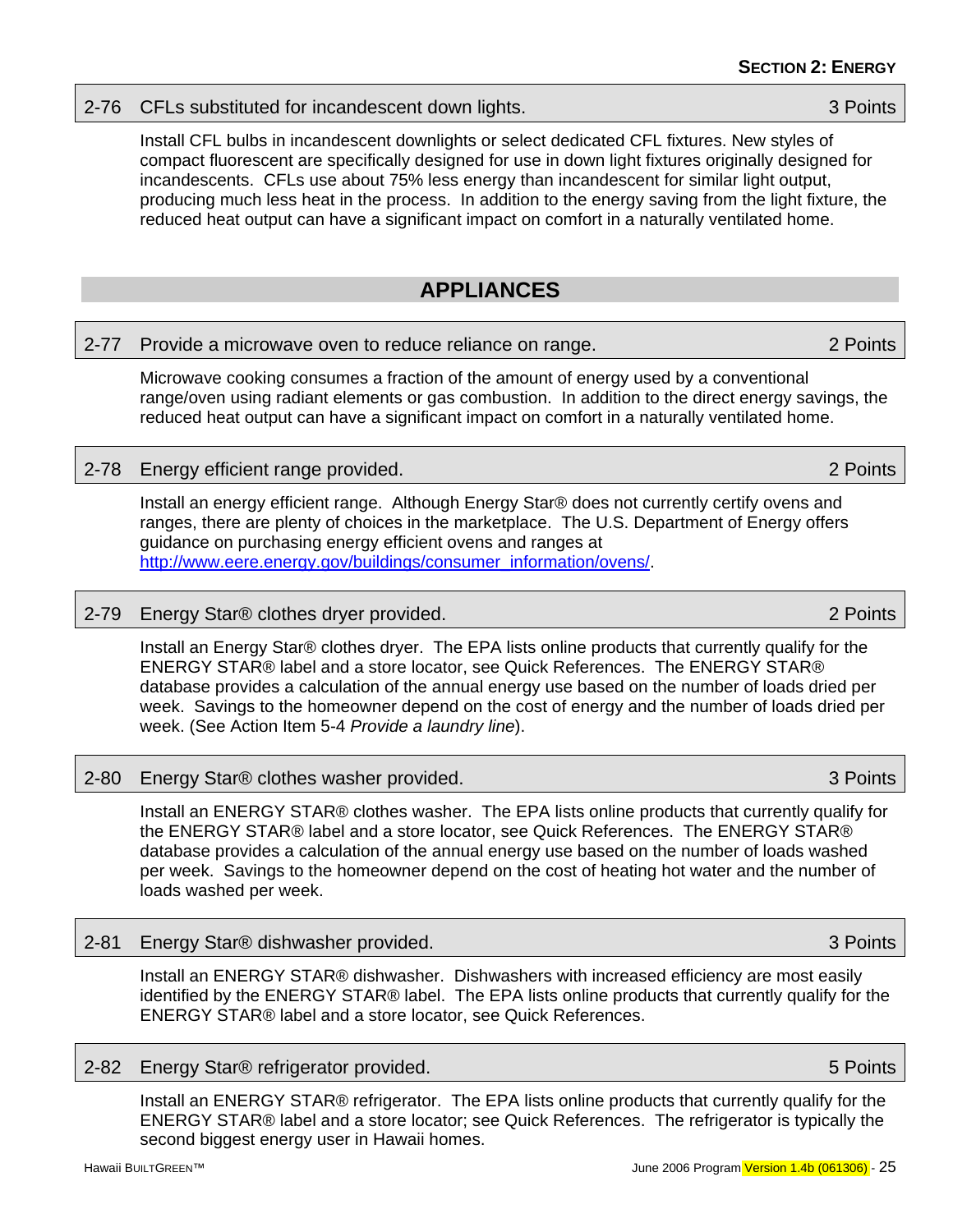### <span id="page-35-0"></span>**Bonus Points for Custom Homes**

#### 2-83 Photovoltaic or other renewable source for electricity (>10% of electric load) installed. The contraction of the contraction of the contraction of the contraction of the contraction of the contraction of the contraction of the contraction of the contraction of the contraction of the co

Photovoltaic (PV) modules convert sunlight directly into electricity. Newer PV modules can be integrated into roofing materials such as shingles. These installations replace conventional roofing, enhancing visual appearance and reducing overall installation cost.

Once installed, PV roofing produces free electricity from sunlight that can power certain home functions or supply the entire electrical needs of a home, reducing dependence on, or completely eliminating the need to connect to the utility grid.

Net Metering, available through the electric utility, can replace the need to install batteries. Net Metering allows the homeowner to feed surplus energy from PVs back into the electric grid, literally running their meter backwards, while still using grid-supplied electricity when needed, e.g., at night. Billing is based on the "net" difference between energy consumed from the grid and energy pumped into it. However, there are no rebates if you produce more surplus than you consume.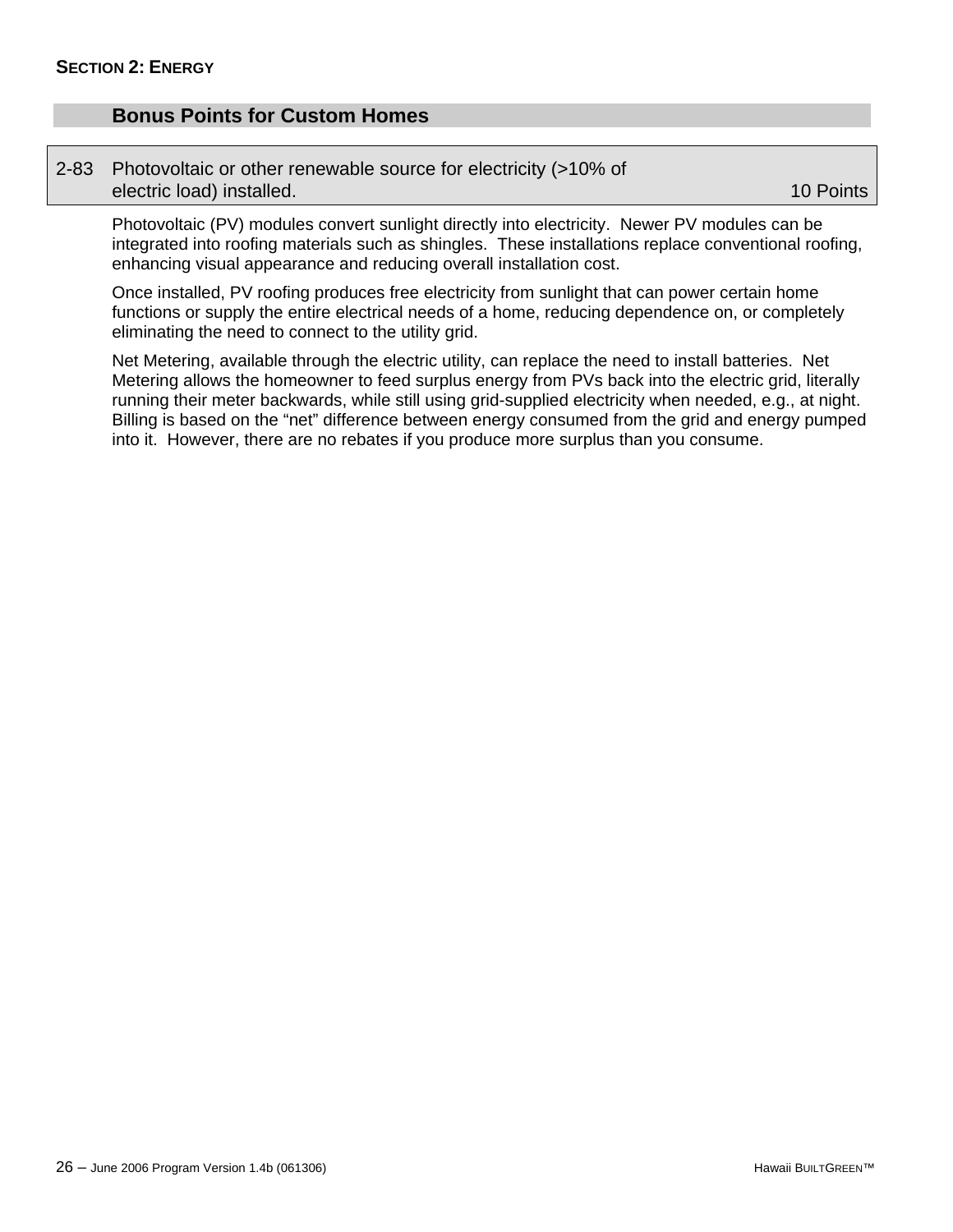# **Section 3:**

# **Health and Indoor Air Quality**

### <span id="page-36-0"></span>*Top Picks*

| <b>Strategy</b>                     | <b>Benefits to Sell</b>                                                   | <b>Action Item</b>                                  |
|-------------------------------------|---------------------------------------------------------------------------|-----------------------------------------------------|
| Design termite protection in with a | Reduced health risk; healthier                                            | 4-5 to 4-18                                         |
| focus on health                     | indoor and outdoor environment                                            |                                                     |
| Provide airflow & cross ventilation | Energy savings; healthier indoor<br>environment; community<br>stewardship | 2-1; 2-17 to 2-25; 2-29; 2-35; 2-<br>36; 2-41; 2-44 |
| Design for moisture control         | Reduced health risk; more                                                 | 3-21; 3-24; 3-25; 3-26; 3-29; 3-                    |
|                                     | durable structure                                                         | $32; 4-37$                                          |
| Seal against moisture & air leaks   | Reduced health risk; energy                                               | $3-29; 2-50$                                        |
| in A/C homes                        | savings; more durable structured                                          |                                                     |
|                                     | Reduced health risk; energy                                               |                                                     |
| Size A/C for good moisture control  | savings; a cooler, more                                                   |                                                     |
|                                     | comfortable house; more                                                   | $2 - 47$                                            |
|                                     | durable structure; community                                              |                                                     |
|                                     | stewardship                                                               |                                                     |
| Control particulates in A/C homes   | Reduced health risk                                                       | $3-28; 3-30$                                        |
| Use Low-VOC Finishes                | Reduced health risk                                                       | 3-1; 3-3 to 3-9; 3-14 to 3-16; 3-<br>18 to 3-20     |
|                                     | Reduced health risk; lower                                                |                                                     |
| Use hard surface floor treatments   | maintenance; more durable                                                 | $3-10$ ; $3-11$ ; $3-12$                            |
| in place of carpet                  | finish                                                                    |                                                     |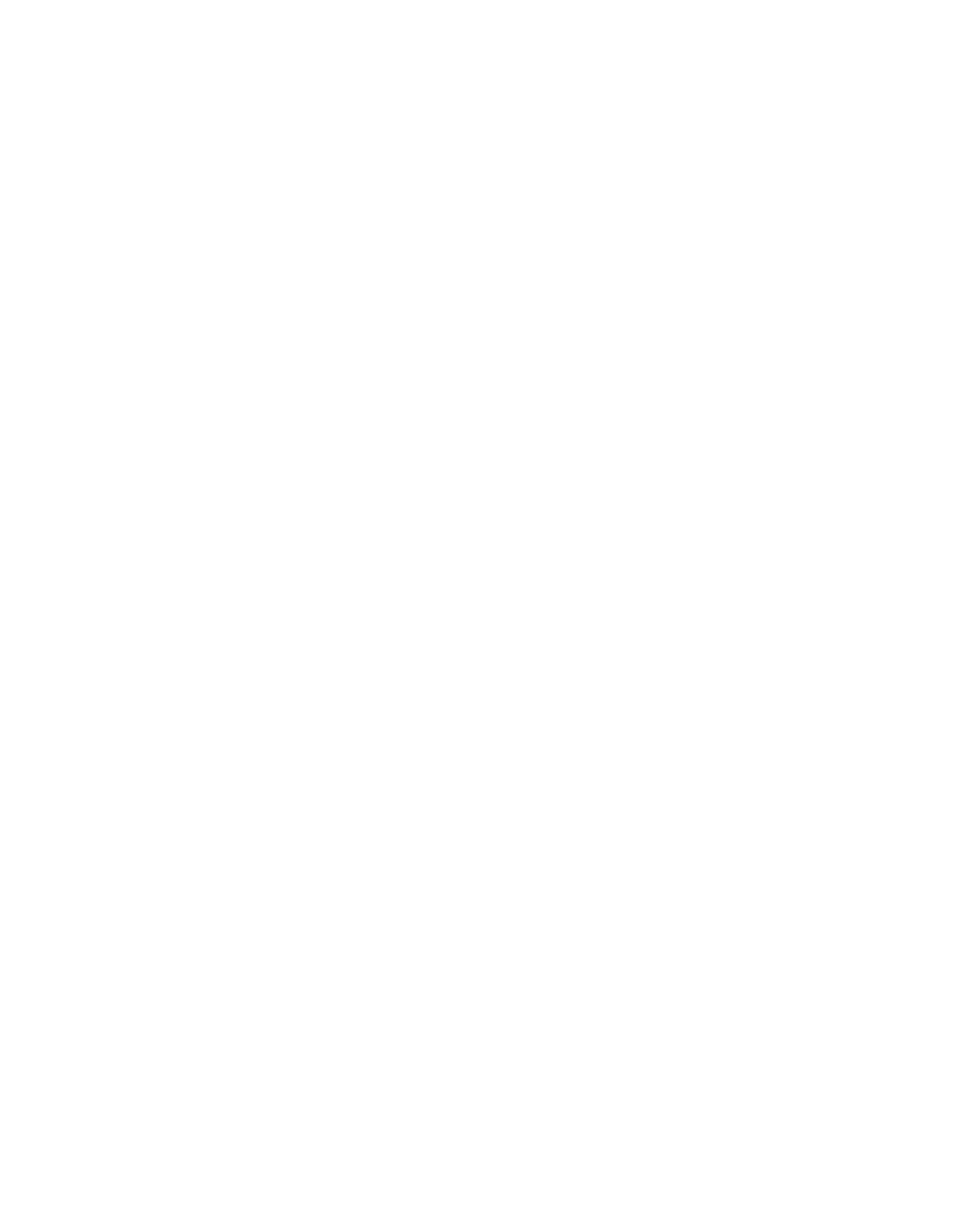## **What does "Low-VOC" mean?**

<span id="page-38-0"></span>VOC stands for Volatile Organic Compounds; a name given to organic chemicals which evaporate readily into the air. Once airborne, these chemicals are easily breathed, with potentially negative effects on human health.

An accepted industry standard for "low-VOC," is the State of California, South Coast Air Quality Management District Rule #1168. Based on these guidelines, Table 4-1 provides recommended limits for VOCs in adhesives and paints.

### **Table 4-1—Recommended Limits for VOCs in Adhesives, Paints, etc. (in grams per liter, less water and example compounds)**

*(Source: State of California, South Coast Air Quality Management District)* 

| <b>Application</b>                                                                                                                        | <b>VOC Limits</b> |
|-------------------------------------------------------------------------------------------------------------------------------------------|-------------------|
| Non-vinyl backed indoor carpet installation<br>Carpet pad installation<br>Wood flooring installation<br>VCT and asphalt tile installation | 150               |
| Ceramic tile installation                                                                                                                 | 130               |
| Subfloor installation                                                                                                                     | 200               |
| All other                                                                                                                                 | 250               |
| <b>Flat Paint</b>                                                                                                                         | 100               |
| Non-Flat Paint                                                                                                                            | 150               |

### **DESIGN**

See Section 2: Energy and Comfort, for several Action Items that enhance airflow and cross ventilation naturally, an important aspect of achieving and maintaining good Indoor Air Quality.

### **FLOORS**

3-1 If using carpet, specify with Carpet and Rug Industry (CRI) Indoor Air Quality (IAQ) label. 1 Point 1 Point 1 Point

Ensure the carpets you select have, as a minimum, the CRI IAQ label, which certifies that samples of that carpet type have been tested by an independent laboratory and do not exceed maximum allowable levels for Total VOCs, Styrene, 4-PC and formaldehyde. For more strict specifications, look for carpets with total VOCs below 100 micrograms/m3/hour (Washington State University).

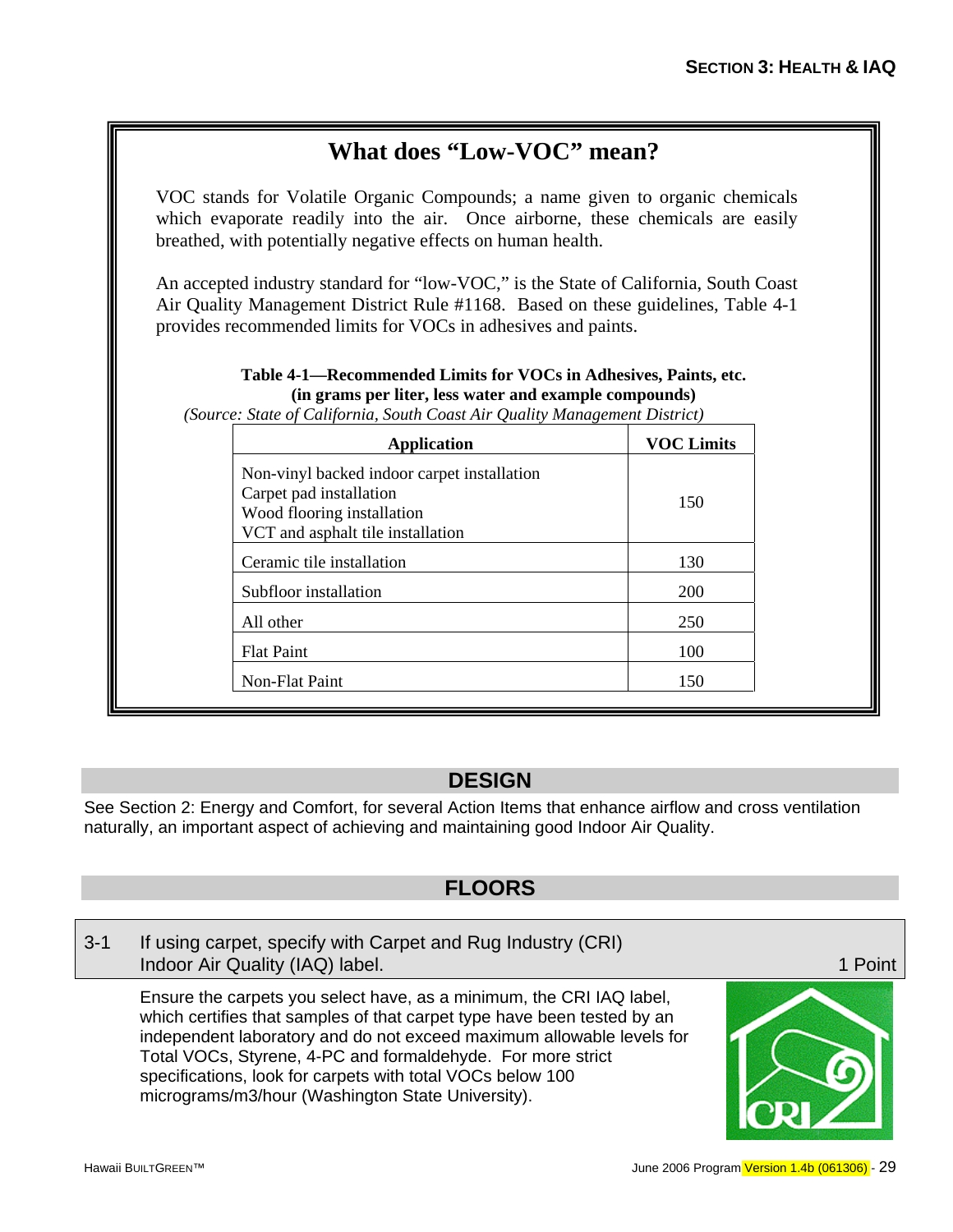### **SECTION 3: HEALTH & IAQ**

| $3 - 2$ | Ceramic tile grout seams sealed to control mold growth.                                                                                                                                                                                                                                                                                                                                                                                                                                                                                                                                                                                    | 1 Point  |
|---------|--------------------------------------------------------------------------------------------------------------------------------------------------------------------------------------------------------------------------------------------------------------------------------------------------------------------------------------------------------------------------------------------------------------------------------------------------------------------------------------------------------------------------------------------------------------------------------------------------------------------------------------------|----------|
|         | Seal grout between ceramic tiles to prevent the establishment and growth of mold. Conventional<br>sealers may off-gas large amounts of toxic VOCs (including solvents and aromatic hydrocarbons).<br>Choose healthier low-VOC options (See VOC Limit sidebar). This will reduce potential harmful<br>impacts on the health of the occupants from both mold spores and VOCs, and reduce installers'<br>exposure to the VOCs.                                                                                                                                                                                                                |          |
| $3 - 3$ | Water-based finishes used on wood floors.                                                                                                                                                                                                                                                                                                                                                                                                                                                                                                                                                                                                  | 2 Points |
|         | Use water-based varnishes, polyurethane, and other finishes for hardwood floors are durable and<br>much safer to handle than traditional products. Low-toxic solvents, water-based strippers, and all-<br>natural thinners are also locally available.                                                                                                                                                                                                                                                                                                                                                                                     |          |
| $3 - 4$ | If using carpet, install by tacking (no glue).                                                                                                                                                                                                                                                                                                                                                                                                                                                                                                                                                                                             | 2 Points |
|         | Use tack strips to install carpet instead of adhesives, which can be a significant source of odor and<br>air pollution. Tack strips eliminate this problem. As a last resort, choose a low-odor, water-based<br>adhesive. Never use solvent-based carpet adhesive. See VOC Limits sidebar.                                                                                                                                                                                                                                                                                                                                                 |          |
| $3-5$   | Use plywood and composites of exterior grade or formaldehyde-free.                                                                                                                                                                                                                                                                                                                                                                                                                                                                                                                                                                         | 2 Points |
|         | Particleboard, interior grade medium density fiberboard (MDF), and similar interior use products use<br>urea-formaldehyde glue as a binder. With an off-gassing half-life of about 10 years, urea-<br>formaldehyde continues to off-gas formaldehyde for a long time after application.<br>Use materials containing no formaldehyde, such as Medex grade MDF, whenever possible.<br>Alternately, exterior grade products use phenoformaldehyde glue, which off-gases quickly.<br>Therefore, most formaldehyde is gone before the product reaches the jobsite. Exterior grade<br>products include most plywood and OSB currently available. |          |
| $3-6$   | Low toxicity, low solvent mastics, sealants, and adhesives used for flooring.                                                                                                                                                                                                                                                                                                                                                                                                                                                                                                                                                              | 2 Points |
|         | Conventional construction adhesives, grouts, and mortars used to bond structural components,<br>install flooring, etc., may off-gas large amounts of toxic VOCs (including solvents and aromatic<br>hydrocarbons). Choose healthier low-VOC options (See VOC Limit sidebar). This will reduce<br>potential harmful impacts on the health of the occupants as well as installers.                                                                                                                                                                                                                                                           |          |
| $3 - 7$ | Formaldehyde-free subfloor and underlayment material used.                                                                                                                                                                                                                                                                                                                                                                                                                                                                                                                                                                                 | 2 Points |
|         | Use materials containing no formaldehyde, such as Medex grade MDF, whenever possible.<br>Alternately, exterior grade products use phenoformaldehyde glue, which off-gases quickly.<br>Therefore, most formaldehyde is gone before the product reaches the jobsite. Exterior grade<br>products include most plywood and OSB currently available.                                                                                                                                                                                                                                                                                            |          |
| $3 - 8$ | Low-pile or less allergen-attracting carpet and pad (w/ CRI<br>IAQ label) installed.                                                                                                                                                                                                                                                                                                                                                                                                                                                                                                                                                       | 3 Points |
|         | If you do select carpet for the home, protect air quality by choosing a low pile type and installing it<br>with urethane padding. Preferably, select a carpet made from natural fibers or an all-nylon carpet,                                                                                                                                                                                                                                                                                                                                                                                                                             |          |

which is less attractive to dust mites and mold. Also look for recycled-content carpets; the

processed materials used in them tend to be less toxic than virgin synthetics.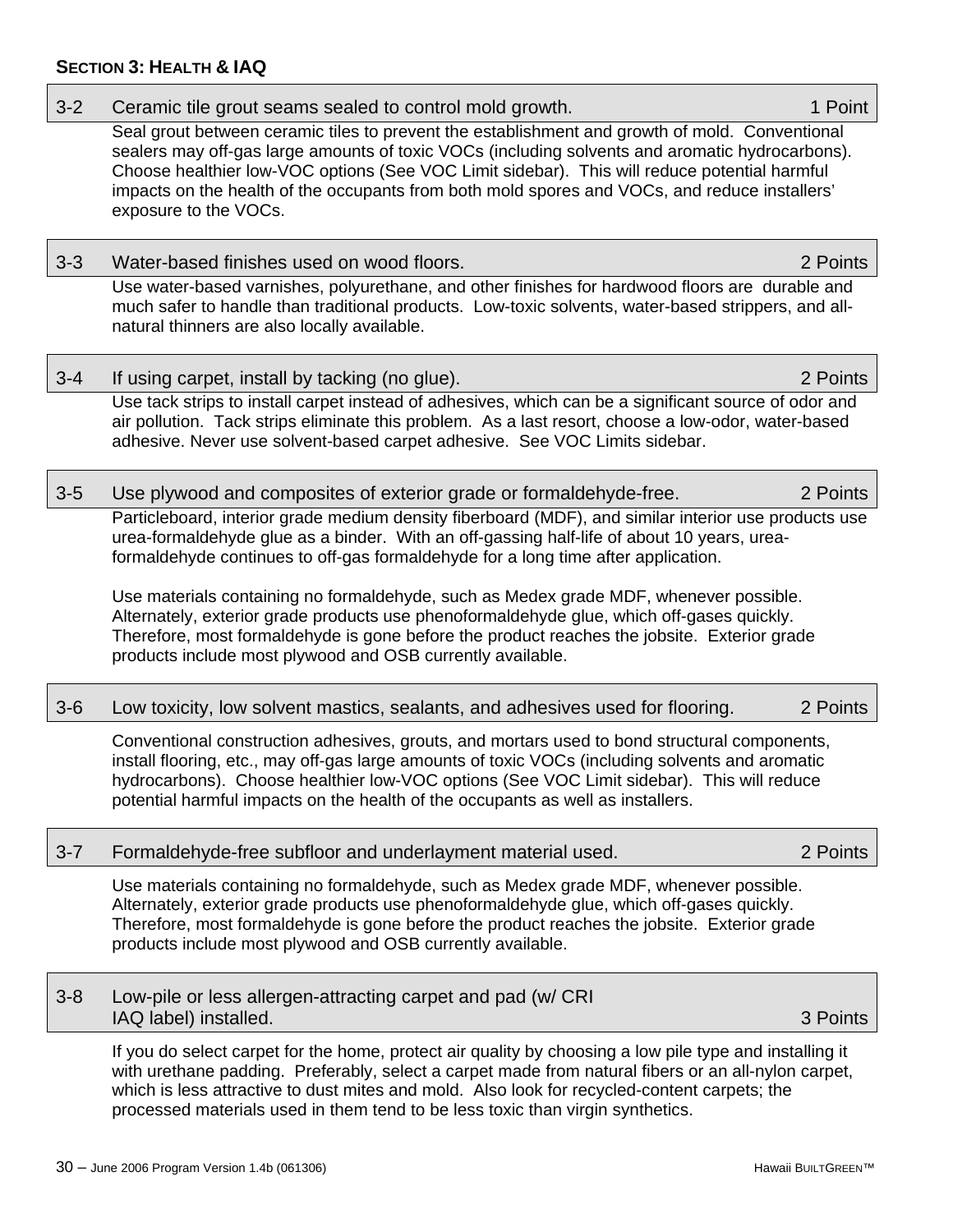### **SECTION 3: HEALTH & IAQ**

<span id="page-40-0"></span>Carpet should never be applied to a concrete slab unless provisions for a moisture/vapor retarder or insulation have been incorporated in the slab that will allow the carpet to remain warm and dry. If not, moisture can migrate through the floor and cause mold growth under the carpet.

#### 3-9 Natural linoleum with low-toxic adhesive or backing used. 3 Points

Linoleum is made from all-natural materials and is a durable, low-maintenance flooring made of linseed oil, pine resin, sawdust, cork dust, limestone, natural pigments, and a jute backing. Linoleum does not contain significant petroleum-based products or chlorinated chemicals, as does vinyl flooring, which is often mistakenly referred to as linoleum.

Many linoleum manufacturers offer low-toxic adhesives and backing for their products (See also VOC Limit sidebar).

### 3-10 Hardwood or tile floors installed in 50% of living area. 5 Points 5 Points

Install hardwood or tile floors in at least 50% of the living area, using low-toxic, low VOC adhesives are for installation (See VOC limit sidebar). Use measured square footage of living areas, excluding garages, etc. as the basis for calculation. Although their first cost is a little higher than carpet, hard surface floors such as hardwood or tile are more durable and last longer. Also, they are easier to clean and maintain than carpets, and do not require vacuuming, which tends to stir up dust, pollen and other allergens into the air. Hardwood and tile do not contain volatile compounds that will off-gas after installation. .

### 3-11 Carpet limited to one-third of home-square footage. 5 Points

Use measured square footage of living areas, excluding garages, etc., as the basis for calculation. The program recognizes carpet's popularity and function, but suggests limiting the amount of carpeting because of its tendency to capture dust and other allergens. The healthiest floor choices are smooth surfaces, such as tile, linoleum, and wood, which do not harbor allergy-causing particles. Solid surfaces are easier to clean than carpet and they keep vacuuming to a minimum. (Vacuuming stirs up dust, even under ideal conditions.) Wood and tile floors are also more durable than carpet, so they cost less per year of use.

#### 3-12 No carpet. 2012 10 Points

Install hardwood, tile or other hard-surface floors throughout the house. Carpet off-gases when it is new. In addition, carpeting acts as a highly effective reservoir for allergens such as dirt, pollen, mold spores, dust mites and other microbes. Moreover, as carpet wears out, the surface yarn breaks down and becomes house dust.

### **CABINETRY AND TRIM**

#### 3-13 Ceramic tile grout seams sealed to control mold growth. 1 1 Point

Seal grout between ceramic tiles on cabinetry, splashbacks, etc., to prevent the establishment and growth of mold. Conventional sealers may off-gas large amounts of toxic VOCs (including solvents and aromatic hydrocarbons). Choose healthier low-VOC options (See VOC Limit sidebar). This will reduce potential harmful impacts on the health of the occupants from both mold spores and VOCs, and reduce installers' exposure to the VOCs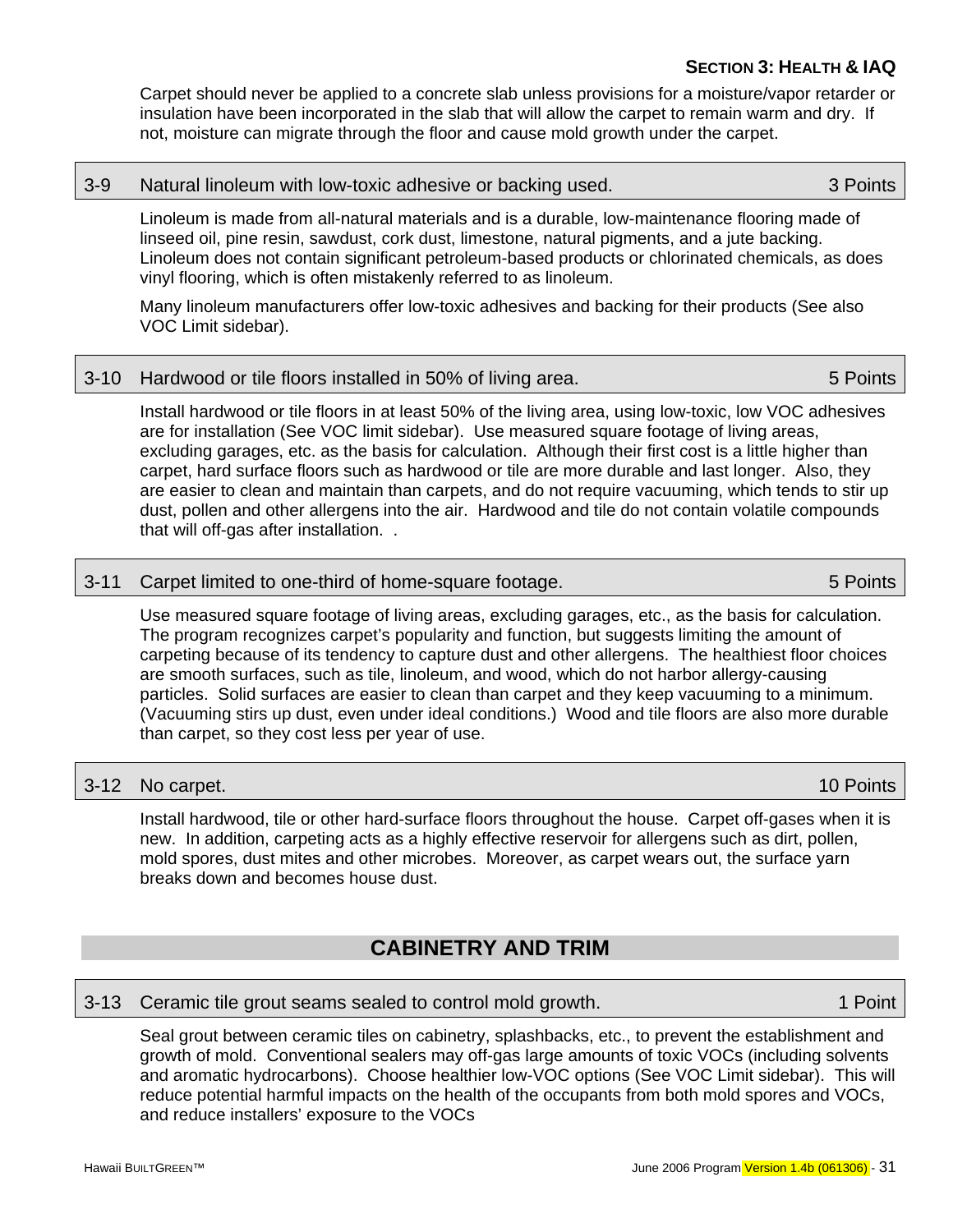### <span id="page-41-0"></span>3-14 Water-based finishes applied on woodwork. 2 Points

Water-based varnishes, polyurethane, and other finishes for woodwork are durable and much safer to handle than traditional products. Low-toxic solvents, water-based strippers, and all-natural thinners are also locally available.

### 3-15 Low-toxicity, low solvent mastics, sealants, and adhesives used for cabinetry, trim, and countertops. **2** Points **2** Points

Conventional mastics, sealants and adhesives used to fabricate cabinetry, lay countertops, etc., may off-gas large amounts of toxic VOCs (including solvents and aromatic hydrocarbons). Choose healthier low-VOC options (See VOC Limit sidebar). This will reduce potential harmful impacts on the health of the occupants as well as installers.

### 3-16 Cabinets and trim made with formaldehyde-free board and low-VOC finish. 3 Points

Cabinets are often built from particleboard, which off-gasses formaldehyde for a long time. Instead, purchase cabinets made from a formaldehyde free material, such as Medex grade MDF, solid wood, or plywood, which adds little additional cost to the overall cabinet budget. Cabinets should be finished with a low toxic finish.

### **INTERIOR WALLS**

3-17 Ceramic tile grout seams sealed to control mold growth. 1 1 Point

Grout between ceramic tiles should be sealed to prevent the establishment and growth of mold. Conventional sealers may off-gas large amounts of toxic VOCs (including solvents and aromatic hydrocarbons). Choose healthier low-VOC options (See VOC Limit sidebar). This will reduce potential harmful impacts on the health of the occupants from both mold spores and VOCs, and reduce installers' exposure to the VOCs

### 3-18 Formaldehyde-free fiberglass insulation (available with BIBs or spec'd. Not standard batts). 1 Point 1 Point 1 Point 1 Point 1 Point 1 Point

Standard fiberglass batt insulation, the most common for new houses, has up to 14% formaldehyde, which can contribute to poor indoor air quality. Look for formaldehyde-free fiberglass insulation, preferably one with recycled content. If you use rigid insulation, make sure it is formaldehyde-free, CFC-free, and HCFC-free. CFCs and HCFCs are not an indoor air quality problem, but should be avoided because they are believed to cause deterioration of the earth's ozone layer, certainly a general threat to the environment and human safety.

### 3-19 Low-VOC/low-toxic interior paints and finishes for large surface areas (VOCs no more than 50 g/l).  $\qquad \qquad$  3 Points

Solvent-based paints are traditionally considered the most durable, but they produce toxic emissions when curing and require the use of hazardous solvents for cleanup. In addition, they offgas trace amounts of volatiles (gases) for months following application, which can cause upper respiratory irritation to the occupants.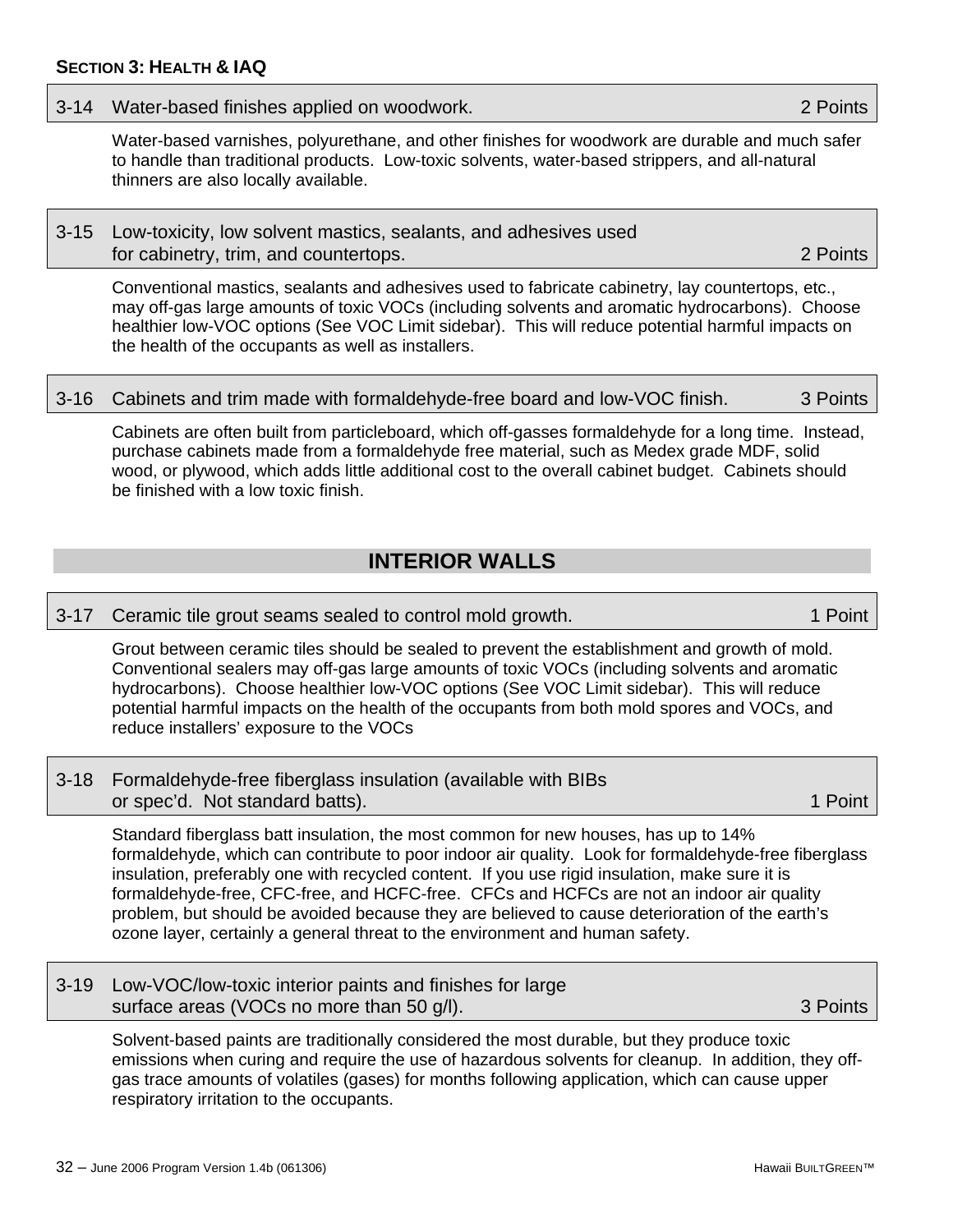### **SECTION 3: HEALTH & IAQ**

<span id="page-42-0"></span>"Zero-VOC" or low-VOC, water-based paints are generally safer to handle, can be cleaned up with water, and produce little or no off-gassing (See VOC Limit sidebar). For most indoor applications, there is almost no difference in performance between solvent-based and water-based paints. Many low-VOC paints are comparable in price to conventional paint.

### 3-20 Low toxicity, low solvent mastics, sealants and adhesives used for wallcoverings. **3 Points**

Conventional mastics, sealants and adhesives used for wall coverings may off-gas large amounts of toxic VOCs (including solvents and aromatic hydrocarbons). Choose healthier low-VOC options (See VOC Limit sidebar). This will reduce potential harmful impacts on the health of the occupants as well as installers.

### **MECHANICAL AND OTHER CONTROLS**

### 3-21 Clothes dryer vented to outdoors.  $\star$

Vent clothes dryer exhaust to the outdoors and ensure outlet is well clear of any ventilation air intake. Do not locate dryer exhaust immediately upwind (prevailing direction) of operable windows. Clothes dryer exhaust contains moisture, lint and other allergens. If not vented to the outdoors, the moisture can lead to mold growth and the lint and dust particles will degrade IAQ and comfort in the home.

### 3-22 Exhaust fans installed in home office areas. 1 Australian 1 Point

Office equipment and the supplies associated with it can emit VOCs and gases, including ozone, which is carcinogenic in high concentrations.

Install a spot fan in home office areas to reduce health risks by dealing with the pollution at its source. Locate exhaust to the outdoors, well clear of any ventilation intakes and not immediately upwind of operable windows. Make sure you allow for fresh air intake elsewhere in the building to balance the system and ensure adequate ventilation. Look for a quiet fan rated 1.5 sones or less.

### 3-23 Polyethylene piping used for supply plumbing. 1 Apr 23 Point 1 Point

Use polyethylene piping for plumbing. Some studies indicate that increased incidence of bronchial obstruction (asthma) in children is related to the use of PVC plastics (flooring and wall coverings) in the home (source: American Journal of Public Health 1999 Vol. 89: pg188-192). Also, in the event of a fire, PVC can release toxic smoke. If the water is slightly acidic or alkaline, copper plumbing can release copper ions into drinking water, which is potentially harmful to health.

#### 3-24 Crawl and attic spaces ventilated to prevent moisture accumulation. 3 Points

Venting of crawl and attic spaces beyond code requirements is an effective way to reduce moisture buildup in the home. Take care to make sure venting "communicates" with "dead" spaces in the crawl and attic spaces.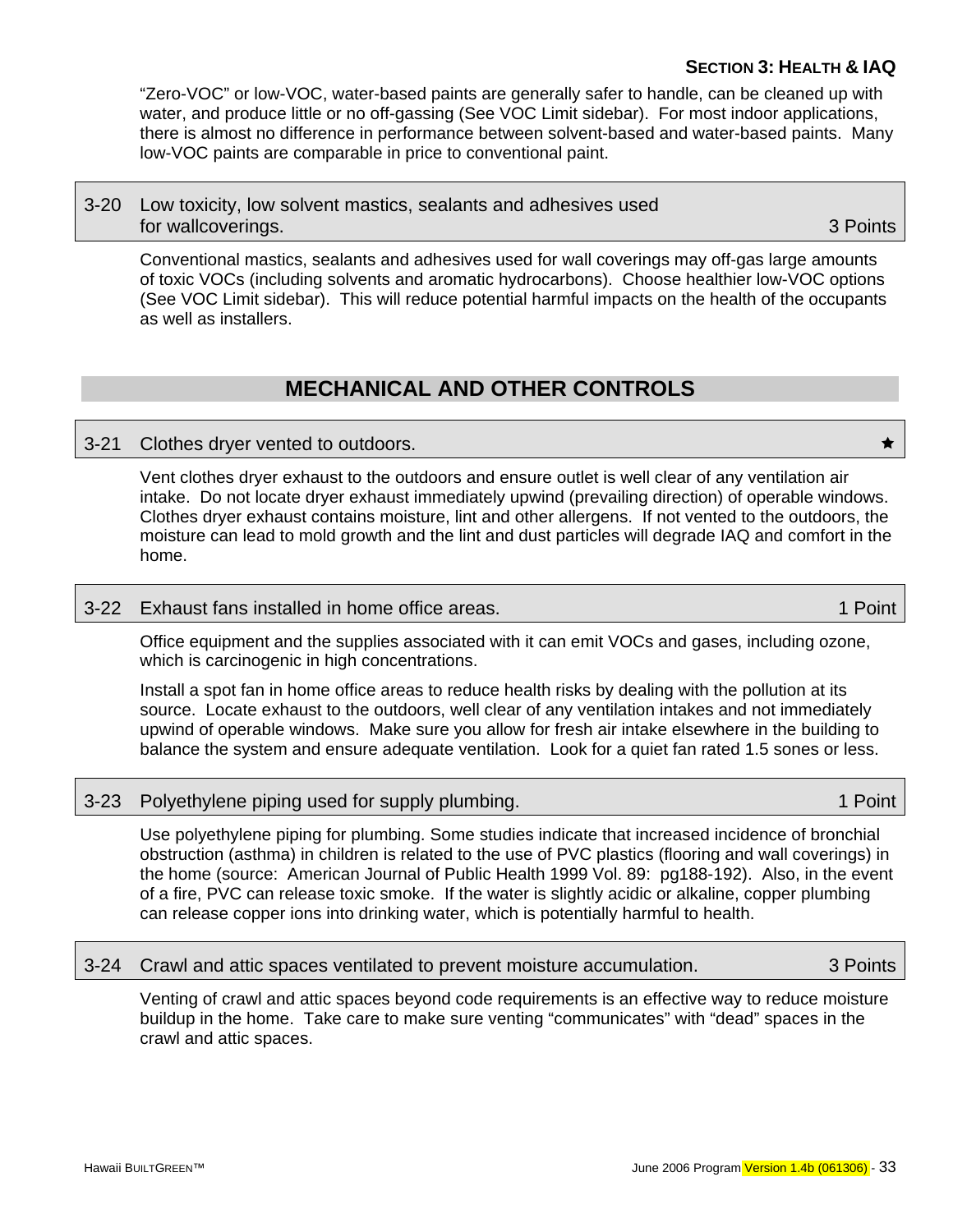### <span id="page-43-0"></span>3-25 Quiet fans (1.5 sones or less) installed in baths and kitchens to encourage use. (Include 60-minute timer) 3 Points

Spot ventilation, exhausted outside the building envelope and away from any ventilation intakes, is an effective way to deal with significant moisture sources (such as showers, stoves, etc.).

Ensure consistent use by selecting quiet fans, rated below 1.5 sones. Crank or electronic timers ensure effective use of bathroom fans without wasting energy. It can take 60 minutes of continuous running for a fan to fully dry out a bathroom after use. A timer ensures adequate drying, but prevents the fan from running unnecessarily. Alternately, a humidistat control in the fan circuit will switch the fan on and off automatically as humidity rises and falls.

|  | 3-26 Moisture barriers sealed prior to installation of flooring. | 3 Points |
|--|------------------------------------------------------------------|----------|
|--|------------------------------------------------------------------|----------|

Ensure that subfloor or slab moisture content is below 12% before installing flooring and make sure moisture barriers are sealed to prevent moisture intrusion, which might promote mold growth beneath flooring.

### 3-27 No electronic filters used in home. 3 Points

Electronic filters are a high maintenance item. Unless the filter elements are cleaned frequently, and in practice this is rarely done, the result will be air quality that is degraded, rather than improved.

### **AIR CONDITIONED (A/C) HOMES ONLY**

3-28 Use construction filters and replace just prior to move-in. 3 Points

During construction, once the A/C system has been installed, seal it to prevent build up of construction dust inside ducts and air handling unit. If the unit is to be run prior to move-in, install "construction" filters to keep dust in the system to a minimum. Replace these filters with fresh ones at move in.

#### 3-29 Seal at doors, windows and all penetrations against moisture and air leaks. 3 Points

Caulk all windows and doorframes, and caulk or gasket electrical, plumbing or mechanical penetrations in the drywall.

Make sure you use good quality, durable materials for sealing and use the proper type of sealing material for the size of gap. Install quality, self-closing dampers on vents to prevent backdrafts on windy days.

Ensure all weather stripping on doors and windows is effective.

| 3-30 A/C systems provide fresh air at 0.35 air changes per hour or |          |
|--------------------------------------------------------------------|----------|
| 15 CFM per person (whichever is higher).                           | 5 Points |

To ensure adequate ventilation with fresh, outside air in a tight, air conditioned house, the A/C system intakes must be designed to deliver fresh air at a rate of 0.35 air changes per hour, or 15 CFM per person.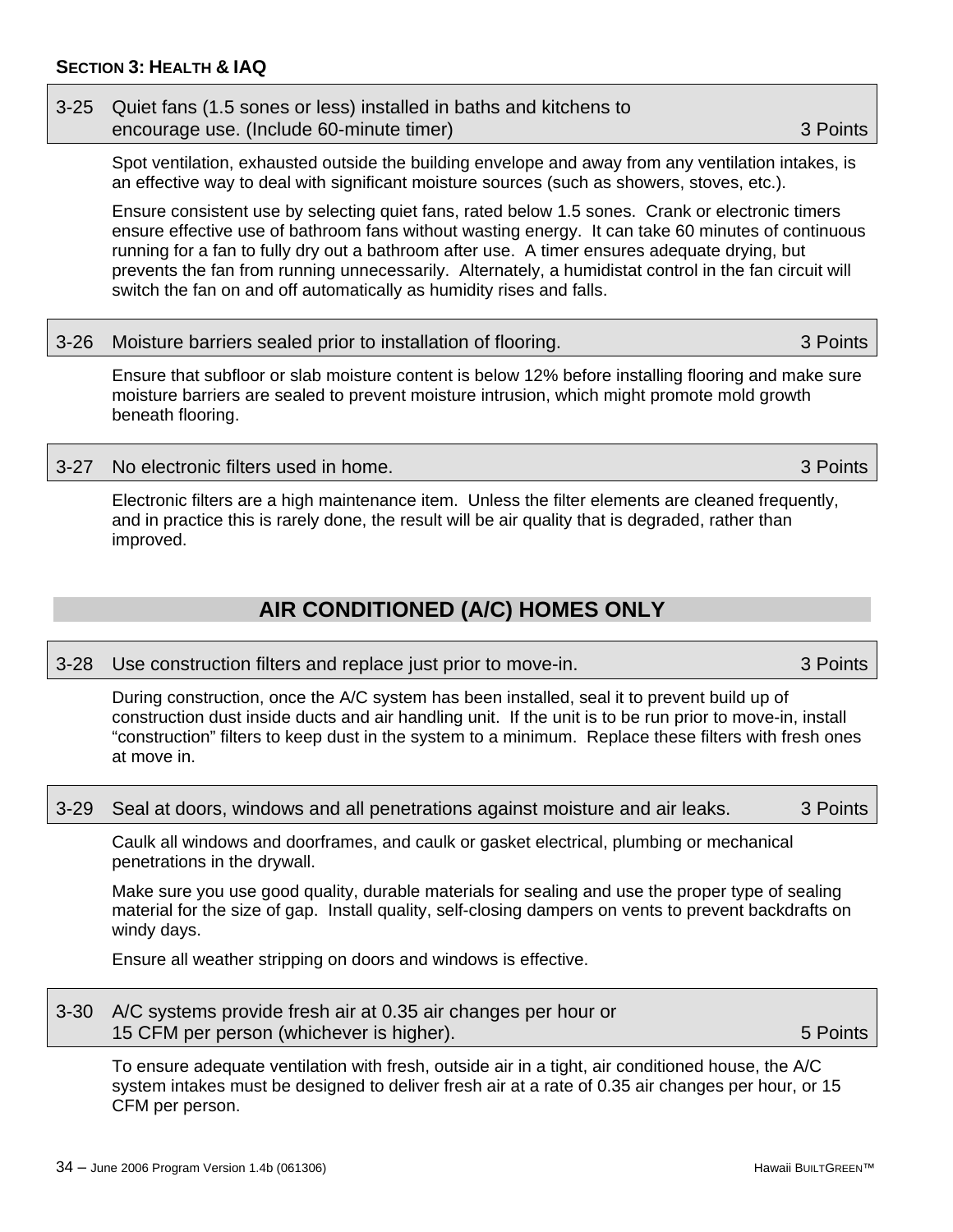#### <span id="page-44-0"></span>3-31 Use "green" cleaners for final cleanup. 1 Point

Cleaners and solvents can be sources of hundreds of potentially harmful chemicals. Use environmentally friendly alternatives, including biodegradable products and those that are zero-VOC or low-VOC (no- to low-volatile organic compounds).

Review manufacturer's Material Safety Data Sheets (MSDS) before you buy. Avoid products that are given a health hazards rating higher than "1." In addition, avoid as much as possible products with ingredients that the MSDS classifies as toxic (poisonous), flammable, caustic (causes burns), or chemically reactive. Leftovers of these products will be hazardous waste.

#### 3-32 Protect building materials from moisture damage. 1 1 Point

Keep stored materials dry with tarps or in a protected place, or use just-in-time delivery to avoid problems with stored materials. Use a moisture meter to make sure moisture content of underlayment, sheathing, and framing materials does not exceed 15%. If readings exceed 15%, dehumidify before installing insulation and drywall. Protect woodwork from moisture damage during transit, delivery, storage, and handling.

### 3-33 Vacuum stud bays before drywalling. 2 Points

Remove construction dust and debris from the structure before closing in to reduce the risk of air quality problems once the home is occupied.

#### 3-34 Vacuum floors before final flooring installation. 2 Points

Remove construction dust and debris from the structure before closing in to reduce the risk of air quality problems once the home is occupied.

#### 3-35 Ventilate after each new finish is applied. 3 Points

Each new finish (for example, paints, stains, and floor finishes) will off-gas for a time after it is applied. Emissions are highest immediately after application.

Ventilate the house with fans (several box fans in windows work best) so that gases will be exhausted outside. Venting out should continue for at least two and up to seven days after each application, depending on the amount of surface covered and the toxicity of the finish. (For toxic finishes applied over large areas, vent for seven days.) Use construction filters and change them out before occupancy. If the house is not properly ventilated during this phase, the emitted gases will adhere to surfaces in the house, as well as A/C filters and later be re-released into the indoor environment.

### 3-36 No pollen-bearing shrubs and trees (e.g. mock orange, pikake, plumeria, and mango) or allergenic grasses (e.g. rye) planted next to operable windows. 3 Points

Pollen is a significant allergen. It will be carried in through windows by air currents with potentially negative health and comfort implications for the building occupants.

Keep pollen-bearing plants away from operable windows, to minimize this impact.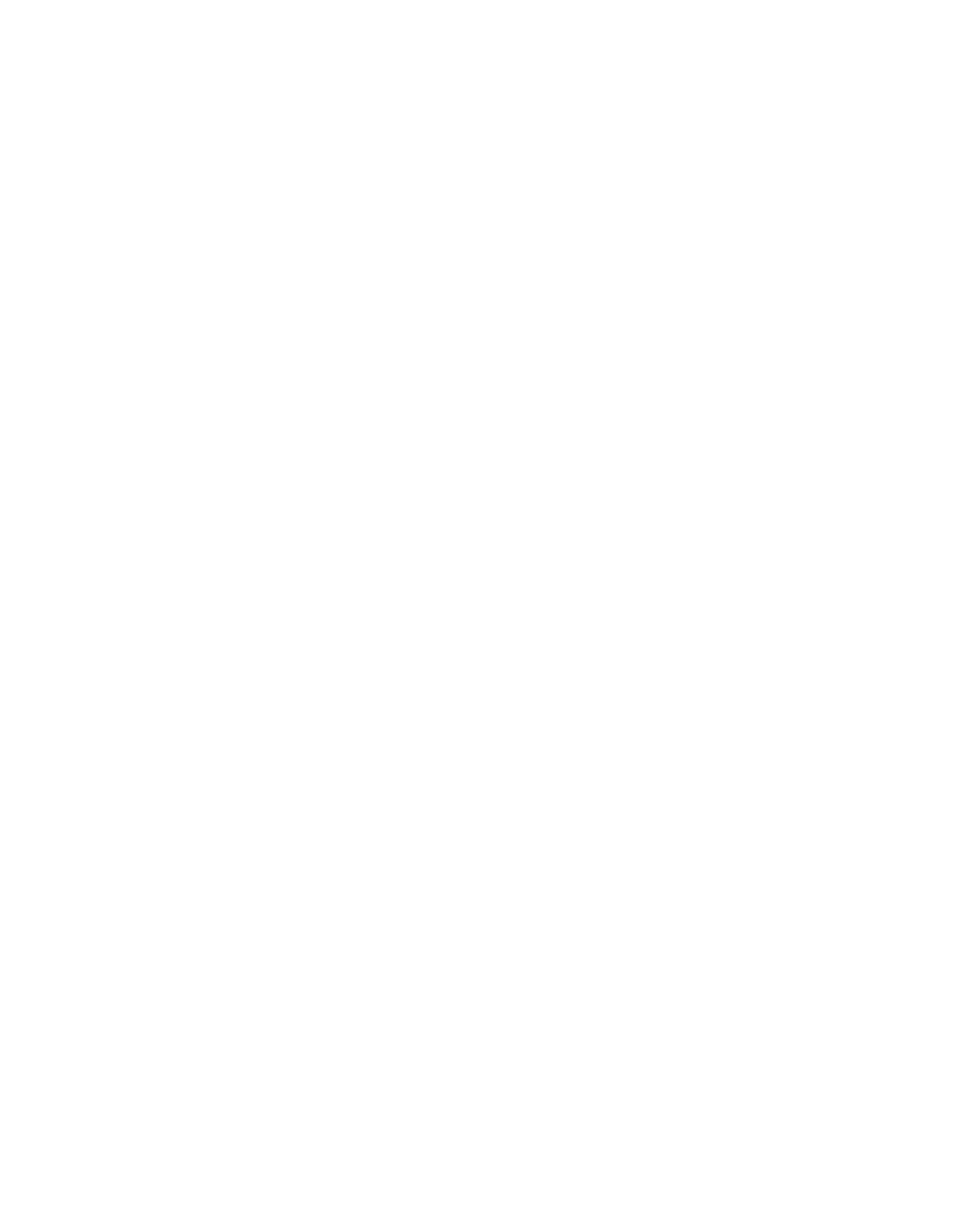# **Section 4:**

# **Durability and Materials Conservation**

### <span id="page-46-0"></span>*Top Picks*

| <b>Strategy</b>                                                                                                                                                                               | <b>Benefits to Sell</b>                                                                  | <b>Action Item</b> |
|-----------------------------------------------------------------------------------------------------------------------------------------------------------------------------------------------|------------------------------------------------------------------------------------------|--------------------|
| Use standard dimensions                                                                                                                                                                       | Construction savings; community<br>stewardship                                           | $4 - 1$            |
| Use materials with longer life cycles                                                                                                                                                         | Less maintenance, reduced<br>replacement costs; better retained<br>value for resale      | $4 - 2$            |
| Design termite protection in with a focus<br>on durability, through<br>Termite-impervious or resistant<br>materials<br>Easy access for homeowner<br>inspections<br>Termite elimination system | Easier maintenance, reduced<br>replacement costs; better retained<br>value for resale    | 4-5 to 4-18        |
| Install wood/composite windows                                                                                                                                                                | Reduced replacement costs; better<br>retained value for resale; community<br>stewardship | $4 - 37$           |
| Use recycled content insulation                                                                                                                                                               | Community stewardship                                                                    | $4 - 39$           |
| Choose "Green" flooring, meaning<br>recycled content<br>sustainably sourced<br>non-chlorine                                                                                                   | Community stewardship                                                                    | 4-42 to 4-51       |
| Offer construction waste management<br>education                                                                                                                                              | Safer, cleaner site; community<br>stewardship                                            | 4-74; 4-76         |
| Manage excess materials by<br>Selling<br>Donating to non-profit<br>Giving away                                                                                                                | Community stewardship                                                                    | 4-83; 4-84         |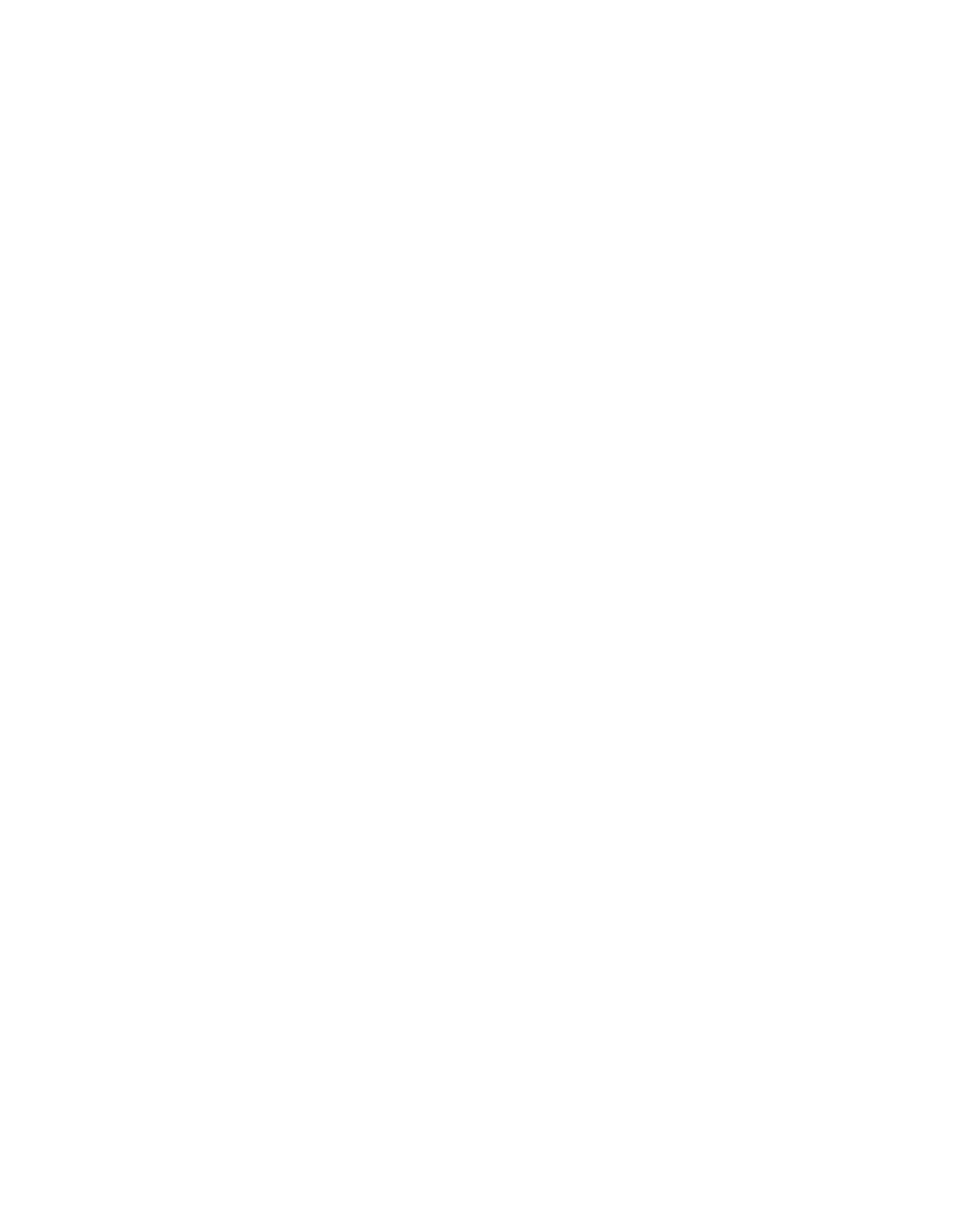### **DESIGN CHOICES**

#### <span id="page-48-0"></span>4-1 Standardize dimensions used to reduce waste. 2 Points

Incorporating standard sizes in the design will result in less wasted framing, sheathing, drywall, and other materials. It also requires less cutting—which ends up saving you time and labor. For example:

- Use increments in floor and wall layout to correspond with the standard two- and four-foot increments of most materials.
- Pay close attention to door and window placement to avoid the need for extra studs or cutting materials to special sizes.
- Incorporate standard finish dimensions in design. For example, keep standard carpet sizes in mind when creating floor dimensions.

### 4-2 Install materials with longer life cycles. 2 Points

Choose materials that offer durability over lowest first cost. Durable products naturally have longer life cycles. When making your materials selections, consider:

- Life Cycle Assessment (LCA) Simply put, LCA evaluates a material based on its "cradle-to-grave," or "life-cycle" environmental impact.
- Life cycle costs pro-rate the cost over the life of the product. Your supplier or manufacturer should be able to supply life cycle costing for materials they provide.
- Manufacturer warranties provide some indication of how long the product is expected to last. For any given item, select the longest warranty product feasible for your project.

### 4-3 Use stacked floor plans. 2 Points

Reduce the building size and materials use by stacking floor plans. Wet spaces can be located over mechanical areas, minimizing piping, vents, and chases. By building up versus out, efficiency of land use preserves open space, and tight floor plans reduce material consumption. Stacked plans also reduce construction costs for site and foundation work.

#### 4-4 Install materials produced in Hawaii. 2 Points

Using local materials is a key component of sustainable design, incorporating a sense of place. Construction materials tend to heavy and bulky, resulting in high energy consumption and cost to transport them from any significant distance. Furthermore, buying local materials helps to support the local economy, the health of which has a direct impact on your own business.

### **TERMITE DETAILS**

#### 4-5 Ensure that all wood used has EPA-approved chemical treatment.

Specify and use only treated wood in all areas of construction (interior, exterior and landscaping) to ensure adequate resistance to pests.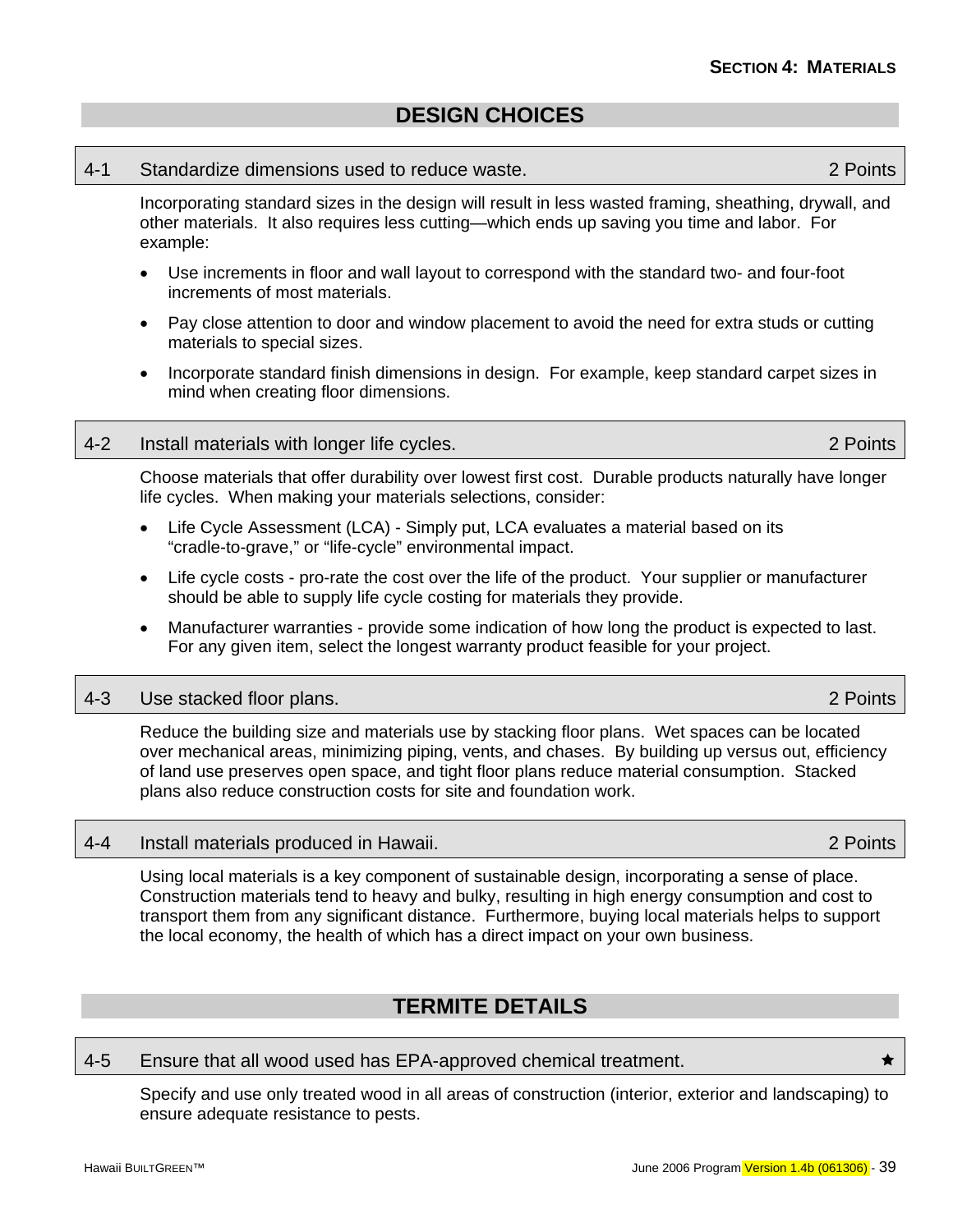### **SECTION 4: MATERIALS**

Specify and use lumber that is treated with EPA-approved chemicals. There are several types of pressure treated wood products available that are approved by EPA and City & County of Honolulu building codes.

- ACQ (Ammoniacal Copper Quaternary) and CBA (Copper Boron Azole) preservatives may be preferred where continuous wetting or ground contact is anticipated and protection from termites and other pests is required. However, the copper in them may have toxic impacts on the surrounding ecosystem.
- Borate preservatives are non-toxic to humans and the environment, but they can leach out of wood in exposed and continuous wetting conditions. They are effective for treatment against termites and decay when used in accordance with approved use specifications.

(See Sidebar on Wood Treatment Products – Page 57)

Alternately, recycled-content plastic lumber may be used for decking and landscaping applications.

### **Wood treatment products**

Since January 2004 the U.S. Environmental Protection Agency has not allowed the use of Chromated Copper Arsenate (CCA) in residential applications.

There are several alternative pressure-treated wood products available:

**ACQ** (Ammoniacal Copper Quaternary) preservative may be preferred where long-term weather resistance is required in addition to protection from termites and other pests. Use only fasteners approved for use with ACQ treated lumber; it will corrode non-approved fasteners, resulting in potential structural failure. Check with your supplier for details.

**CBA** (Copper Boron Azole) provides long-term resistance to termites and fungal decay in ground contact and aboveground applications. Also can be used in fresh water, but not salt water applications.

**Borate** preservatives are much less toxic than copper-based preservatives, and may be more effective in deterring termites from "tubing over" treated lumber (borate is watersoluble, and will migrate into the moist termite tubes). Because it is water-soluble, borate treatment is not suitable for ground contact or continuous wetting conditions, but is an effective treatment against termites and decay when wood will not be exposed to weather.

**Recycled plastic lumber** and wood polymer lumber are other alternatives that are costeffective, durable, and can be used in low-load structural applications, including decks and docks, playground equipment, benches, and tables.

#### 4-6 Field treat all cuts and drill holes in treated wood.  $\star$

Ensure that all cuts and drill holes in treated wood framing are field treated to ensure termite and decay resistance is maintained.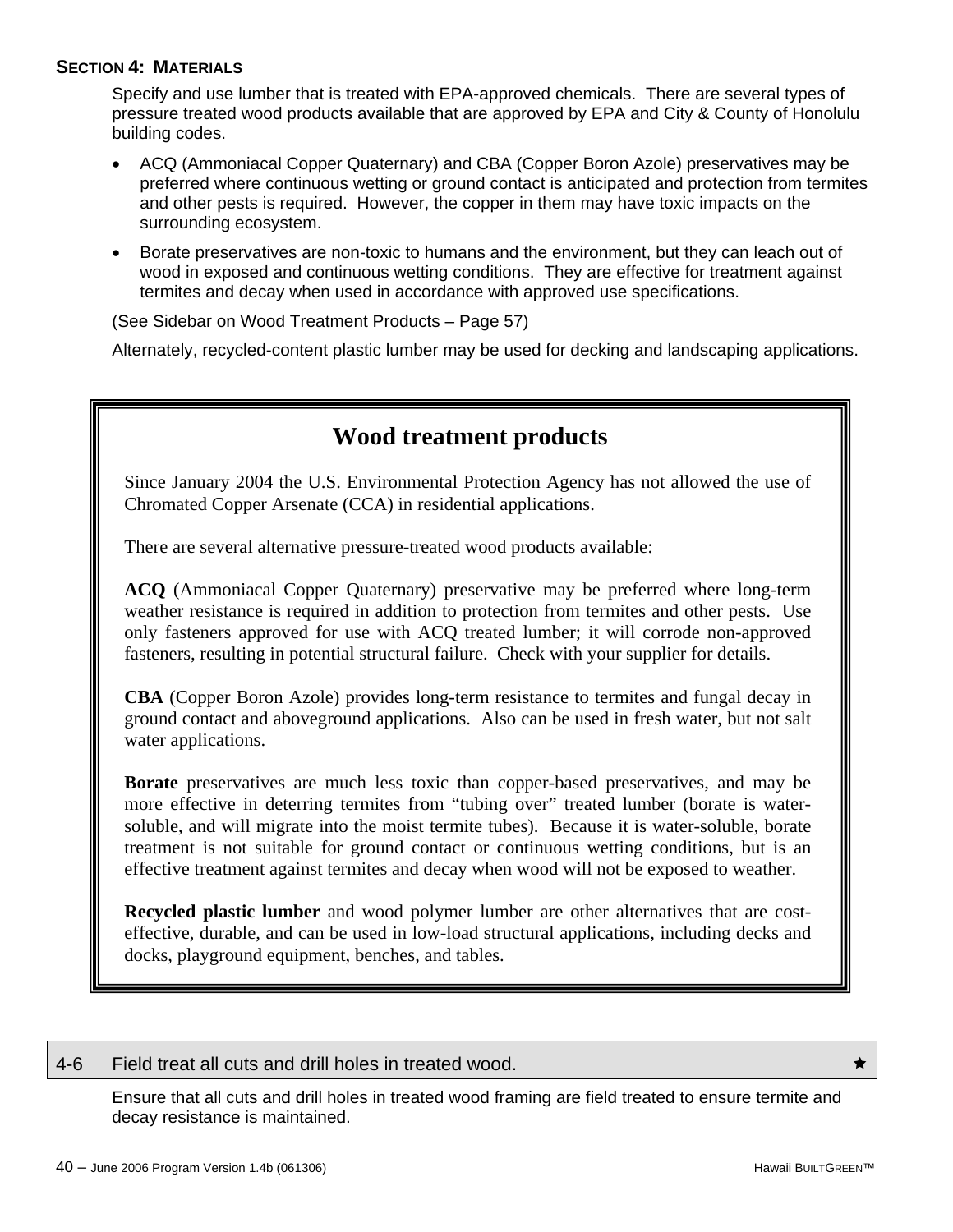Dig and pull stumps and root systems. Screen woody materials out of top- and sub- soils. Termites feed on cellulose materials. Leaving dead roots and other woody materials in the soil of a site will not attract new termites, but it will provide additional food to support a growing termite colony over time, increasing the risk of damage to structures on the site.

4-7 All plantings at least 24 inches from the building perimeter. 1 All plantings at least 24 inches from the building perimeter.

Plantings adjacent to the building perimeter can provide pathways for termites to gain access to the

Install a minimum 24" maintenance strip around the perimeter of the building foundation composed of the following elements: 3-4 inches of blue rock with geotextile fabric below and bordered on the outside by a landscape header. The maintenance strip physically and visually creates a buffer and

### 4-9 Regular inspection for termites during construction (post schedule). 1 Point

regular inspection for indications of termite ingress into the building.

allows for easy visual access for regular insect infestation inspections.

Post and follow a regular inspection schedule around building perimeter to ensure that termites do not find access into a building during construction, when woody debris can be left lying adjacent to the structure. Termites are much more easily dealt with if they are spotted early, and treated before building completion.

### 4-10 Easy access provided for termite inspection by homeowner. 1 1 Point

Provide and maintain easy access to crawl-space, foundations, footings, etc., to facilitate regular, thorough inspections for signs of termite damage. Whatever termite treatments and barriers are installed in and around the home, regular inspection may provide early warning of infestation.

### 4-11 Use only materials impervious or highly resistant to termites (pressure-treated lumber, concrete, masonry, galvanized steel, plastic lumber). 1 Point

Do not use untreated or field treated wood. While pressure treated lumber has good resistance to termites, it is still more vulnerable to attack than materials that do not represent any food for termites. Non-cellulose alternatives offer greater resistance to termites, but other sources of degradation must also be considered. For example, steel must be galvanized to protect against corrosion where moisture may be present. Steel and pressure-treated lumber should not be used in continuous wetting conditions.

### 4-12 Poured concrete in place of wood or CMU for building foundations. 1 Point

Poured concrete offers a continuous barrier to termite entry, except for penetrations. Care should also be taken during preparation, pouring and drying to avoid cracking. Even treated and termite resistant woods are vulnerable to attack, and CMUs have joints which can, over time, open up and allow termite entry into the structure.

structure, bypassing ground level treatments. Also, a clear area around the perimeter will facilitate

4-8 All roots thoroughly removed when vegetation cleared. 1 November 2012 1 Point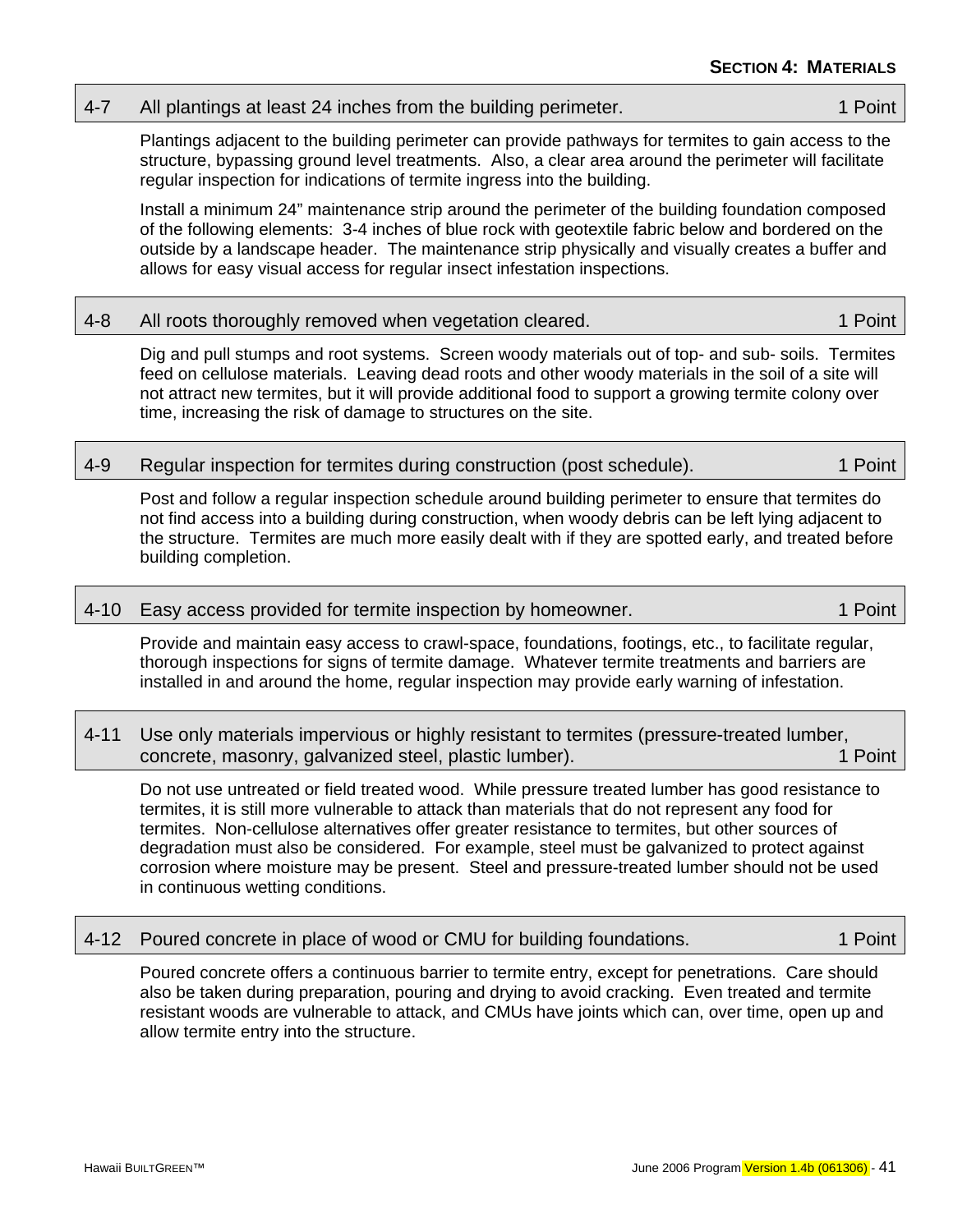### 4-13 All slab penetrations sealed with epoxy or non-shrink grout. 1 1 Point

There are a variety of effective solutions to ensure effective sealing of slab penetrations against termite entry. In addition to epoxy and non-shrink grout, a 4 inch basalt termite barrier can provide another effective alternative, if installed to specifications.

#### 4-14 Galvanized termite pans separate foundations from wood structures. 1 Point

Galvanized metal termite pans represent a barrier to termites. While termites can navigate around pans using mud tubes, this activity is easily spotted during inspections, facilitating treatment. Care should be taken to ensure that pans are not compromised (penetrated) during the installation of hurricane ties.

#### 4-15 Install termite colony elimination system. 2 Points

A "termite colony elimination system" starts with a monitoring system that is placed around the perimeter of a building. If termite activity is detected, bait is added to the system, which the termites will carry back to their colonies, eventually eliminating the colony. The monitoring system also checks for reinfestation. This and other similar systems are proving effective at eliminating termite damage to homes, although it is quite costly and does use chemicals that are toxic to some life forms.

| 4-16 Install 4-inch basalt termite barrier (BTB) around footings |          |
|------------------------------------------------------------------|----------|
| and beneath slabs (protect during construction).                 | 3 Points |

Basalt termite barrier is a granular material with particles too large for a termite to move with its mouth, but with void spaces too small for termites to squeeze through. Properly applied, it can provide an effective, non-toxic barrier to termites entering a home.

Take care during installation and afterwards to ensure that the barrier is not contaminated with soil or other materials that might allow passage of termites. Clean equipment and meticulous workmanship are required.

### 4-17 Install a non chemical ground treatment termite control system installed (steel mesh or equivalent). **3 Points**  $\sim$  3 Points  $\sim$  3 Points  $\sim$  3 Points

Install steel mesh or equivalent product during the early stages of constructions at all potential points of entry to the structure. Steel mesh is a physical mesh barrier to termites, which is too hard for termites to eat through and with spaces too small for them to squeeze through. This is a nonchemical barrier solution.

### 4-18 Use copper termite pans to separate foundations from wood structures. 3 Points

See Action Item 4-14 above. Copper termite pans will last longer than galvanized steel pans.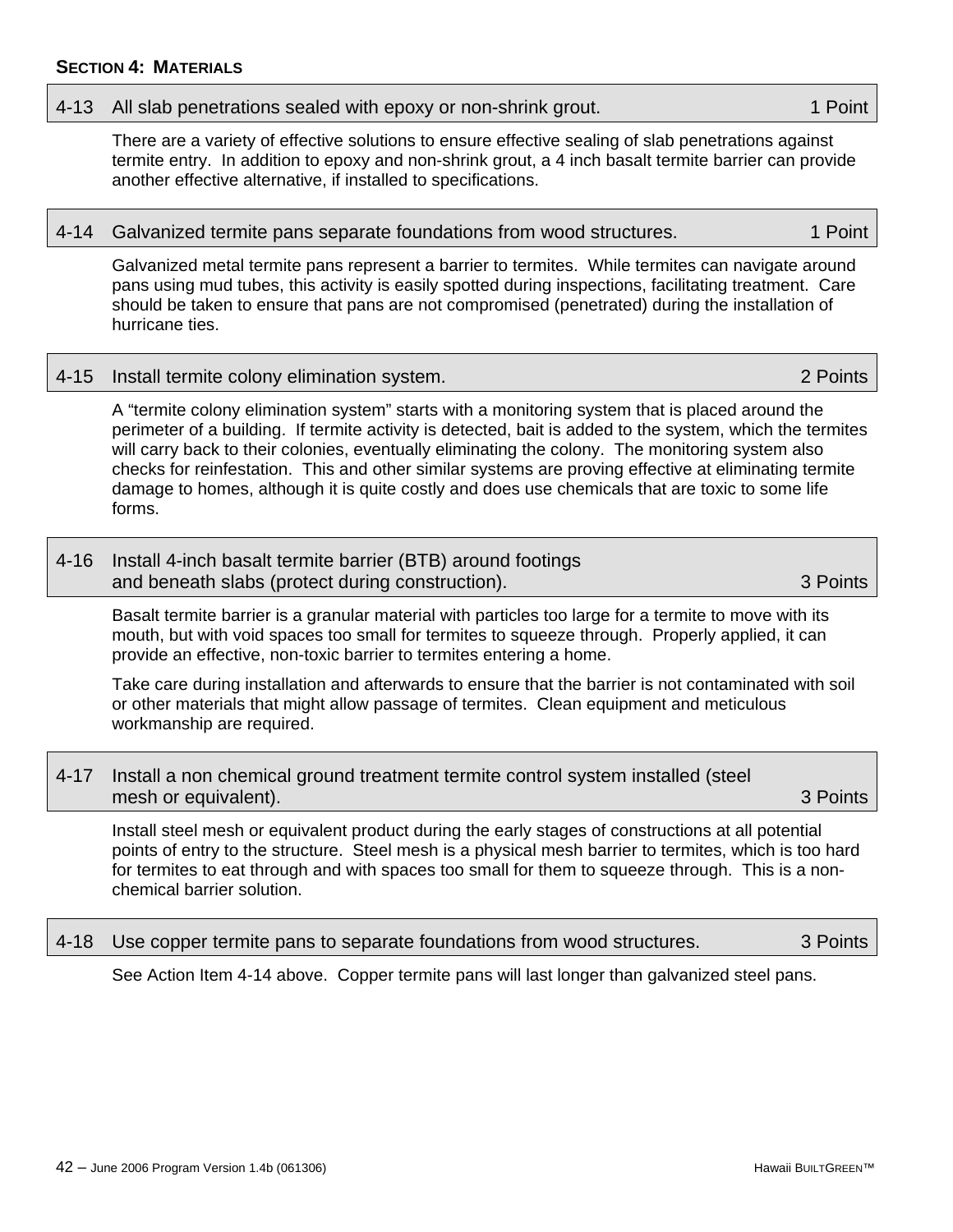### <span id="page-52-0"></span>4-19 Use two-stud corners. 1 Points

Construct all framing corners using two instead of three studs, reducing amount of lumber used and leaving space for additional insulation. Drywall clips spaced two feet apart can provide back-up for interior finish materials. Place the clips where one wall abuts another, or where two walls intersect at corners.

### 4-20 Deleted

4-21 Deleted

### 4-22 Deleted

### 4-23 Install recycled content fascia, soffits, or trim. 1 Am and 23 Install recycled content fascia, soffits, or trim.

Use structural fiberboard or other recycled-content board, molding and trim for fascia, soffits and trim. These items carry small structural loads and are therefore ideal locations for using recycled materials which might not meet code for structural uses. By choosing products made with a minimum of 50% pre- or post-consumer recycled content, you can have a significant impact on resource conservation. Refer to the DBEDT Buy Recycled in Hawaii Directory, <http://www.state.hi.us/dbedt/ert/chc/brg02.html>. Also consider specifying products made from certified sustainable wood (See "Forest Certification" sidebar).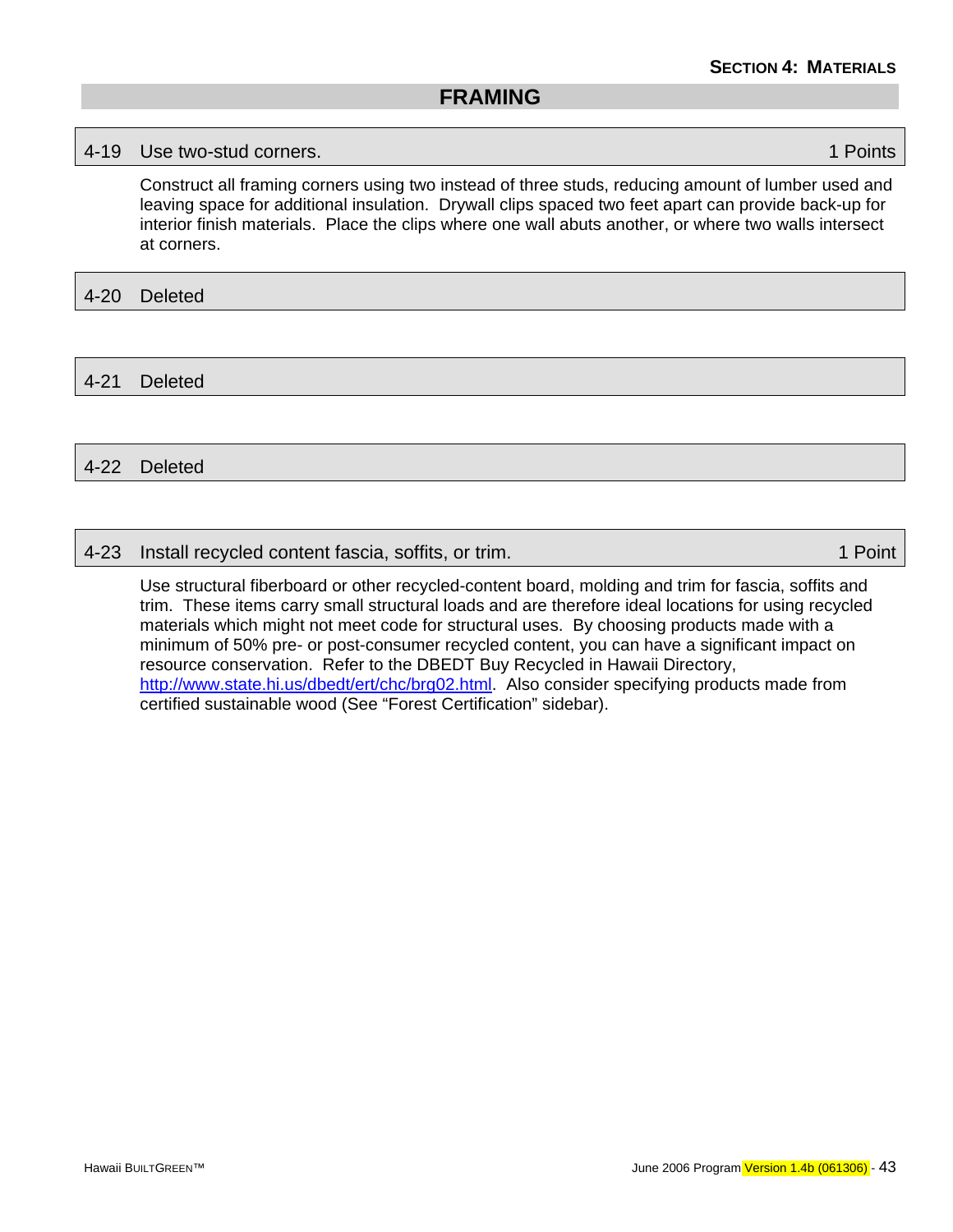## **Forest Certification**

Forest certification is a voluntary, market-based approach to help conserve, protect and restore the world's forests. There are currently four Forest certification systems in operation and certifying wood products that are for sale in the USA: Forest Stewardship Council (FSC), Sustainable Forestry Initiative (SFI), CSA International, and American Tree Farm System.

According to the Certified Forest Products Council (CFPC) (see website at www.certifiedwood.org), "an effective system should lead to continued improvement in forest management standards and integrate environmental, social and economic interests."

CFPC uses the following key concepts as a basis for evaluating the effectiveness of certification systems:

- Openness and transparency of its standards development and governance
- Objectives of its standards for evaluating forest management
- Rigor of its operating procedures.

Of the four systems, in terms of transparency, objectivity and rigor, FSC is currently considered the most effective system. CSA International, run by the Canadian Standards Association, is somewhat less rigorous and transparent. While SFI and the American Tree Farm System have many strengths they do not demonstrate the key concepts outlined above to the same extent as the other programs.

Use of wood certified under these systems will score points as follows:

Forest Stewardship Council (FSC) 3 Points CSA International 2 Points Sustainable Forestry Initiative (SFI) 1 Point American Tree Farms System 1 Point

For further information and comparison of certification systems, see <http://www.metafore.org/index.php?p=About+Certification&s=153>.

### 4-24 Use Intermediate Framing System (16" O.C. studs, with 2-stud corners, ladder partitions, let-in headers). 2 Point

With Intermediate Framing, studs are placed at 16-inch on-center as in conventional framing. However, it differs from conventional framing in that it includes insulated headers, corners, and intersections. Although this approach is primarily considered an energy efficiency strategy, this method contributes significantly to minimizing material use as well.

### 4-25 Use recycled-content sheathing. 2 Points

Use sheathing material with recycled content, such as structural fiberboard. Sheathing comprises a significant portion of the material use of a building project. Therefore, choosing a sheathing product made with a minimum of 50% pre- or post-consumer recycled content can have a significant impact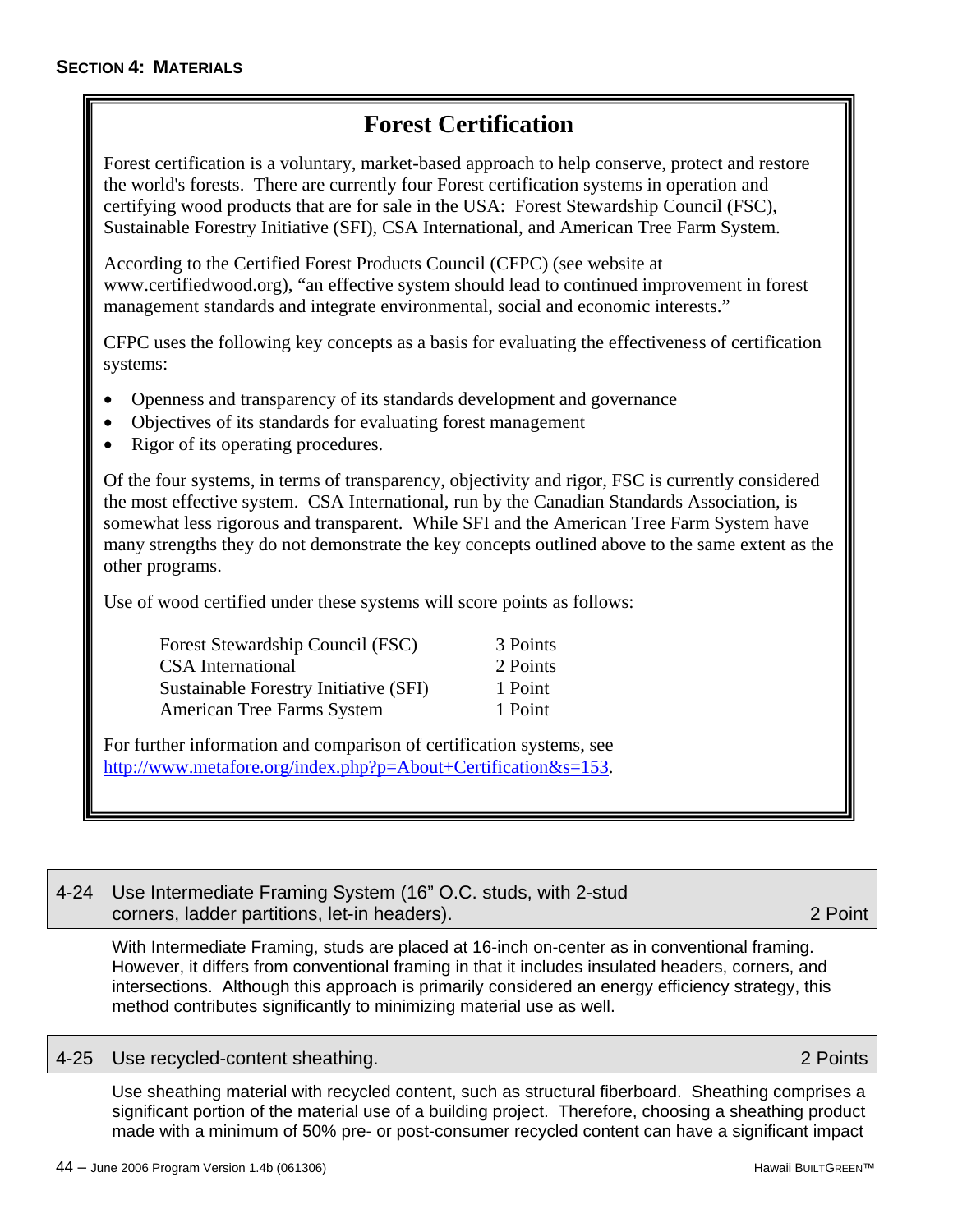<span id="page-54-0"></span>on resource conservation. Refer to the DBEDT Buy Recycled in Hawaii Directory, http://www.hawaii.gov/dbedt/info/energy/publications/brg02.pdf. Also consider specifying products made from certified sustainable wood (See "Forest Certification" sidebar).

### 4-26 Deleted

### 4-27 Deleted

### 4-28 Deleted – Covered in 4-5

Using lumber with EPA-approved chemicals is covered in 4-5.

4-29 Use Advanced Framing System when permitted (24" O.C. studs, 2-stud corners), ladder partitions, let-in headers, etc. 3 Points

This Action Item incorporates 24-inch on-center studs and other materially-efficient framing techniques with increased insulation. Other features include two-stud corners and intersections, insulated headers, oversized or raised heel trusses to allow full depth of attic insulation, and full insulation where interior partition walls meet exterior walls. (see Action Item 4-19, Intermediate Framing System – the primary difference being 16" versus 24" O.C. stud walls and raised heel trusses).

Tip: To eliminate concerns about "wavy walls," install exterior sheathing horizontally rather than vertically.

### **FOUNDATION**

#### 4-30 Non-asphalt based damp proofing used for foundation and basement walls. 3 Points

Asphalt is derived from non-renewable resources, and represents a risk of petroleum-based chemicals leaching into the soil and groundwater.

Use modified EPDM "peel and stick" membranes or one of the liquid applied membranes for the damp-proofing treatment.

#### 4-31 Use concrete with fly ash content. **3 Points** 3 Points

Fly ash is a byproduct of burning coal for electricity production. It can be added to concrete slabs and foundations mixes as a substitute for up to 60% of the Portland cement mixture. The general rule of thumb recommends 15% to 30%. It has been shown to improve the strength of concrete as well as increase its workability. Note: concrete with fly ash content sets up somewhat more slowly; it is easy to work with and has a slightly smoother finish. See Quick References: DBEDT Buy Recycled in Hawaii Directory.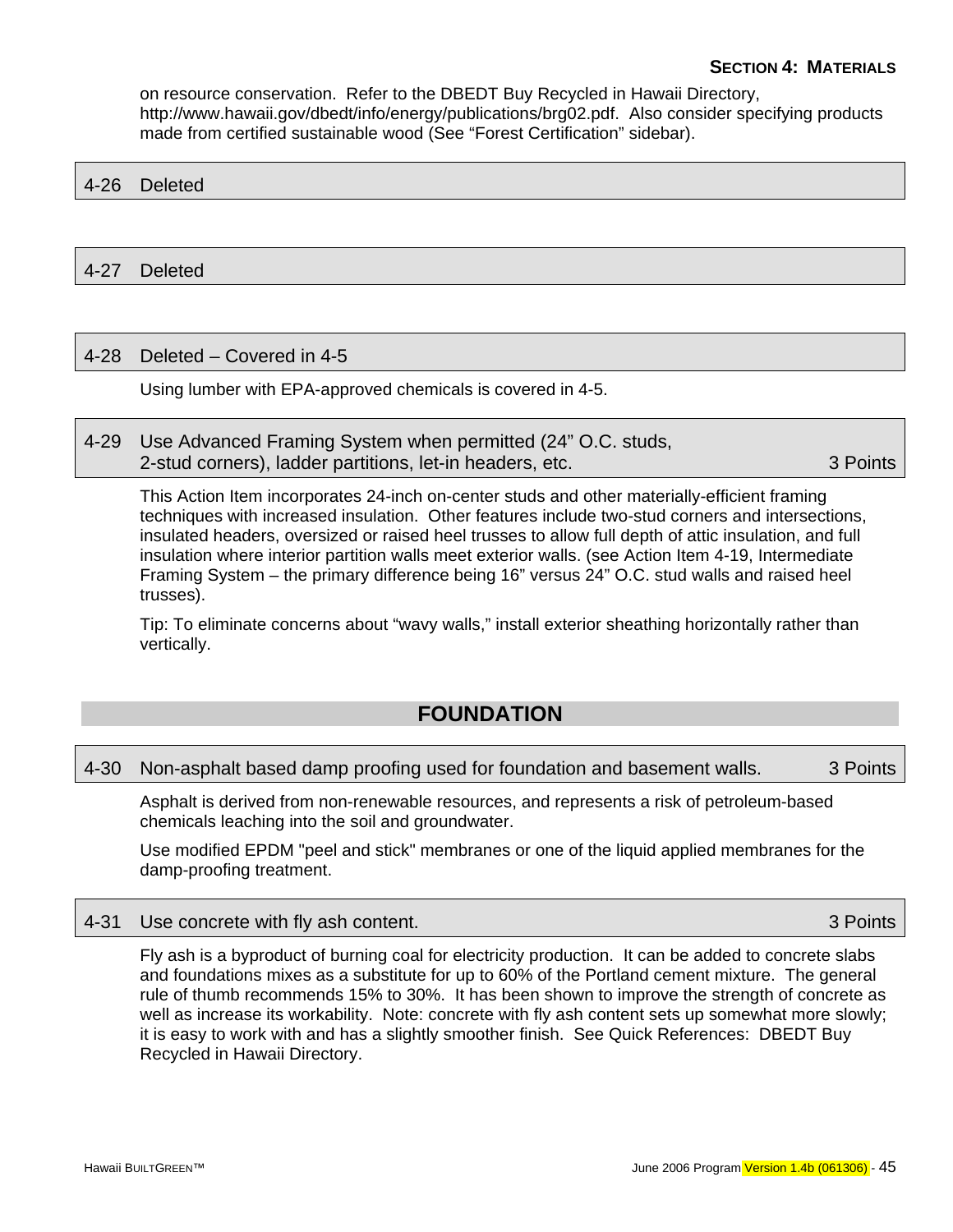### <span id="page-55-0"></span>4-32 Use recycled aggregate containing crushed concrete, brick, concrete block, asphalt, or glass cullet for base or fill. 3 Points

If you choose to do this, make sure concrete, asphalt, or glass cullet is ground properly to meet base or fill specification. When ground to specs, the materials compact nicely to form a stable base. See Quick References: DBEDT Buy Recycled in Hawaii Directory.

### **SUB-FLOOR**

### 4-33 Use recycled-content underlayment. 2 Points

Use exterior grade plywood or formaldehyde-free wood fiberboard with recycled-content for underlayment. Other environmentally preferable materials for flooring underlayment include natural cork and options made with recycled rubber, paper, jute hemp and/or agricultural fiber. Standard particleboards are traditionally used for the purpose of underlayment, even though they are known to be the primary source of formaldehyde gas in new homes.

See Quick References: DBEDT Buy Recycled in Hawaii Directory. Also consider specifying products made from certified sustainable wood (See "Forest Certification" sidebar).

## **WINDOWS AND DOORS**

### 4-34 No luan doors used. 1 Point

Use doors made from domestic hardwoods or steel. Luan doors are made from limited and endangered tropical hardwoods.

4-35 Use window frames and doors made of wood certified as "sustainably-produced" (See "Forest Certification" sidebar for recognized certifiers).1-3 Points

Specify and use wood window frames and doors containing materials sourced from forests certified by a third party as sustainably managed (See "Forest Certification" sidebar). This material will generally carry a certifiers mark of some description.

|  | 4-36 Flashing to seal above doors, windows, and other openings. | 2 Points |
|--|-----------------------------------------------------------------|----------|
|--|-----------------------------------------------------------------|----------|

Use flashing rather than caulking to seal doors, windows and other openings against moisture. Although flashing takes longer to install, it lengthens the useful life of the components it protects.

### 4-37 Frames are wood/composite with recycled content. 3 Points

Install windows with frames made of a composite of recycled polyvinyl chloride (PVC) or highdensity polyethylene (HPDE) plastics and waste wood fiber. This composite material has the dimensional stability and thermal performance of wood, and the uniformity and decay resistance of plastics. The cost of wood/plastic composite windows is often less than that of wood or vinyl.

According to recent tests, the frames have roughly the same energy performance as solid wood, but perform slightly better than vinyl window frames.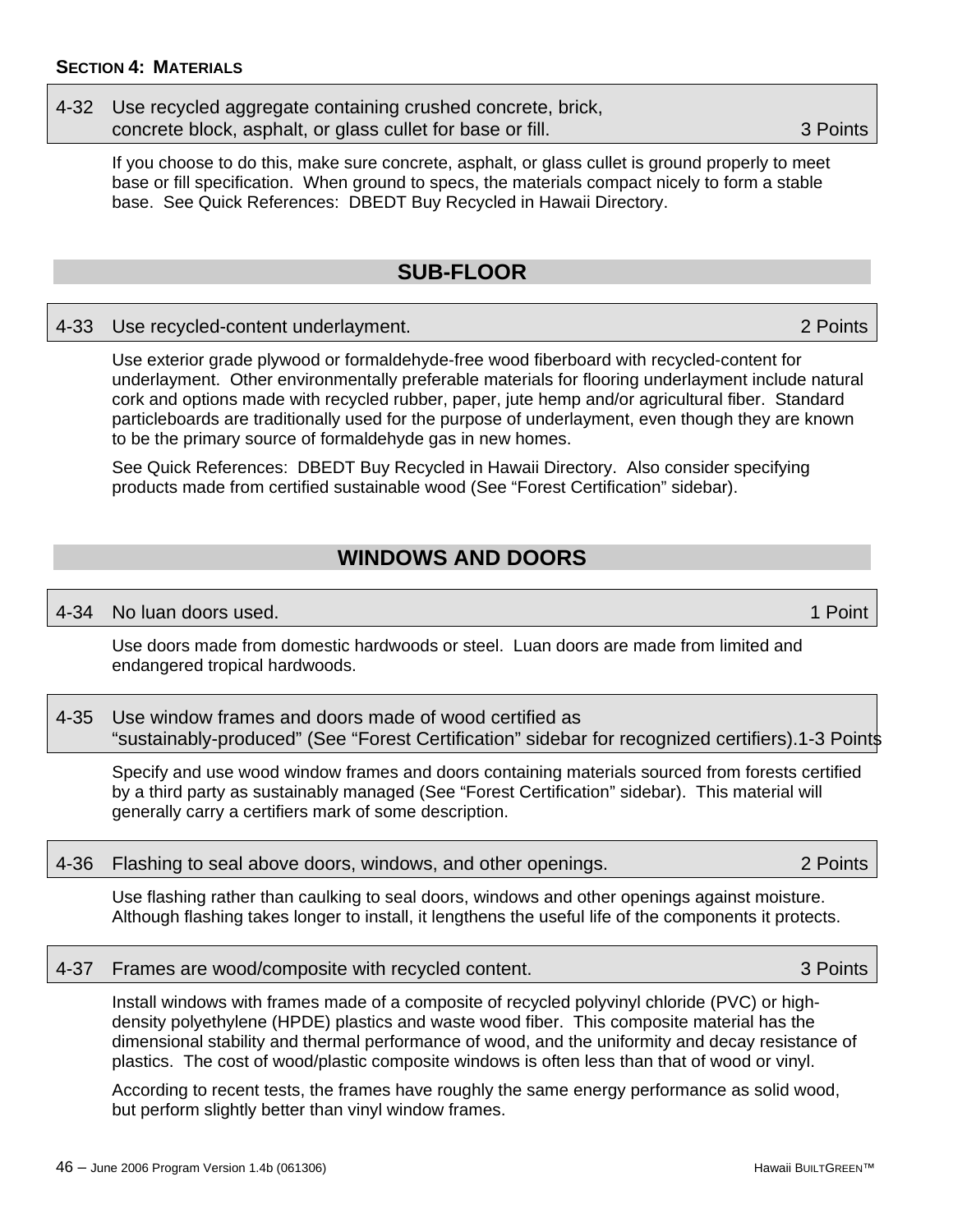<span id="page-56-0"></span>

|  | 4-38 Interior doors reclaimed. | 3 Points |
|--|--------------------------------|----------|
|--|--------------------------------|----------|

Older doors that have been reclaimed from demolition/deconstruction projects can be used in interior locations. They are often less expensive than new doors and can be made of better quality materials.

### **INSULATION**

### 4-39 Use insulation with recycled content, including cellulose, fiberglass, expanded polystyrene (EPS), and mineral wool. 2 Points

Three commonly available types of insulation include recycled content: cellulose, fiberglass, and mineral wool.

- Cellulose insulation is made from 100% post-consumer recycled newspapers or telephone books. The insulation can be dry-blown or poured loose-fill into enclosed cavities, but is most commonly wet-sprayed. When sprayed, the product leaves few voids, reducing problems with air infiltration. Cellulose is usually mixed with boric acid or sodium borate as a fire retardant. An additional benefit of boric acid is that it kills carpenter ants and termites.
- Several brands of fiberglass insulation batts are manufactured using recycled glass, including post-consumer glass collected in curbside recycling programs.
- Mineral wool insulation is another option and is available in loose-fill or batts. It has, on average, 75% post-industrial recycled content.

See Quick References: DBEDT Buy Recycled in Hawaii Directory, http://www.hawaii.gov/dbedt/info/energy/publications/brg02.pdf.

| 4-40 Use environmentally-preferable foam insulation |          |
|-----------------------------------------------------|----------|
| (formaldehyde-free, CFC-free, HCFC-free).           | 2 Points |

Foam building materials that are manufactured using chlorofluorocarbons (CFCs) or hydrochlorofluorocarbons (HCFCs) are damaging to the environment and therefore to human health.

CFCs are known to contribute significantly to ozone depletion and global warming, two of our most serious environmental concerns. HCFCs are considerably less damaging than CFCs, but should also be avoided if at all possible. In addition, avoid products that include formaldehyde, because indoor formaldehyde is gaining recognition as a severe health hazard causing reactions ranging from flu-like symptoms to death in individuals that become sensitized through exposure.

Options to consider include:

- Beadboard or EPS (expanded polystyrene) rigid foam insulation has an insulating value of (R-3.6 to R-4.4 per inch) and can be used for interior or below grade uses. It is less damaging to the environment because pentane is used in its production rather than HCFC.
- Polyurethane insulation (e.g. polyisocyanurate) made with pentane instead of HCFCs as the blowing agent is now available.
- Blown-in cellulose (100% recycled newspaper content) or formaldehyde-free fiberglass.

See Quick References: DBEDT Buy Recycled in Hawaii Directory, http://www.hawaii.gov/dbedt/info/energy/publications/brg02.pdf.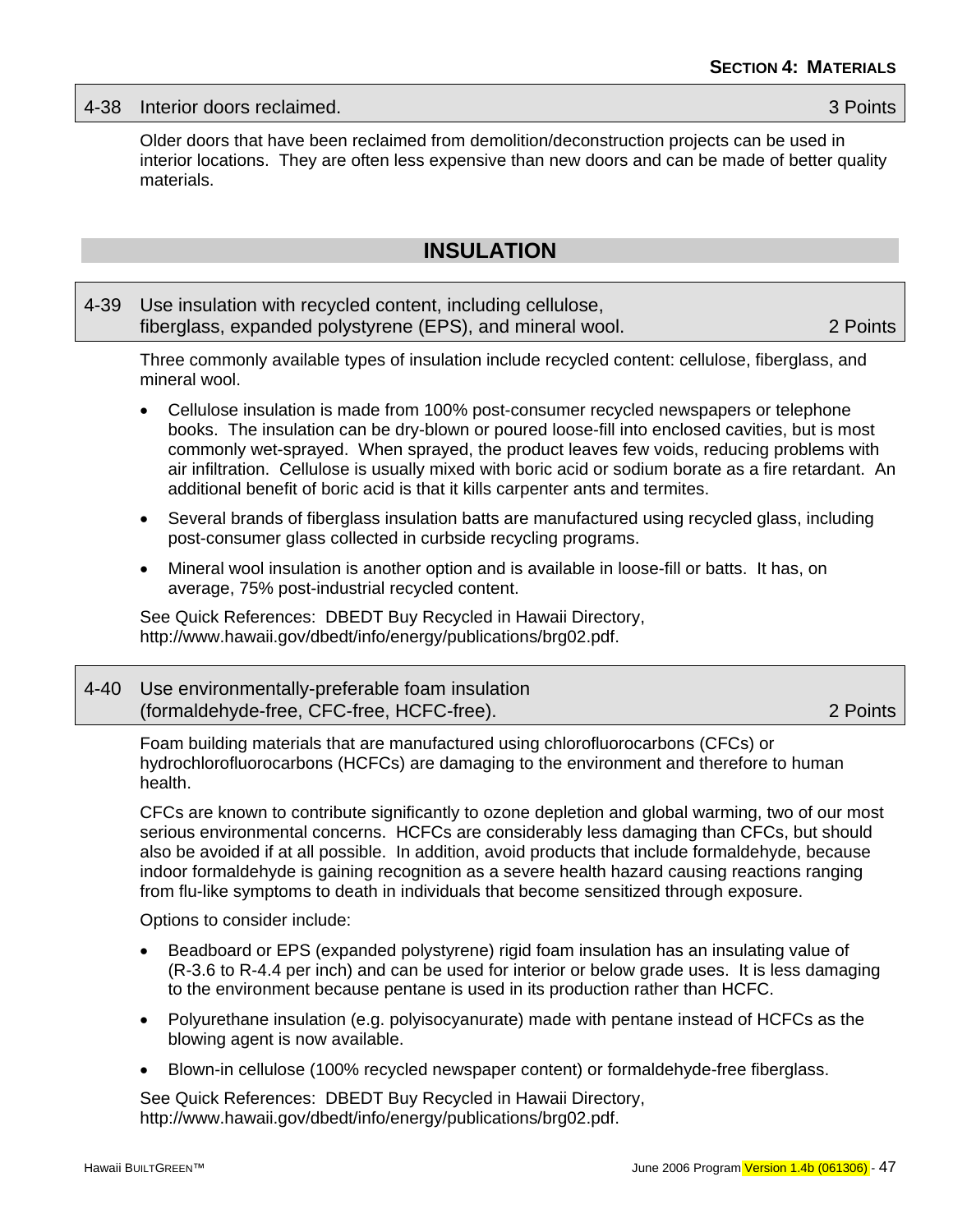### **INTERIOR WALLS**

#### <span id="page-57-0"></span>4-41 Use drywall with recycled-content gypsum.

Specify and use drywall manufactured with recycled gypsum, which is commonly available at most building material suppliers and is cost-competitive with conventional drywall. However, it must be specified if you want to use it (in other words, it is not automatic).

See Quick References: DBEDT Buy Recycled in Hawaii Directory.

### **FINISH FLOOR**

| 4-42 Use wood flooring certified as "sustainably-produced"      |            |
|-----------------------------------------------------------------|------------|
| (See "Forest Certification" sidebar for recognized certifiers). | 1-3 Points |

Specify and use wood flooring containing materials sourced from forests certified by a third party as sustainably managed (See "Forest Certification" sidebar). This material will generally carry a certifiers mark of some description.

### 4-43 If installing vinyl flooring, use product with post-industrial recycled content. 1 Point

If you use vinyl flooring, specify vinyl composite tile (VCT) with recycled content. Vinyl sheet flooring is discouraged because of concern about negative environmental impacts of its manufacturing and its limited recycling options.

See Quick References: DBEDT Buy Recycled in Hawaii Directory.

### 4-44 Install recycled-content carpet pad. 1 Point

A variety of cost-competitive resource-efficient carpet padding options are available. In general, these products have been found to be resilient and possess good performance characteristics.

Carpet padding may be made from several recycled-content materials, including nylon and polypropylene waste from carpet manufacturing, and recycled tire rubber and rebound urethane, reprocessed from virgin prime urethane products.

See Quick References: DBEDT Buy Recycled in Hawaii Directory.

#### 4-45 Use recycled-content or renewed carpet. 2 Points

A variety of cost-competitive resource-efficient carpet options are available. In general, these products have been found to be resilient and possess good performance characteristics.

Recycled-content carpets may include plastic yarns produced from recycled pop bottles or recovered fibers from recycled textiles. Wool carpet is another resource-efficient option that is renewable, biodegradable, naturally fire- and stain-resistant, and colorfast.

Renewed carpet is used carpet that has been cleaned and restamped. A variety of attractive renewed styles are available. Ask your supplier. See Quick References: DBEDT Buy Recycled in Hawaii Directory.

 $48 -$  June 2006 Program Version 1.4b (061306) Hawaii BUILTGREEN™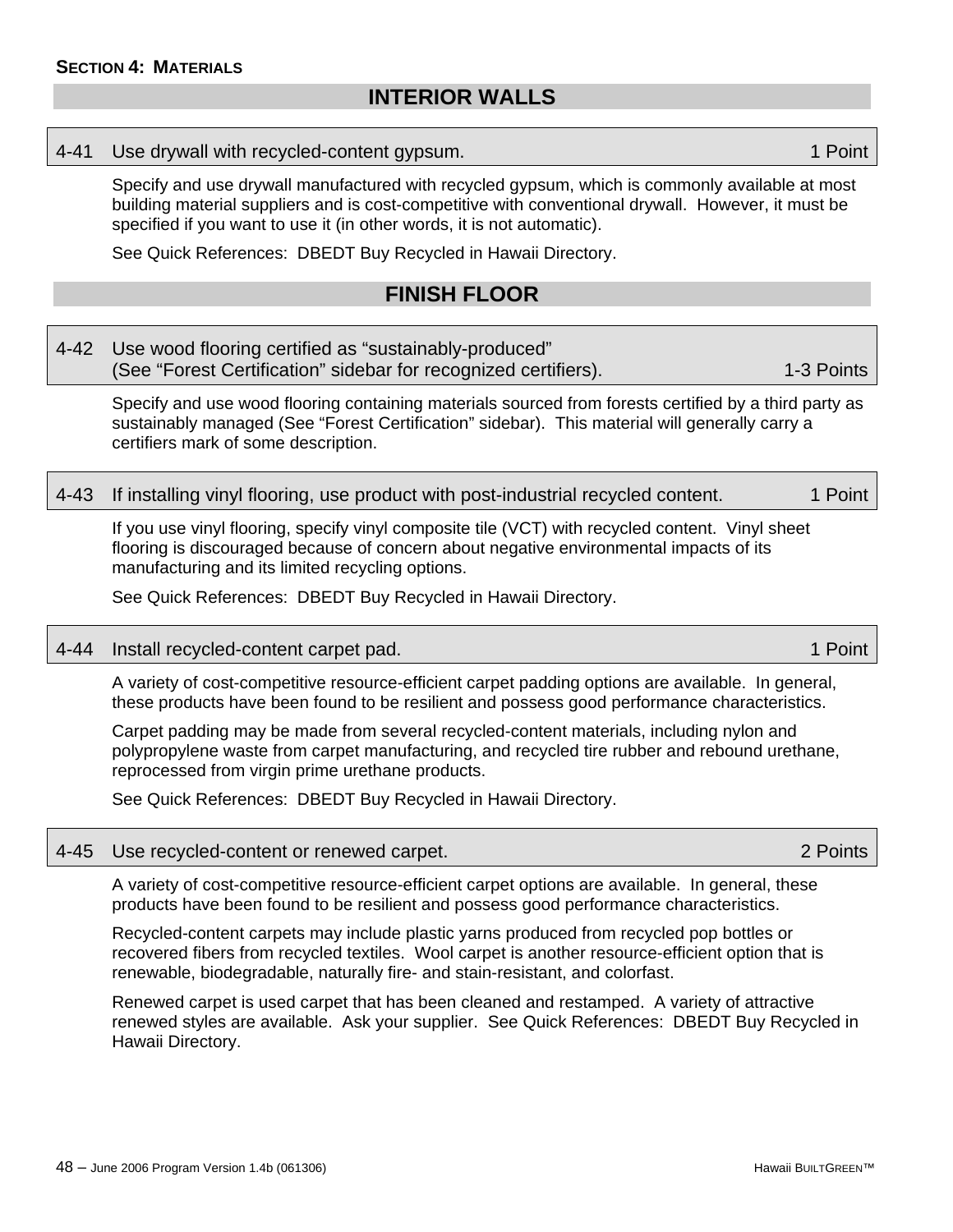### 4-46 Use reclaimed wood. 3 Points

Use reclaimed wood flooring from deconstructed buildings and salvaged construction materials suppliers. Hardwood flooring is a valuable material, and if properly removed and refinished, can be reused.

### 4-47 Install cork or bamboo flooring. 3 Points

Install cork or bamboo flooring. Both are more rapidly renewable resources than conventional hardwoods and are preferred to synthetic materials. Cork flooring is durable, sound absorbing, and naturally moisture-, mold-, and rot-resistant. Bamboo flooring is also a very durable and dimensionally stable material. There are also indoor air quality advantages to using natural materials – less off-gassing due to fewer or no chemicals used in the manufacturing process.

### 4-48 Install laminated or veneered wood floor. 1 Point

Laminated or veneered wood flooring offers the appearance of solid wood while using less wood in fabrication. Look for products made from certified wood (see Action Item 4-24) and those which do not contain urea formaldehyde-based adhesives.

Also, consider laminated bamboo flooring (see Action Item 4-47).

### 4-49 Use concrete or indigenous stone flooring. 3 Points

Use poured concrete tiles and flagstones or poured-in-place floors featuring stains and other surface treatments.

Few types of indigenous stone are appropriate for flooring, but might form the basis for some innovative flooring solutions.

Use of regional materials helps keep material transport costs down, reinforce a regional aesthetic, and support the local economy.

### 4-50 Install recycled-content ceramic tile. 3 Points

Several manufacturers make ceramic, glass or porcelain tiles with recycled-content. These tend to be more costly, but are durable and offer an attractive opportunity to highlight (and market) the use of an environmentally-friendly material to your client or market.

See Quick References: DBEDT Buy Recycled in Hawaii Directory.

### 4-51 Use resilient flooring with no chlorine used during manufacturing. 4-51 Use resilient 1 Point

Install resilient flooring alternatives to vinyl flooring, such as linoleum or Vinyl Composition Tile (VCT).

Linoleum is made from all-natural materials and is a durable, low-maintenance flooring made of linseed oil, pine resin, sawdust, cork dust, limestone, natural pigments, and a jute backing. Linoleum does not contain significant petroleum-based products or chlorinated chemicals, as does vinyl flooring, which is often mistakenly referred to as linoleum.

VCT is a hard surface composite floor tile containing approximately 85% limestone and 15% plastic resins, some of which may be recycled vinyls including PVC.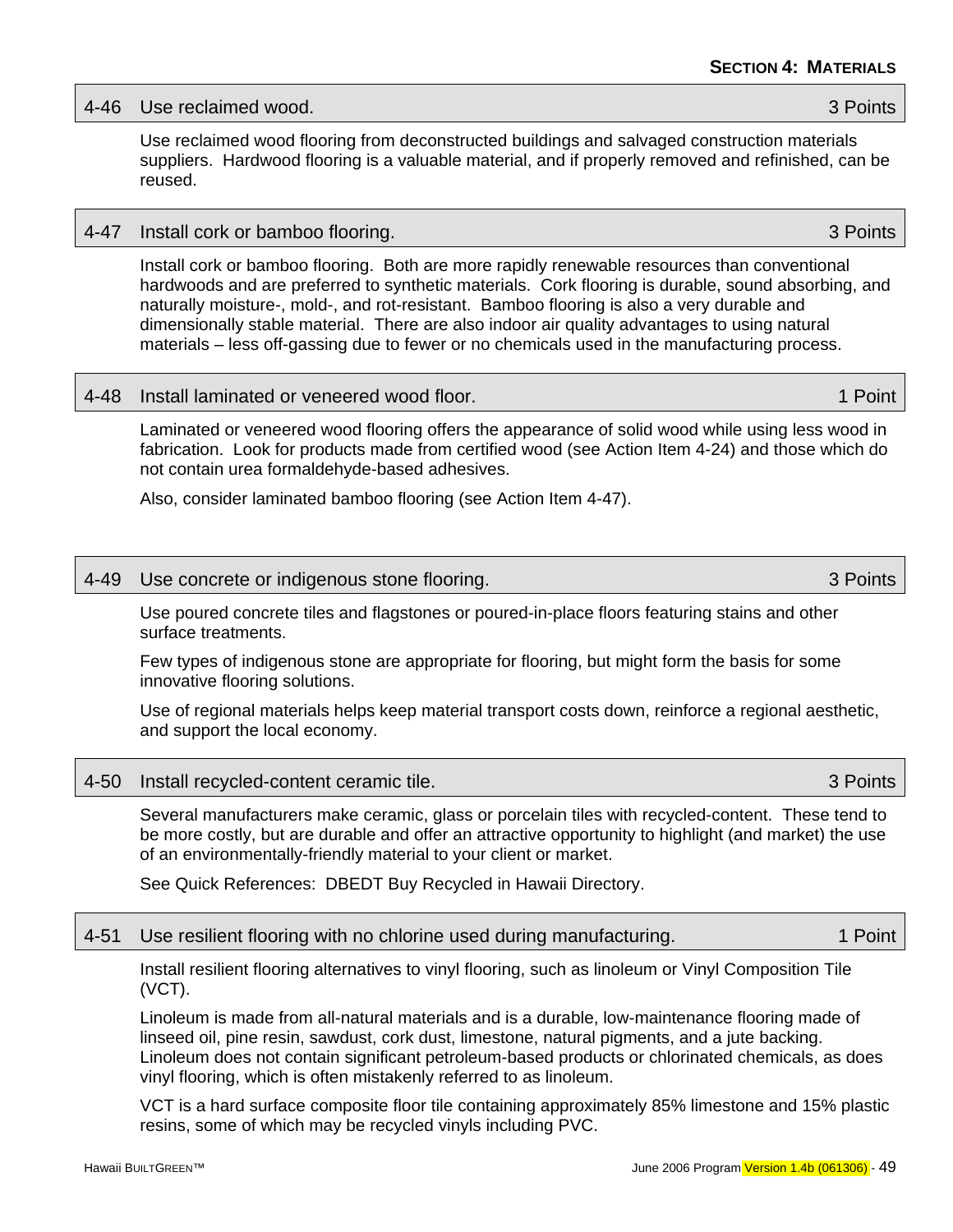### **CABINETRY AND TRIM**

#### <span id="page-59-0"></span>4-52 Cabinets made with medium density fiberboard or wheatboard. 3 Points

Install cabinets made with medium density fiberboard (MDF) or wheatboard. MDF is an engineered wood product made from small sized wood fiber which is either the by-product of other manufacturing, or comes from fast growing, small diameter trees. Wheatboard is made from wheat straw which might otherwise be burned or disposed of.

Both these materials offer resource efficiency benefits over solid timber.

### 4-53 Finger-jointed or engineered wood trim (including MDF). 2 Points

Since the availability of stable, clear, mature wood has declined, any application, which requires straight, knot-free wood is affected. As a result, the industry has responded by developing fingerjointed wood products - taking smaller scraps of lower value wood and edge-gluing them together, covered by top-quality wood veneers on the finish surface.

Trim boards and molding made from MDF are also widely available.

Interior trim is an excellent application for these products; it offers improved product consistency and durability, while at the same time uses harvested wood fiber more efficiently.

### 4-54 Use countertops with recycled content. 3 Points

Use countertops of recycled glass embedded in cement, or recycled glass or ceramic tile, or other proven recycled content product. Countertop substrate, such as Gridcore and countertops such as Environ may also be available locally.

See Quick References: DBEDT Buy Recycled in Hawaii Directory.

|  | 4-55 Install concrete or indigenous stone countertops. | 3 Points |
|--|--------------------------------------------------------|----------|
|--|--------------------------------------------------------|----------|

Use poured concrete countertops featuring stains and other surface treatments.

Few types of indigenous stone are appropriate for countertops, but might form the basis for some innovative flooring solutions.

Use of regional materials helps keep material transport costs down, reinforce a regional aesthetic, and support the local economy.

|  | 4-56 Use refurbished cabinets. | 3 Points |
|--|--------------------------------|----------|
|--|--------------------------------|----------|

Install cabinets that have been reclaimed and refurbished from building deconstruction or renovation projects. Check with dealers of salvaged construction materials and reuse centers. Cabinets can be successfully refurbished by adding new doors and details.

4-57 All hardwood trim or casework from wood certified as "sustainably-produced" (See "Forest Certification" sidebar for recognized certifiers).1-3 Points

Specify and use hardwood trim sourced from forests certified by a third party as sustainably managed (See "Forest Certification" sidebar). These materials generally carry a certifiers mark of some description.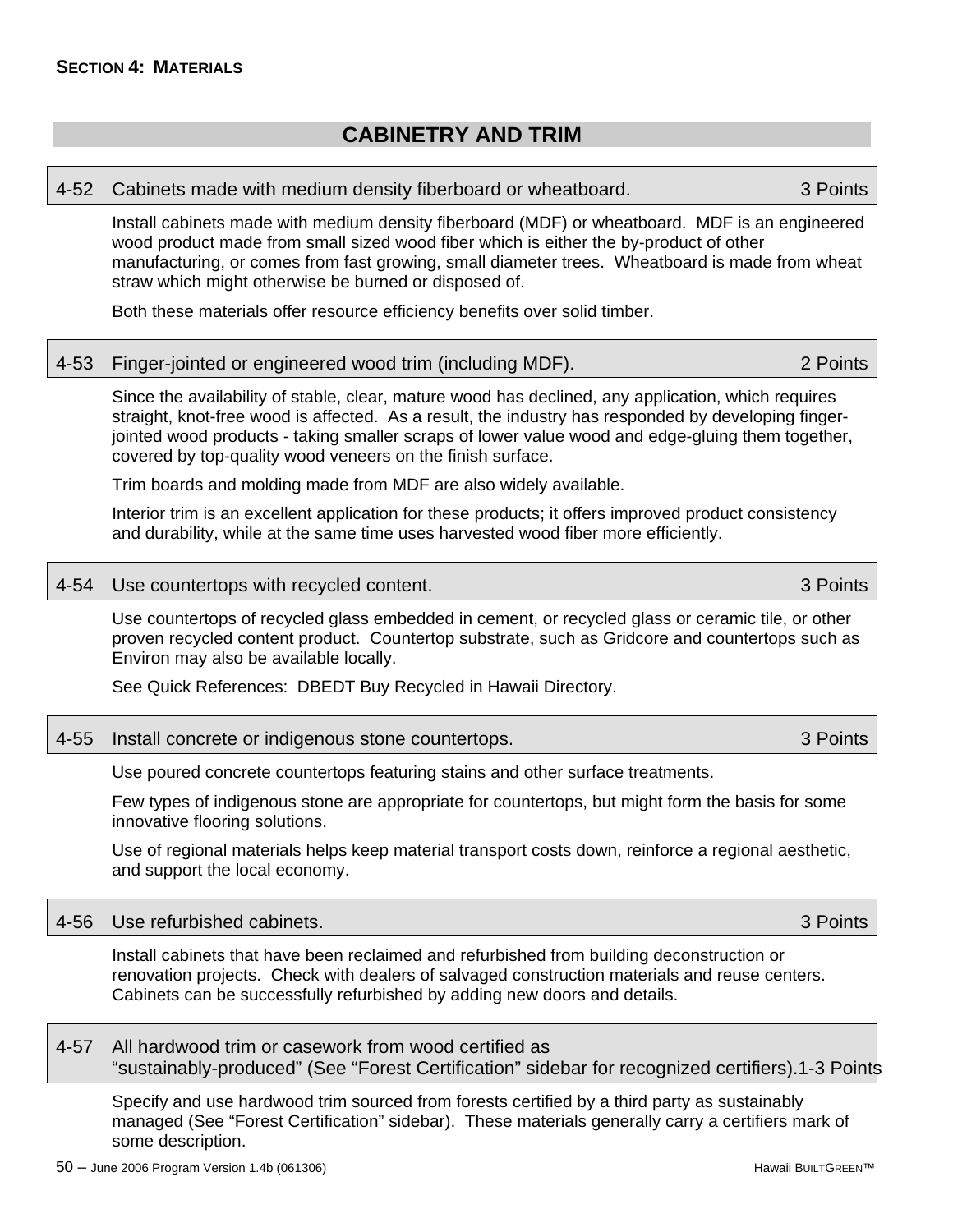### **ROOF**

### <span id="page-60-0"></span>4-58 Flash all roof-to-wall intersections. 1 Point

Protect all framing materials and wall cavities from potential moisture penetration by flashing all roof-to-wall intersections. Moisture penetration may lead to decay and potential failure of structural components.

### 4-59 Use resource-efficient roofing such as metal panels or composite shingles with recycled content. 1 **Point** 2 Point

Several new composite options are available that provide low maintenance along with durability. Many of these options include recycled-content or reclaimed materials: asphalt shingles, plastic shakes, ridged sheet material made with fiber and asphalt, and metal shingles or panels.

Asphalt shingles contain recycled "mixed" waste paper or reclaimed mineral slag resulting in 20% to 25% recycled content. Roof panels made from recycled plastic resins provide a lightweight roofing alternative in additional to recycled aluminum shingles which may contain up to 100% recycled content.

See Quick References: DBEDT Buy Recycled in Hawaii Directory.

### 4-60 Install 30-year roofing material. 2 Points

Varieties of organic felt-based shingles are available with up to 30 year warranties. Talk to your local supplier about other options which provide a 30-year warranty.

### 4-61 Install 40-year roofing material. 3 Points

Use durable 40-year roofing materials. Some brands of aluminum or steel shingles have a 40-year or longer, limited warranty and in addition, come with a coating approved by the U.S. Department of Housing & Urban Development, which allows the roof to be used for collecting rain water.

### **EXTERIOR FINISH**

### 4-62 Use resource-efficient siding such as metal, vinyl, cement fiberboard, and stucco. **1 Point** the studies of the studies of the studies of the studies of the studies of the studies of the studies of the studies of the studies of the studies of the studies of the studies of the stud

Use durable, low maintenance siding, preferably with recycled content.

The following products offer durable and low-maintenance alternatives to wood siding.

- Aluminum or steel siding products may contain high percentages of recycled metal—up to 100%. The scrap is also recyclable. Always ask your supplier for a statement of the recycled content of your materials – look for a minimum of 25%.
- Vinyl siding can include a small percentage of post-industrial scrap in the manufacturing process. However, PVC is difficult to recycle, and there are no vinyl siding products with post-consumer vinyl at this time.
- Fiber-cement composites are also resource-efficient, and in addition to durability and low maintenance, offer a good fire rating when compared to wood or metal siding.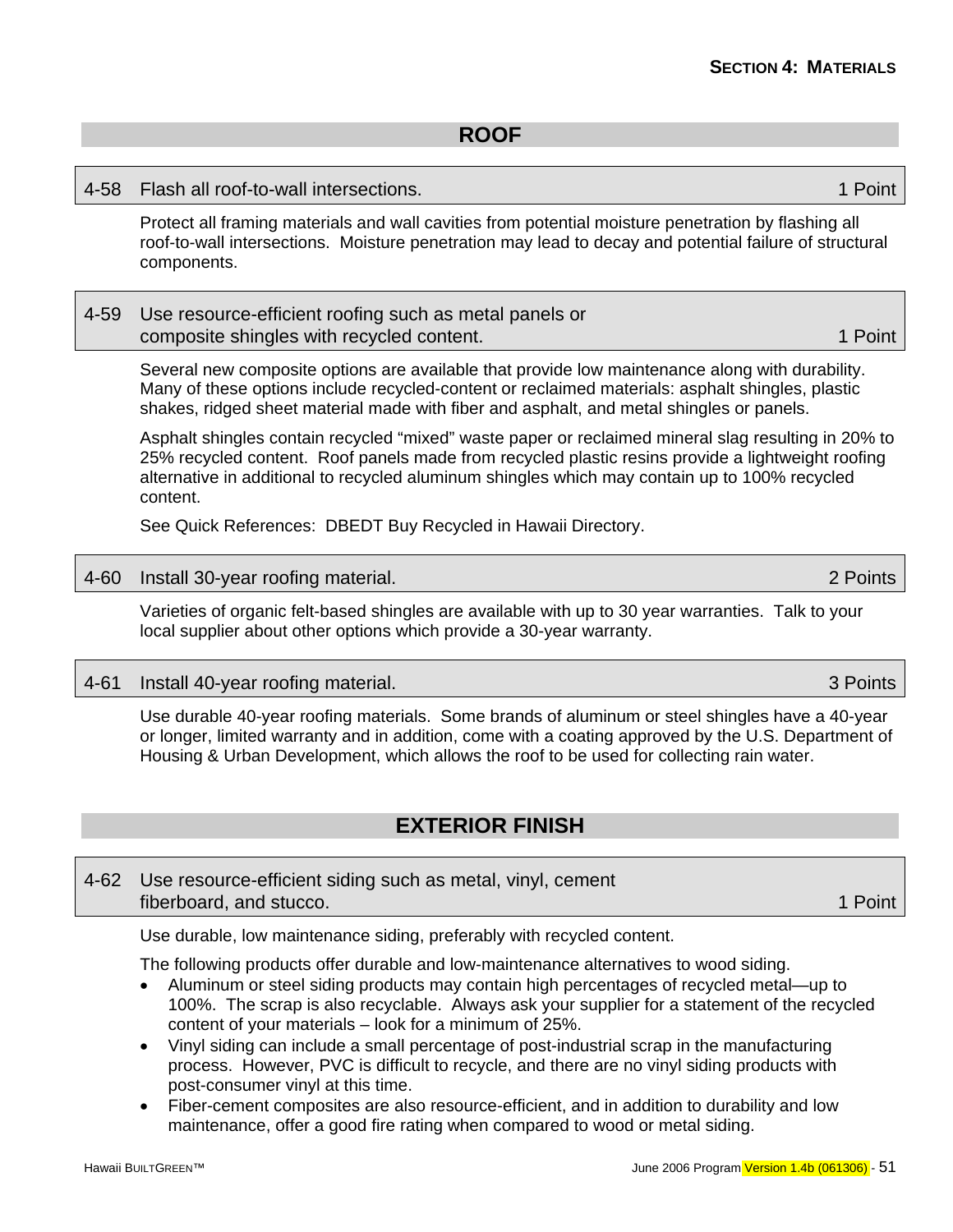# 4-64 Use reworked paint. The contract of the contract of the contract of the contract of the contract of the contract of the contract of the contract of the contract of the contract of the contract of the contract of the c

Use reworked or reprocessed paint. Reprocessed paint is post consumer latex paint that has been sorted by a variety of characteristics, including type (i.e., interior or exterior), light and dark colors, and finish (e.g., high-gloss versus flat). Reprocessed paint may contain significant percentages of post-consumer recycled paint. See Quick References: DBEDT Buy Recycled in Hawaii Directory.

#### 4-65 Exterior coatings and paints have recycled content. 2 Points

Use exterior paint with recycled content, often called consolidated paint. Consolidated paint consists of 100% post consumer latex paint with similar characteristics (e.g., type, color family, and finish) that is consolidated at the point of collection. Consolidated paint is typically used for exterior applications or as an undercoat.

See Quick References: DBEDT Buy Recycled in Hawaii Directory.

#### 4-66 Materials are factory finished. 2 Points

Specify and use materials with factory-applied finishes (doors, windows, trim, etc.). They are generally more durable than job site applied finishes because they are applied in ideal, controlled conditions. They also reduce operator health and environmental impacts by capturing and recycling over spray and off-gassing.

### **OUTDOOR FEATURES**

#### 4-67 Item Deleted – Covered in 4-5

Using EPA-approved pressure treated wood is covered in 4-5.

#### 4-68 Compost or mulch used in landscaping. 1 Point 1 Point 1 Point

Use compost or mulch from local sources, preferably composts that are produced from green waste. Local materials add microorganisms that are part of the local ecosystem and are beneficial to the native plants. Using locally produced compost also helps divert green waste from local landfills. Mulching controls weeds, provides additional soil nutrients, increases the capacity of the soil to retain moisture, moderates soil temperature, and limits soil erosion. See Soil Amendment sidebar in Section 1.

Using mulches in moderate amounts (2" depth) for landscaping does not increase the risk of termite damage as long as the mulch is kept at least two feet from the house perimeter to ensure it does not provide a bridge over treated ground and other termite control measures. (See Action Item 1- 24, *Mulch used in landscaping to minimize evaporation.*)

### <span id="page-61-0"></span>**SECTION 4: MATERIALS** Stucco is another resource efficient alternative.

#### 4-63 Use 50-year siding product. 1 Point

Minimizing the need to replace any siding product offers a maximum consumer benefit to the homeowner, in addition to the obvious environmental impact. Many of the fiber-cement composites offer a 50-year warranty. Ask your local supplier for this and other options.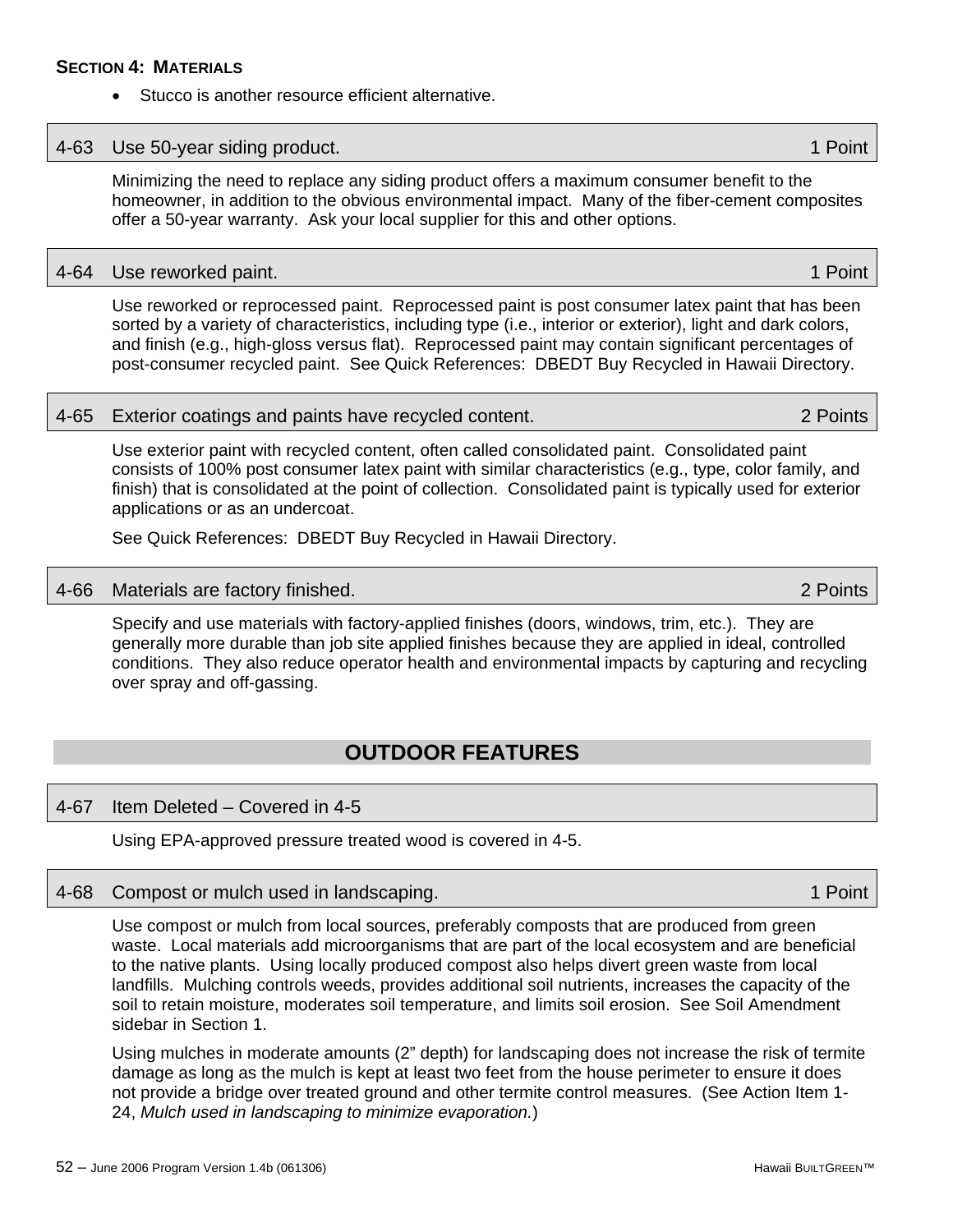### 4-69 Use crushed/ground gypboard as a soil amendment. 1 No. 1 Point

Scrap gypboard (sheetrock) can be ground up and used as a soil amendment, as long as it does not contain fiberglass. Application should be according to recommendations contained in a reputable soil analysis. It offers the following benefits:

- Improves water penetration and workability of an impermeable alkali soil.
- Softens soil with a high clay content.
- Helps neutralize soil acidity.
- Adds plant nutrients calcium and sulfur.

Also, Boron, which is added to gypboard as a fire retardant, is a valuable nutrient for plants in small quantities.

|                                                                 | 2 Points |
|-----------------------------------------------------------------|----------|
| 4-70 Reclaimed or salvaged material used for landscaping walls. |          |

Use discarded stone, brick, masonry, or wood materials to construct the landscaping walls to conserve resources, and provide a unique appearance to match the style of the home.

| 4-71 Recycled content materials used for fences, benches, decking, |          |
|--------------------------------------------------------------------|----------|
| docks, retaining walls, picnic tables, and landscape borders.      | 2 Points |

Use recycled plastic lumber or plastic/wood composite lumber, which provide durable alternatives to solid wood for exterior applications such as fences, benches, decking, docks, retaining walls, picnic tables, and landscape borders. Due to its weather- and insect-resistant nature, plastic lumber can readily substitute for treated wood in non-structural applications. Plastic lumber is also rot and corrosion-proof, and is unlikely to crack, splinter, or chip. Most products have a long life expectancy in exposed, sub-grade or marine applications, and do not leach chemicals into ground or surface water or soil, as treated wood may do.

See Quick References: DBEDT Buy Recycled in Hawaii Directory.

| 4-72 Create functional outdoor living spaces while limiting overall |             |
|---------------------------------------------------------------------|-------------|
| square footage of structure.                                        | ∕5 Points I |

The climate in Hawaii is ideal for outdoor living year round. Traditional building styles reflect this. Lanais and porches provide comfortable, spacious and healthy living spaces while consuming much less materials than a similar, enclosed space.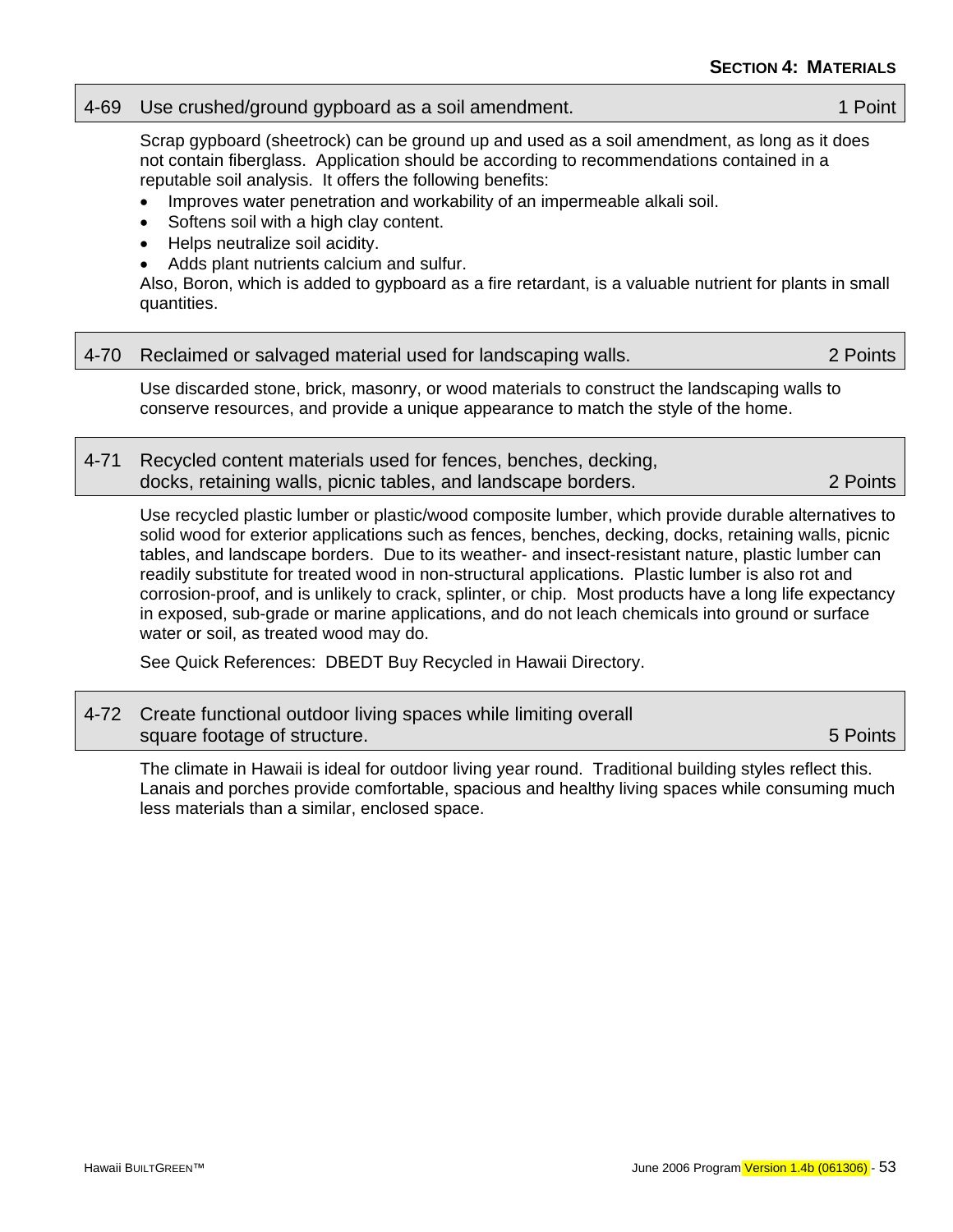## **Waste Management Plan**

<span id="page-63-0"></span>Some key points to keep in mind when developing your plan include:

- Minimize hazardous material disposal by limiting their use on site as much as possible.
- Target only high-potential materials for recycling and reuse. Phase recycling based on construction activities.
- Decide how and where you are going to collect materials you are targeting. For example you may want to stockpile cardboard in a garage, use a roped-off area for metal, and use containers for wood and drywall.
- Make recycling on the jobsite as convenient as disposal. For example, place wood collection container near to the central cutting area.
- Rely on good quality, easily accessible recycling and salvage service providers and facilities.
- "Sell" program benefits savings, safety, marketing benefit to jobsite crews (including subs).

### **JOB SITE OPERATIONS**

*(For custom homes, triple points for each item in the Jobs Site Operations category, due to increased difficulty.)*

| 4-73 Post job-site waste management plan (including reduce,                                                                      |         |  |  |
|----------------------------------------------------------------------------------------------------------------------------------|---------|--|--|
| reuse, recycle goals/actions).                                                                                                   | 1 Point |  |  |
| Post your plan in a prominent location. Sidebar is what a plan should include. Develop a job-<br>specific waste management plan. |         |  |  |

### 4-74 Waste management education conducted on site for field personnel. 1 Point

Make sure that your field personnel are fully aware of the waste management requirements, and include them in developing your waste management plan. If your team is fully aware of the savings available from reducing hazardous materials use, reusing materials and recycling, it will greatly enhance the effectiveness of your efforts.

4-75 Detailed take-off provided as cut list to framer. 1 Point

Create a piece-by-piece take-off that can be used as a cut list for framers and an order list for your supplier. This list increases accountability of framers and suppliers, minimizes the erroneous cutting of large pieces, reduces the overall volumes of material used, and can result in significant savings.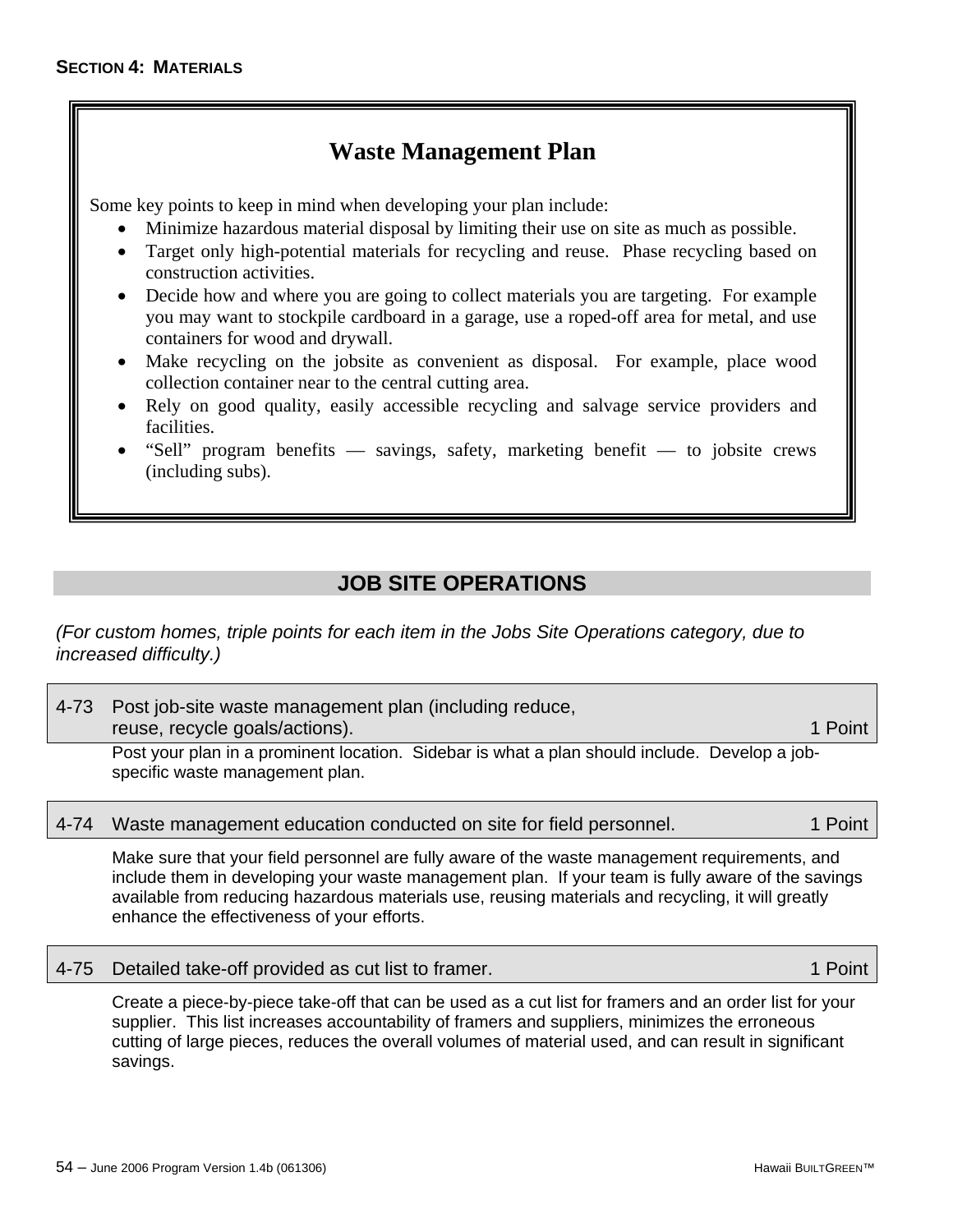### 4-76 Recycling areas or containers well-signed. 1 November 2012 1 Point

Make recycling facilities as convenient as disposal in order to get maximum participation in your program. Clearly mark containers or areas for stockpiling recyclables to avoid having to re-sort materials prior to recycling, reducing costs.

### 4-77 Central cutting area or cut packs. 1 Point 1 Point 1 Point

Designate a centralized cutting area to reduce waste, reduce the total amount of material that must be supplied to the site, and save time by making it convenient for carpenters to reuse cutoffs and scrap. This also makes the cutting process itself more efficient. Studies of construction sites with a centralized cutting area showed total waste reduction of as much as 15%.

A central cutting area also creates an ideal location for the scraps bin or pile, convenient for subcontractors so they will reuse leftover materials. Cut packs greatly reduce on-site waste since they are pre-measured and cut at the supply yard.

### 4-78 Subcontractors required to participate in waste reduction efforts. 1 Notation 1 Point

Sub-contractor contract includes language that requires them to participate in waste reduction efforts. (See sidebar)

### **Working with your Subs to Reduce Job-Site Waste**

Part of successfully achieving subcontractor participation is clearly communicating your intentions to reduce waste on the jobsite. Here are some tips:

- Require waste reduction in written agreements with your subcontractors (see sample language below).
- Communicate your waste reduction goals at a jobsite kick-off meeting and during safety meetings.
- Give examples of types of materials that can be reused.
- Clearly indicate materials you will be targeting for recycling on this job and explain how you will be collecting recyclable materials.
- Highlight special considerations and answer waste management questions.
- Provide incentives to encourage subs to participate.

### 4-79 Use suppliers offering reusable, recyclable or U-turn packaging. 1 Point

Cardboard, plastic shrink wrap, kraft paper, wood pallets or frames, and metal bands comprise a significant portion of the typical construction waste stream and in this way add to your project costs.

To make sure unnecessary and excessive packaging is avoided, inform your suppliers that you want packaging that is minimized and reusable for both economic and environmental reasons.

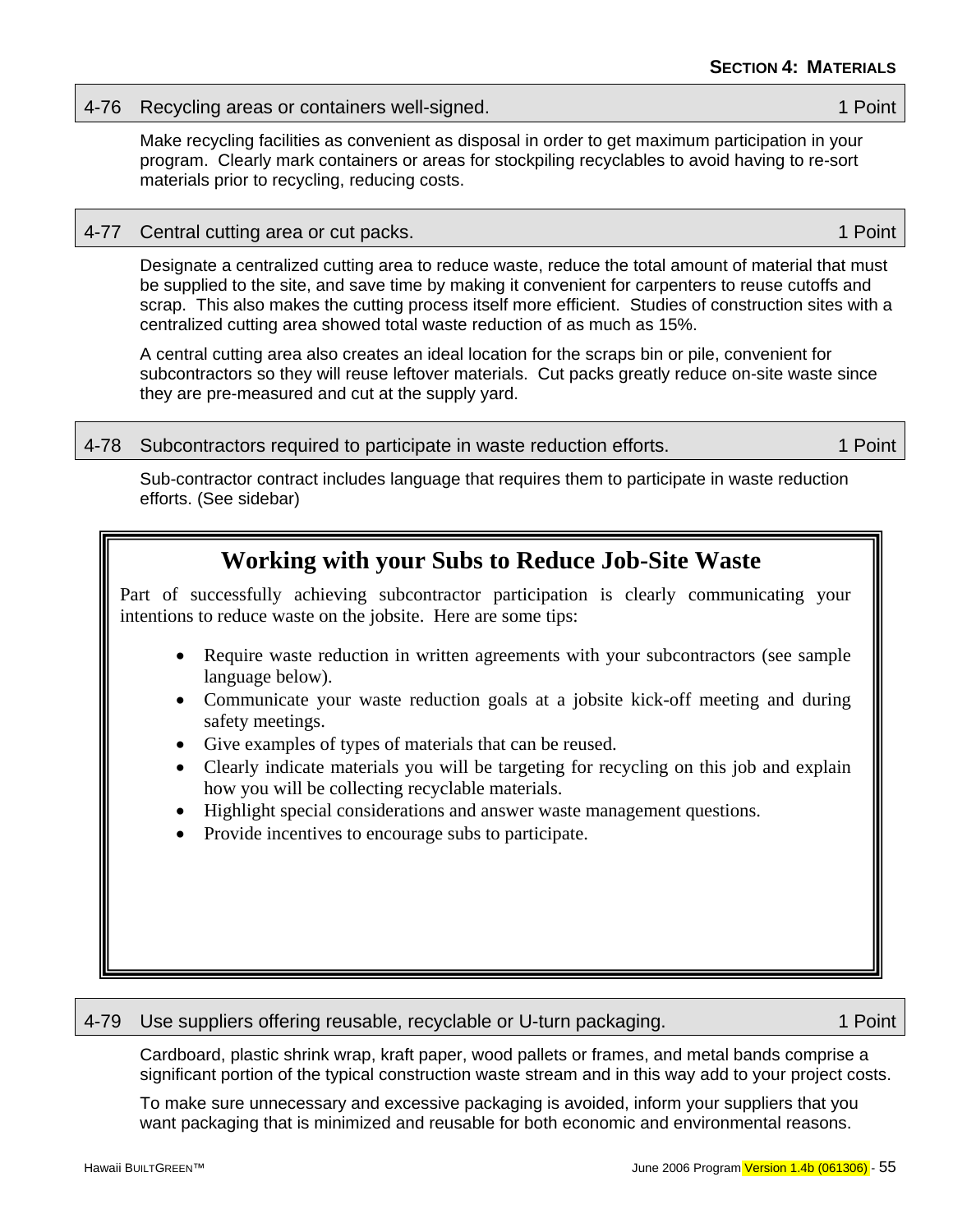## A-80 Reuse building materials. And the state of the state of the state of the state of the state of the state of the state of the state of the state of the state of the state of the state of the state of the state of the s Reuse materials wherever possible to reduce project costs by avoiding disposal costs and the need

to purchase new materials. To make temporary structures reusable, apply methods such as fastening with screws rather than nails to make dismantling convenient. If you have the storage space available, you may be able to store used materials for future projects.

When reusing structural materials, check with your local building authority regarding strength reductions or limits. They may be able to assist in determining the strength of various materials, such as reclaimed I-beams. Code may require some downgrading of structural capacity. In other cases, such as old timbers, structural capacity may actually be increased.

### 4-81 Reuse dimensional framing materials. 1 Australia 1 Point 1 Point

Find applications for framing material cut offs.

Blocking, bracing, shims, back framing, and forming stakes can be fabricated from small pieces of framing material that would otherwise be wasted. Make this extra material available in a central area so everyone on site knows it can be reused (see Action Item 4-77, *Central cutting area or cut packs used*).

### 4-82 Use recyclable supplies, e.g., construction fences, tarps, etc. 1 Point

Use reusable and recyclable supplies, such as construction fences and tarps, which can be reused at the next jobsite, and refillable propane tanks can be reused again and again.

### 4-83 Excess materials donated to a non-profit organization (e.g., Hawaii Materials Exchange). 1 Point

Leftover materials will be costly to dispose of and may be difficult to inventory and store for a future project. Many non-profits that focus on affordable housing and reuse of building supplies will welcome your donation of these products.

Contact Hawaii Materials Exchange, [www.himex.org](http://www.himex.org/) or check the DBEDT Environmental Directory at<http://www.state.hi.us/dbedt/ert/chc/00envdir.html>

### 4-84 Wood scraps sold or given away. 1 Point

Sell or give away logs not used as timber, or wood scraps that are less than one foot long since they are unlikely to be reused on the job. This can be as simple as placing a container of scraps at a safe, accessible location on the site and putting a "Free Wood" sign on it.

### 4-85 Reusable items sold or donated. 1 Point

Rising raw materials costs and landfill tipping fees are making it more economical for builders to salvage materials for reuse than to pay for new materials and/or disposal costs. Prior to the start of a demolition or a renovation project, the builder, designer, and owner should schedule a walkthrough to identify materials that might be salvaged. If you intend to sell salvaged materials, a representative from the salvage business should be included in the initial walk-through to help identify salvageable materials that are in demand.

Products with consistent demand include:

- Hardwood flooring
- Windows that are in good condition (matching sets preferable)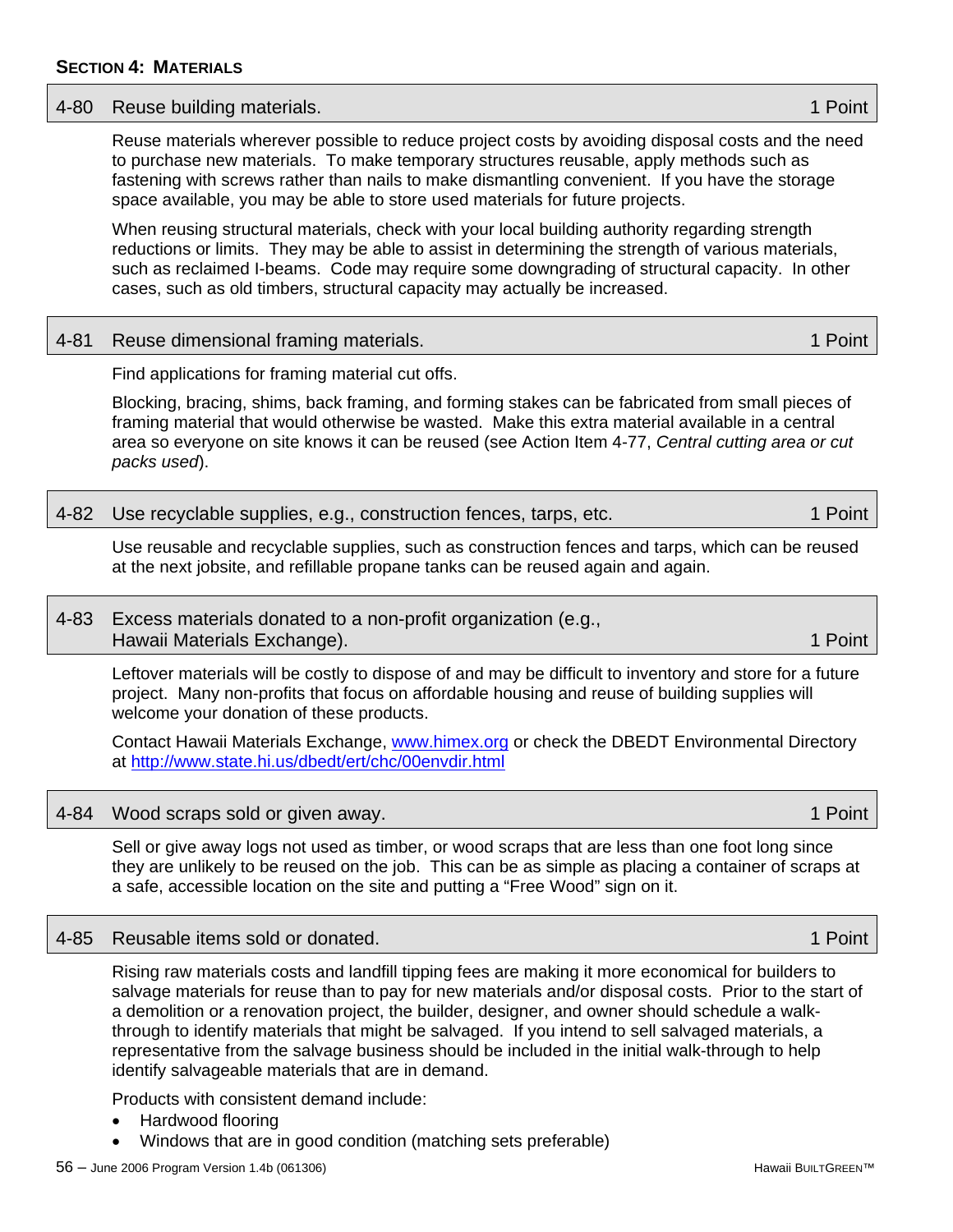- Kitchen cabinets and solid wood doors
- Architectural detailing and window and door hardware.

Contact Hawaii Materials Exchange, [www.himex.org](http://www.himex.org/) or check the DBEDT Environmental Directory at<http://www.state.hi.us/dbedt/ert/chc/00envdir.html>

#### 4-86 Use reusable forms. 1 Point

Use forms made from steel or aluminum for concrete pours. These forms are readily available. Besides providing a better finish, metal forms help to prevent unnecessary wood waste. On small projects, dimensional lumber forms for foundations, footings, etc., can be cleaned and reused many times.

#### A-87 Recycle cardboard. And the state of the state of the state of the state of the state of the state of the state of the state of the state of the state of the state of the state of the state of the state of the state of

Cardboard waste is generated throughout most homebuilding and remodeling projects, but the largest volume occurs during the finish phase of the project, when electrical and mechanical fixtures are being installed. Cardboard can often be recycled for free, either at drop-off sites or picked up by a hauler who may provide a bin. Wax, moisture, and metal banding can be considered contaminants. Check with cardboard recycler to identify any restrictions on the cardboard they accept.

#### 4-88 Recycle metal scraps. 1 Point

Recycle offcuts from steel framing, copper and aluminum scraps from flashing, and other metals. Metal may be collected or accepted for free, with higher value metals providing revenues. Rebates available for recycled metals vary with market value.

Separated metals have a higher value than mixed metals. Some recyclers will pay for sorted metals. Check with recycler for their specifications.

### 4-89 Recycle clean wood (borate-treated or untreated scrap), i.e., for composting. 1 Point

Any borate-treated or untreated wood and green waste can be recycled. Other types of treated wood waste must be disposed of through a certified landfill.

Many wood recyclers also accept pallets as part of their wood waste stream. Consult the Quick References and contact your wood recycler first.

#### 4-90 Recycle packaging. 1 Point that the control of the control of the control of the control of the control of the control of the control of the control of the control of the control of the control of the control of the c

Material packaging makes up a substantial percentage of construction material waste. Recycle packaging or have subcontractors make arrangements to take the packaging back to the supplier.

#### 4-91 Recycle drywall. **1 Point 2 Point 2 Point 2 Point 2 Point** 2 Point 2 Point 2 Point

Drywall generally makes up 11% by volume and 26% by weight of a residential home's waste stream or roughly 1-1.2 lbs. per square foot. Drywall can be recycled in Hawaii and fees are slightly less than disposal fees at local landfill facilities.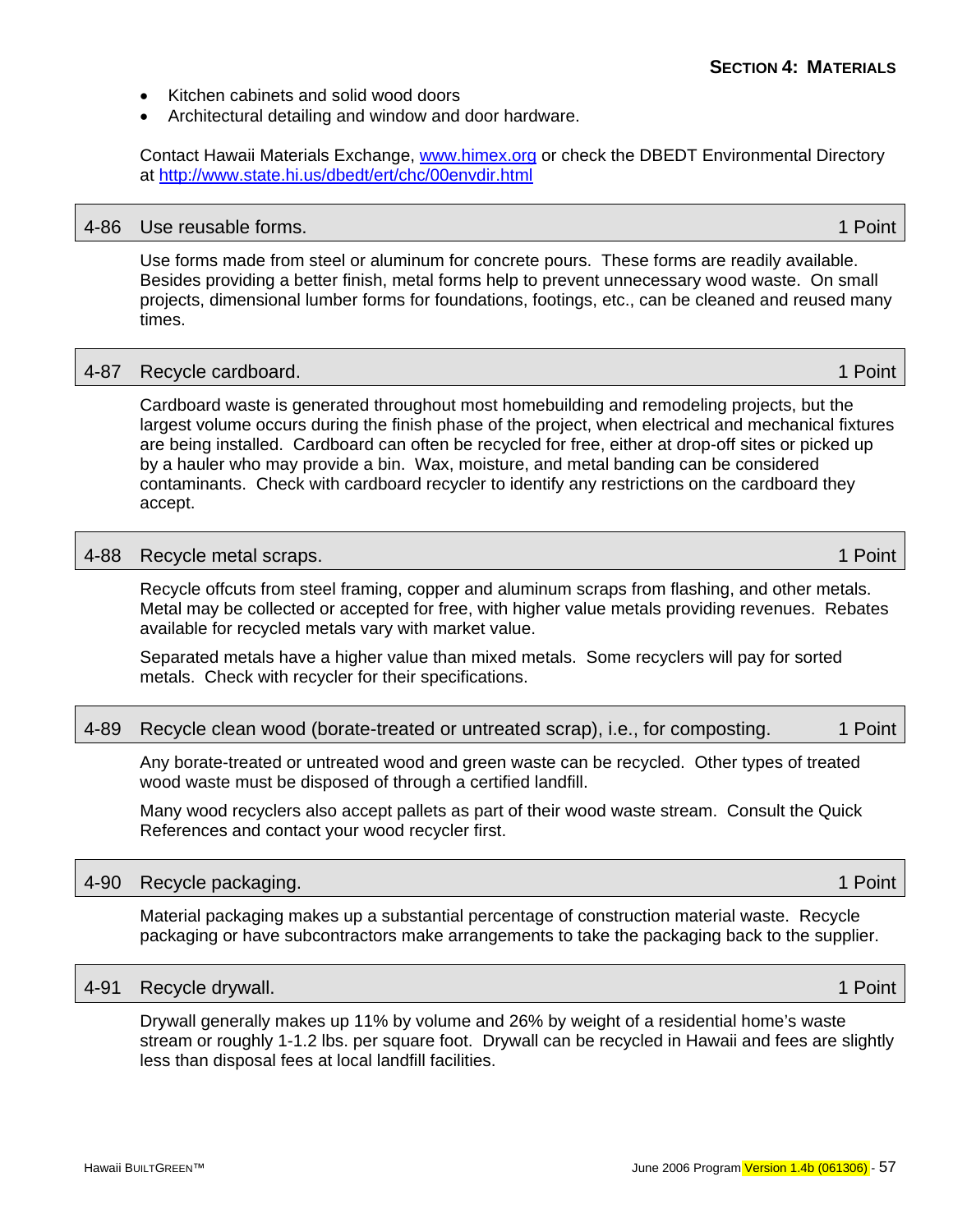### <span id="page-67-0"></span>4-92 Recycle concrete/asphalt rubble, rock, and brick. 1 April 1 Point 1 Point

Concrete, brick, and asphalt rubble can be collected on site and recycled for less money than it costs to be landfilled. On large demolition projects, where a significant amount of asphalt or concrete is being demolished as part of site preparation, the material can be ground to meet base or fill specifications and reused on site.

### 4-93 Least toxic materials selected to reduce disposal requirements (e.g., paints, termite treatments). 1 Point

Specify non-toxic materials for your project, to reduce hazardous waste disposal requirements which can be costly and onerous.

### **BONUS POINTS**

4-94 Track and prominently post waste reduction results on site (similar to safety record signs). 5 Points

By giving feedback to your personnel and sub-contractors on the effectiveness of their waste reduction efforts, you communicate how important it is to you, and give them a greater sense of achievement and incentive to do more.

### 4-95 Home no larger than 1,800 square ft. **5 Points** 5 Points

Large homes are more expensive to condition, maintain and furnish but do not necessarily offer greater comfort and usability. Through careful layout and design, you can create functional, multipurpose spaces that reduce materials usage and direct more of the budget to comfort, detail and/or energy efficiency features. Smaller homes inherently reduce the embodied energy of a home (the total amount of energy used to extract, refine, produce, and distribute materials from their point of origin to installation and then ultimately to disposal).

### 4-96 Home no larger than 1,400 square ft. 10 Points and 10 Points in the 10 Points

A well designed home of this size can provide ample accommodation for a family of four, particularly if outdoor living spaces are optimized. The reduction in materials used to build and furnish such a home and the ease of naturally lighting and ventilating it will result in substantial savings for the homeowner. These savings may be used to add more detail and quality features into the home.

#### 4-97 More than 50% of wood used in home is certified as "sustainably-produced." 10 Points

Specify and use wood sourced from forests certified by a third party as sustainably managed for 50% or more of the wood used on the project. Calculate percentage based on cost. (See "Forest Certification" sidebar.) Points are awarded for any combination of the available certification systems.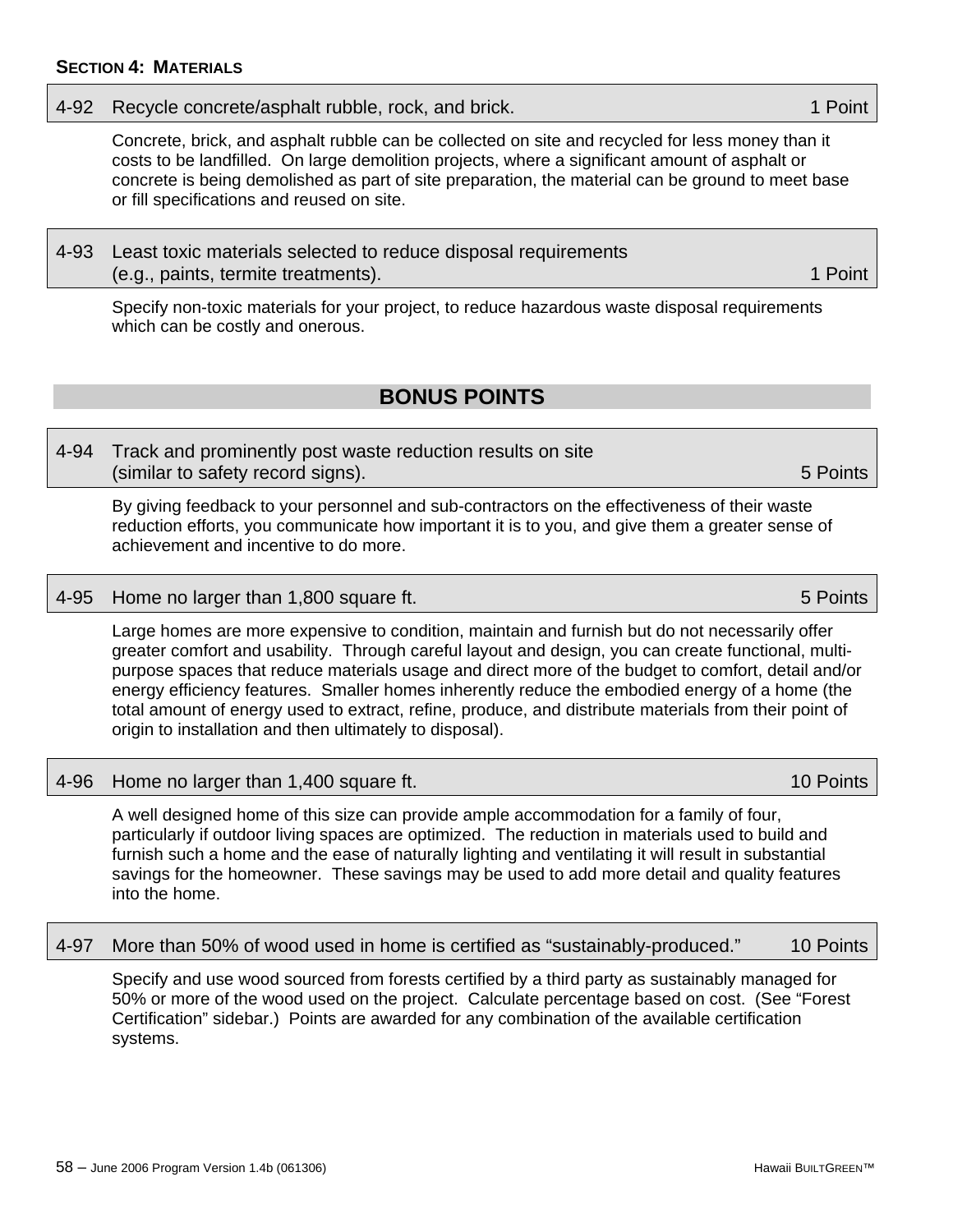# **Section 5:**

# **Environmentally-Friendly Home Operations**

<span id="page-68-0"></span>5-1 Owners provided with information on operating and maintaining their "green" home for optimum performance. If A/C, must include instructions about efficient O&M for A/C systems and operation of programmable thermostats.  $\star$ 

Provide a personalized Home Operation and Maintenance Kit with information for the homeowner on how to maintain the green performance of their home (See sidebar for minimum requirements). Obtain owner's signature on a "sign-off" sheet indicating the information has been received.

5-2 Owners provided with information about maintaining their landscaping using "green" techniques. (Must include a list of native and drought-resistant plants.)  $\star$ 

Provide a personalized Landscape Operation and Maintenance kit with infomration for the homeowner on how to protect and maintain their landscaping (See sidebar for minimum requirements). Obtain owner's signature on a "sign-off" sheet indicating the information has been received.

5-3 Provide a list of Energy Star® appliances for those not installed. 2 Points

For any common appliances that are not installed prior to move-in, provide a list of Energy Star® approved models (available from your local utility or [www.energystar.gov](http://www.energystar.gov/)).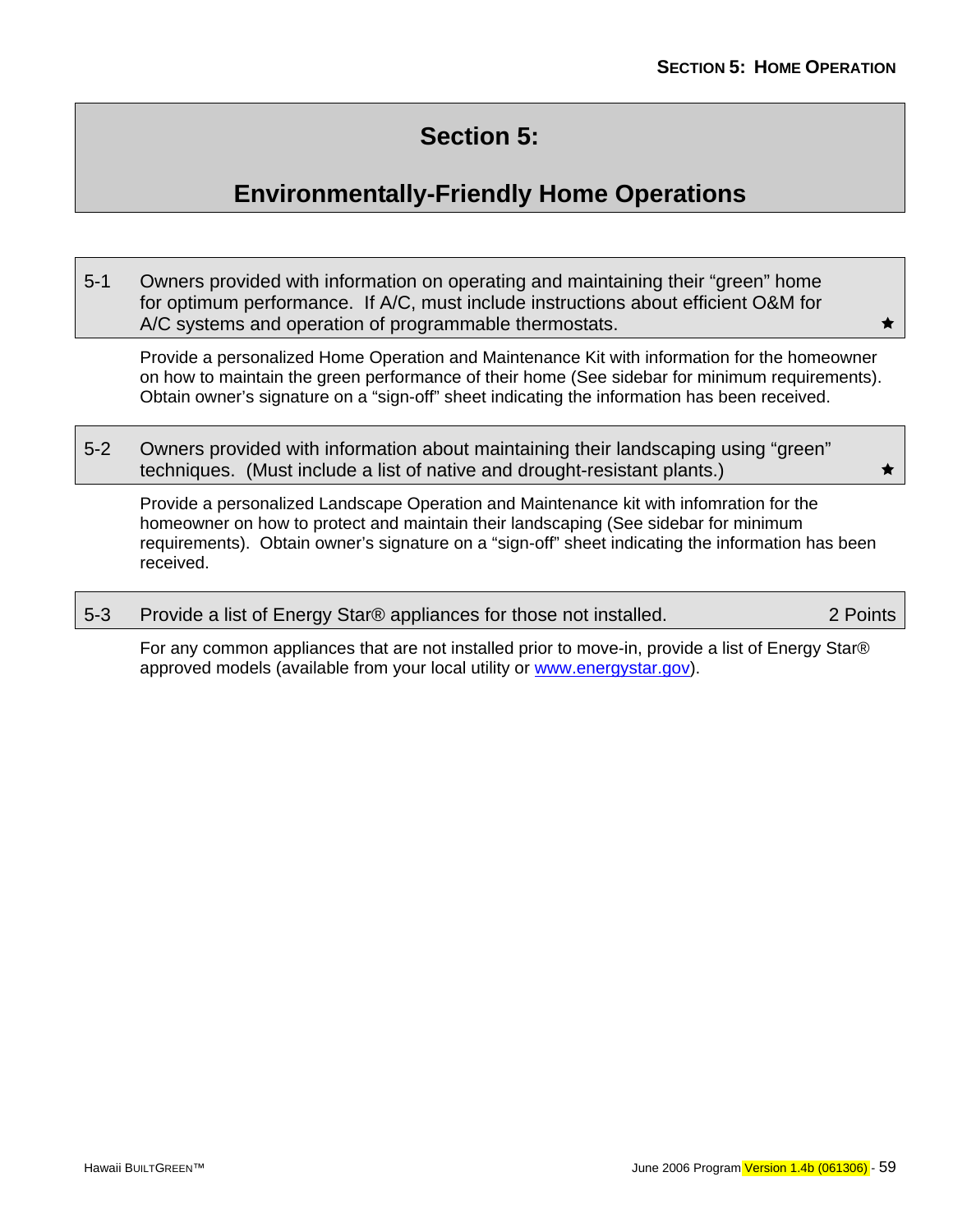## **Homeowner Kits**

*The Home Operation and Maintenance Kit must contain*:

- A copy of the completed Self-Certification Checklist;
- Warranties and operating instructions for equipment or landscaping you have installed;
- Underground maintenance information as-built drawings of utilities and drain lines, and operation and maintenance (O&M) procedures for on-site drainage systems (include details such as how and when to clean screens, catch basins, drain lines, and clean-outs), and sewage/septic systems (include details such as how and when to inspect the system, pump the tank, and check settings), if applicable;
- Information on operating and maintaining a whole house fan system, Action Item 2-43, if applicable;
- If A/C, information about operation and maintenance of the system, any installed air filter systems, and directions on programming the thermostat with desirable set-points for optimum comfort and efficiency.

*Landscaping Operations and Maintenance Kit must include*:

- Warranties and operating instructions for any irrigation system, other equipment or landscaping you have installed;
- A list of native and drought-resistant plants recommended for use in landscaping (See page 12; also, contact BIA-Hawaii and Honolulu Board of Water Supply);
- Information on mulching and other landscaping techniques that will not increase risk of termite damage to the home;
- Information on site-critical areas, such as buffer zones, that should be protected;
- Information on protecting and caring for major landscape features, such as mature trees, particularly if they contribute to the energy performance and comfort of the home.

| 5-4 Provide a laundry line. (If indoors, e.g., garage, provide adequate ventilation.) |  |  | 2 Points |
|---------------------------------------------------------------------------------------|--|--|----------|
|                                                                                       |  |  |          |

Install a laundry line – rotary or linear, permanent or retractable – preferably in a convenient outdoor location. If the line must be in a garage or utility room, *you must ensure adequate ventilation* to avoid moisture problems in the home, *and educate the homeowner* on the importance of using the ventilation. Using only a clothesline, instead of electric or gas dryer, saves an average of 1,000 kWh of electricity a year.

### 5-5 Recycling center with two or more bins included in or near kitchen (can be outdoors).2 Points

Provide a convenient, dry location for recycling bins near the kitchen where 80% of household waste is generated. Check with your municipality first to see whether the bins offered by the program are suitable to meet the daily collection needs of the family in the home. If not, most millwork manufacturers include recycling centers within their cabinetry line, allowing the homeowner